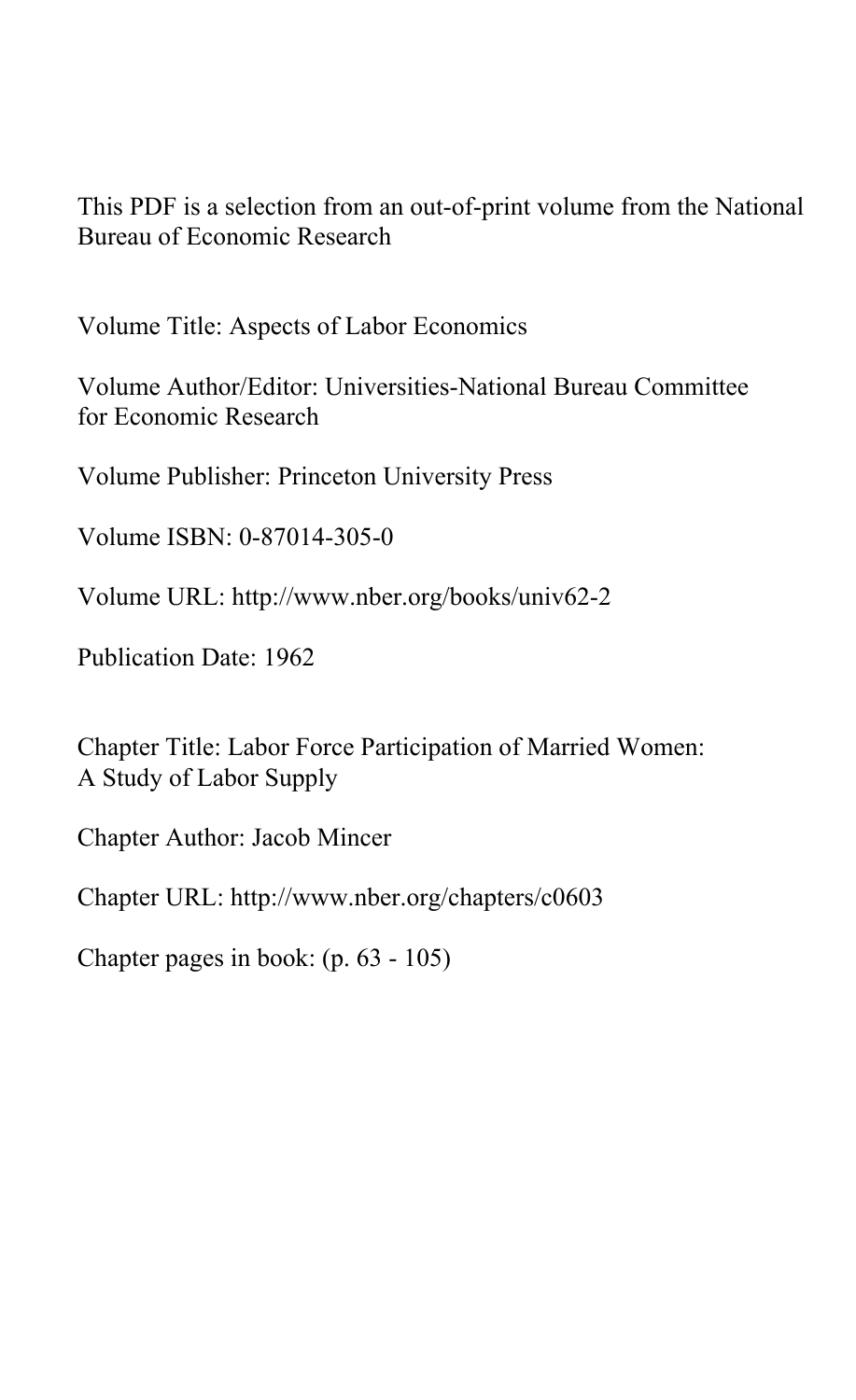# Labor Force Participation of Married Women:<br>
A Study of Labor Supply<br>
JACOB MINCER<br>
COLUMBIA UNIVERSITY AND NATIONAL BUREAU OF<br>
ECONOMIC RESEARCH A Study of Labor Supply

## JACOB MINCER ECONOMIC RESEARCH

#### Introductory: Statement of the Problem

ON the assumption that leisure time is a normal good, the standard analysis of work-leisure choices implies a positive substitution effect and a negative income effect on the response of hours of work supplied to variations in the wage rate. An increase in the real wage rate makes leisure time more expensive and tends to elicit an increase in hours of work. However, for a given amount of hours worked, an increase in the wage rate constitutes an increase in income, which leads to an increase in purchases of various goods, including leisure time. Thus, on account of the income effect, hours of work tend to decrease. In which direction hours of work change on balance, given a change in the wage rate, cannot be determined a priori. It depends on the relative strengths of the income and substitution effects in the relevant range. The single assumption of a positive income elasticity of demand for leisure time is not sufficient to yield empirical implications on this matter.

An empirical generalization which fills this theoretical void is the "backward-bending" supply curve of labor. This is the notion that on the average the income effect is stronger than the substitution effect, so that an increase in the wage rate normally results in a decreased amount (hours) of work offered by suppliers of labor. Extreme examples of such behavior have been repeatedly observed in underdeveloped countries. On the American scene, several kinds of empirical evidence apparently point to the same relationship:<sup>1</sup> the historically

Norx: Research reported in this paper was supported, in part, by a grant from the Social Science Research Council. Data from the 1950 Survey of Consumer Expenditures were made available on punch cards by the Bureau of Labor Statistics. For encouragement and helpful comments I am indebted to Dorothy S. Brady, Gary S. Becker, Zvi Griliches, Mark Leiserson, Philip J. Nelson, Elliot Zupnick, and to members of the Columbia University Workshop in Labor Economics.

<sup>1</sup> The pioneering works of research and interpretation in this area are well known. See: Paul H. Douglas, The Theory of Wages, Macmillan, 1934; John D. Durand, The Labor Force in the U.S., Social Science Research Council, 1948; Clarence D. Long, The Labor Force under Changing Income and Employment, Princeton University Press for National Bureau of Economic Research, 1958.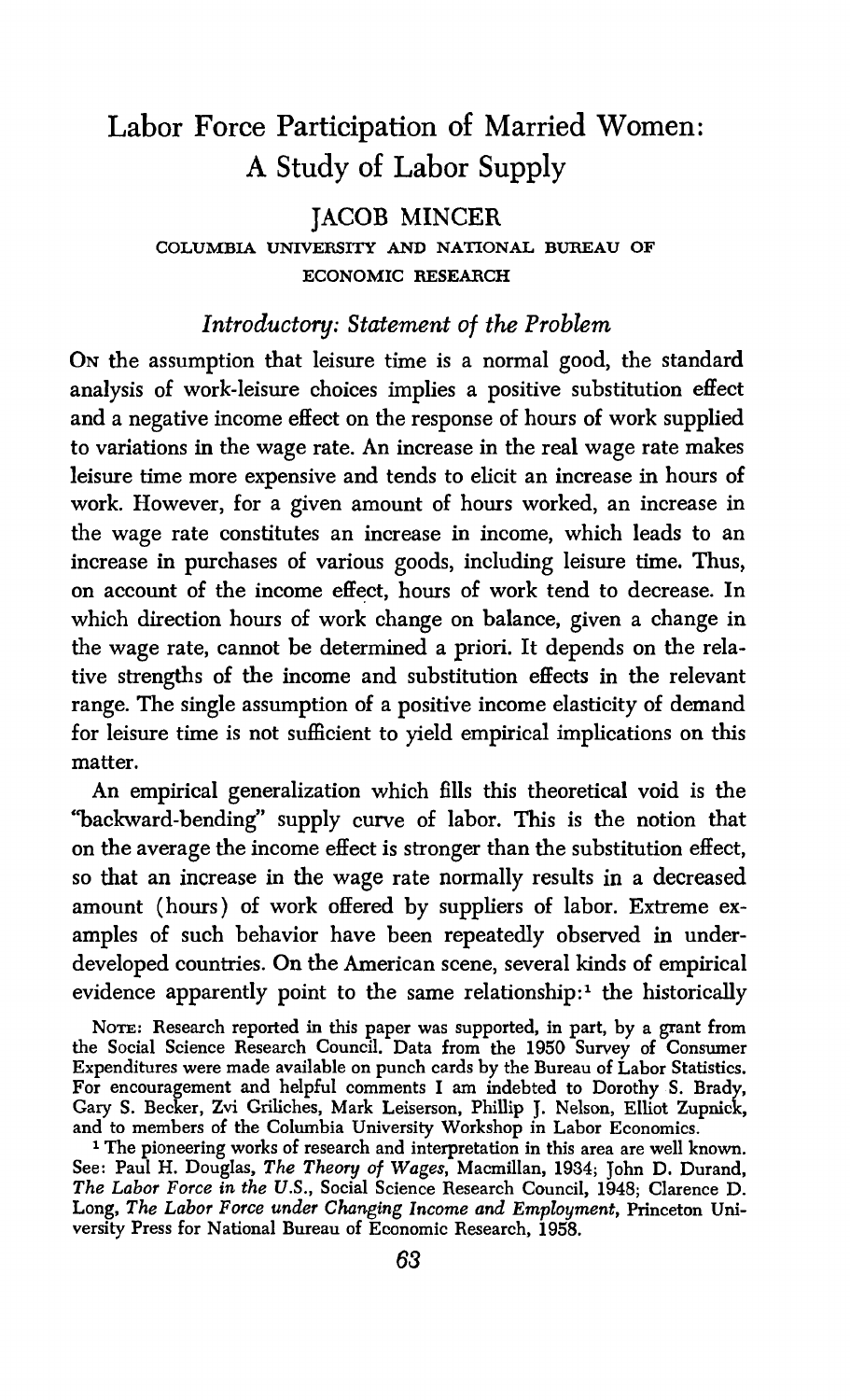#### LABOR FORCE PARTICiPATION

declining work week in industry; historically declining labor force participation rates of young and old males; an inverse relation between wages of adult males and labor force participation rates of females by cities in cross sections; an inverse relation between incomes of husbands and labor force participation of wives, by husbands' incomes, in budget studies. Similar phenomena have been reported from the experience of other modern economies.

The secular negative association between the length of the work week, participation rates of males, and rising real incomes is clearly consistent with the backward-bending supply curve.<sup>2</sup> Whether this is also true of cross-sectional data on males is a question which has as yet received little attention. Superficially, the cross-sectional behavior of females seems similarly capable of being rationalized in terms of a backward-bending supply response, or at least in terms of a positive income elasticity of demand for leisure. Such views, however, are immediately challenged by contradictory evidence in time series. One of the most striking phenomena in the history of the American labor force is the continuing secular increase in participation rates of females, particularly of married women, despite the growth in real income. Between 1890 and 1960 labor force rates of all females fourteen years old and over rose from about 18 per cent to 36 per cent. In the same period rates of married women rose from 5 per cent to 30 per cent, while real income per worker tripled.<sup>8</sup>

The apparent contradiction between time series and cross sections has already stimulated a substantial amount of research. The investigation reported in this paper is yet another attempt to uncover the basic economic structure which is, in part, responsible for the observed relations.

The study starts from the recognition that the concepts of work, income, and substitution need clarification and elaboration before they can be applied to labor force choices of particular population groups, in this instance married women. The resulting analytical model, even though restricted to two basic economic factors, seems capable of explaining a variety of apparently diverse cross-sectional behavior patterns. It also, in principle, reconciles time series with cross-section behavior, though further elaboration is needed for a proper explanation

<sup>2</sup> For a rigorous statement, see H. Gregg Lewis, "Hours of Work and Hours of Leisure," Proceedings of the Industrial Relations Research Association, 1957.

<sup>&</sup>lt;sup>8</sup> Based on Long, The Labor Force, Table A-6; and Employment and Earnings, Bureau of Labor Statistics, 1960.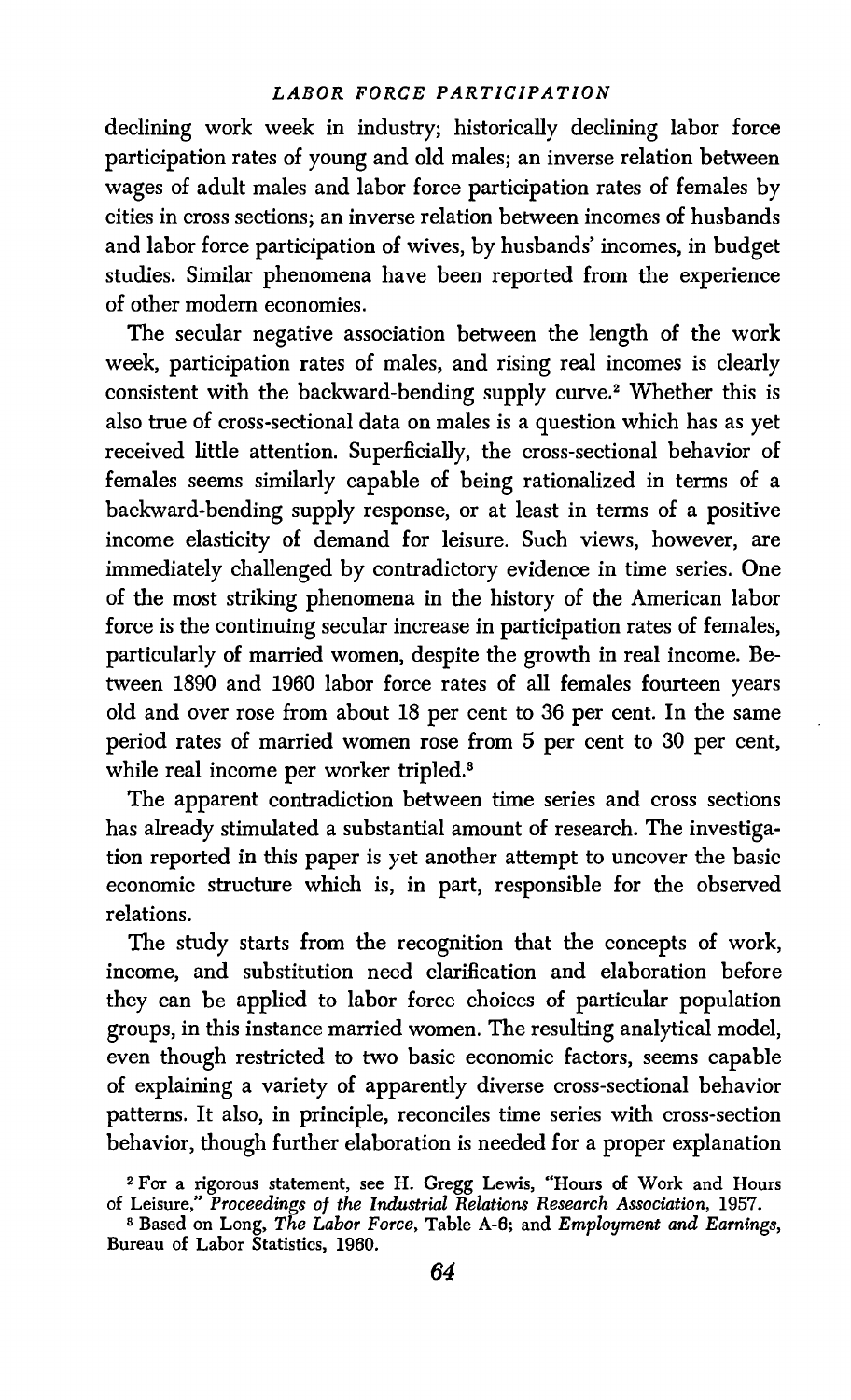of the former. The empirical focus of the paper is a reinterpretation of old cross-section materials, and an investigation of newly available data generated by the 1950 BLS Survey of Consumer Expenditures.

#### Conceptual Framework

#### **WORK**

The analysis of labor supply to the market by way of the theory of demand for leisure time viewed as a consumption good is strictly appropriate whenever leisure time and hours of work in the market in fact constitute an exhaustive dichotomy. This is, of course, never true even in the case of adult males. The logical complement to leisure time is work broadly construed, whether it includes remunerative production in the market or work that is currently "not paid for." The latter includes various forms of investment in oneself, and the production of goods and services for the home and the family. Educational activity is an essential and, indeed, the most important element in the productive life of young boys and girls. Work at home is still an activity to which women, on the average, devote the larger part of their married life. It is an exclusive occupation of many women, and of a vast majority when young children are present.

It is, therefore, not sufficient to analyze labor force behavior of married women in terms of the demand for leisure. A predicted change in hours of leisure may imply different changes in hours of work in the market depending on the effects of the causal factors on hours of work at home. Technically speaking, if we are to derive the market supply function in a residual fashion, not only the demand for hours of leisure but also the demand for hours of work at home must be taken into account. The latter is a demand for a productive service derived from the demand by the family for home goods and services. A full application of the theory of demand for a productive service to the home sector has implications for a variety of socioeconomic phenomena beyond the scope of this paper.

#### FAMILY CONTEXT

The analysis of market labor supply in terms of consumption theory carries a strong connotation about the appropriate decision-making unit. We take it as self-evident that in studying consumption behavior the family is the unit of analysis. Income is assumed to be pooled, and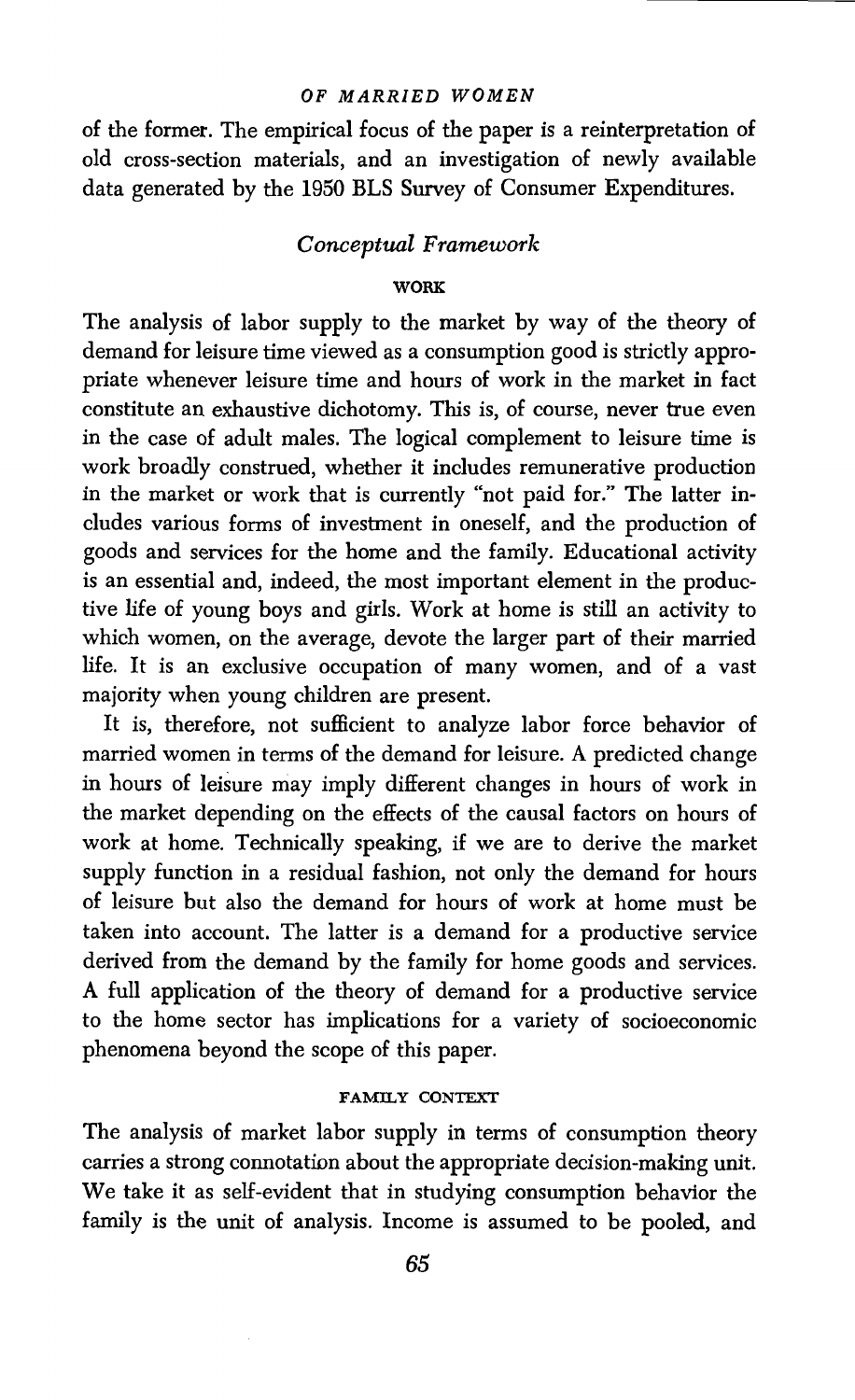#### LABOR FORCE PARTICiPATiON

total family consumption is positively related to it. The distribution of consumption among family members depends on tastes. It is equally important to recognize that the decisions about the production of goods and services at home and about leisure are largely family decisions. The relevant income variable in the demand for home services and for leisure of any family member is total family income. A change in income of some family member will, in general, result in a changed consumption of leisure for the family as a whole. An increase in one individual's income may not result in a decrease in his hours of work, but in those of other family members. The total amount of work performed at home is, even more clearly, an outcome of family demand for home goods and for leisure, given the production function at home. However, unlike the general consumption case, the distribution of leisure, market work, and home work for each family member as well as among family members is determined not only by tastes and by biological or cultural specialization of functions, but by relative prices which are specific to individual members of the family. This is so, because earning powers in the market and marginal productivities in alternative pursuits  $\operatorname{differ}$ among individual family members. Other things equal (including family income), an increase in the market wage rate for some family member makes both the consumption of leisure and the production of home services by that individual more costly to the family, and will as a matter of rational family decision encourage greater market labor input by him (her). Even the assumption of a backward-bending supply curve would not justify a prediction of a decrease in total hours of work for the particular earner, if wages of other family members are fixed.

Recognition of the family context of leisure and work choices, and of the home-market dichotomy within the world of work, is essential for any analysis of labor force behavior of married women, and perhaps quite important for the analysis of behavior of other family members, including male family heads. For the present purpose of constructing a simple model of labor force behavior of married women it will be sufficient to utilize these concepts only insofar as they help to select and elucidate a few empirically manageable variables to represent the major forces of income and substitution contained in the market supply function.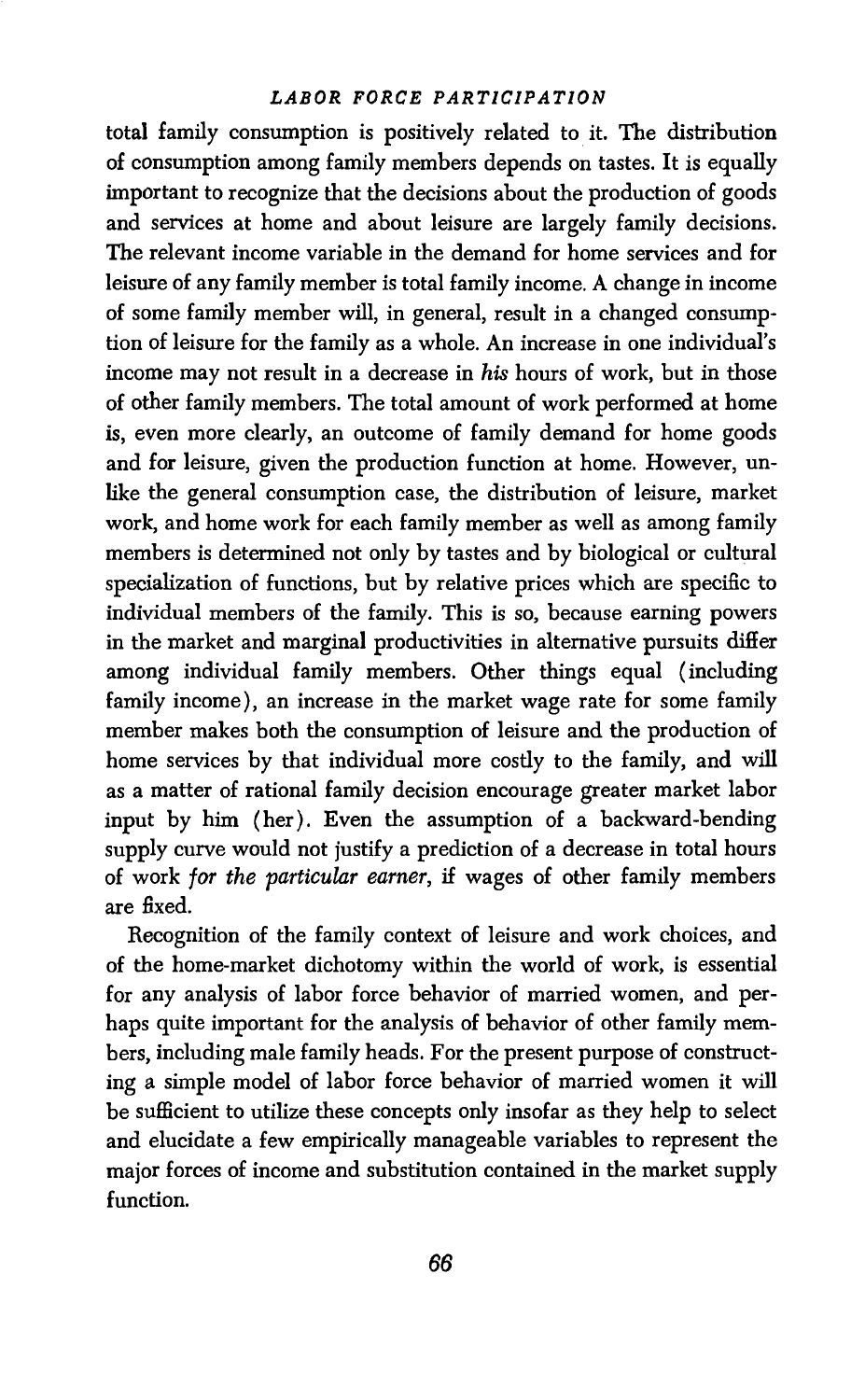#### WORK CHOICES

Let us consider the relevant choices of married women as between leisure, work at home, and work in the market. Income is assumed to have a positive effect on the demand for leisure, hence a negative effect on total amount of work. With the relevant prices fixed, increased family income will decrease total hours of work. Since the income effect on the demand for home goods and services is not likely to be negative,<sup>4</sup> it might seem that the increased leisure means exclusively a decrease in hours of work in the market. Such a conclusion, however, would require a complete absence of substitutability between the wife and other (mechanical, or human) factors of production at home, as well as an absence of substitution in consumption between home goods and market-produced goods. Domestic servants, laborsaving appliances, and frozen foods contradict such assumptions. Substitutability is, of course, a matter of degree. It may be concluded therefore that, given the income elasticity of demand for home goods and for leisure, the extent to which income differentially affects hours of work in the two sectors depends on the ease with which substitution in home production or consumption can be carried out. The lesser the substitutability the weaker the negative income effect on hours of work at home, and the stronger the income effect on hours of work in the market.

Change in this degree of substitutability may have played a part in the historical development. At a given moment of time, the degree of substitutability is likely to differ depending on the content of home production. Thus substitutes for a mother's care of small children are much more difficult to come by than those for food preparation or for physical maintenance of the household. It is likely, therefore, that the same change in income will affect hours of market work of the mother more strongly when small children are present than at other times in the life-cycle.

While family income affects the total amount of work, the market wage rate affects the allocation of hours between leisure, the home, and the market. An increase in the real wage rate, given productivity in the home, is an increase in prices (alternative costs) of home production as well as of leisure in terms of prices of wage goods. To the

<sup>&#</sup>x27;Fragmentary cross-sectional data on food preparation at home indicate a negligible income elasticity. The demand for other home goods and services (including care of children, and their number) may be more income elastic.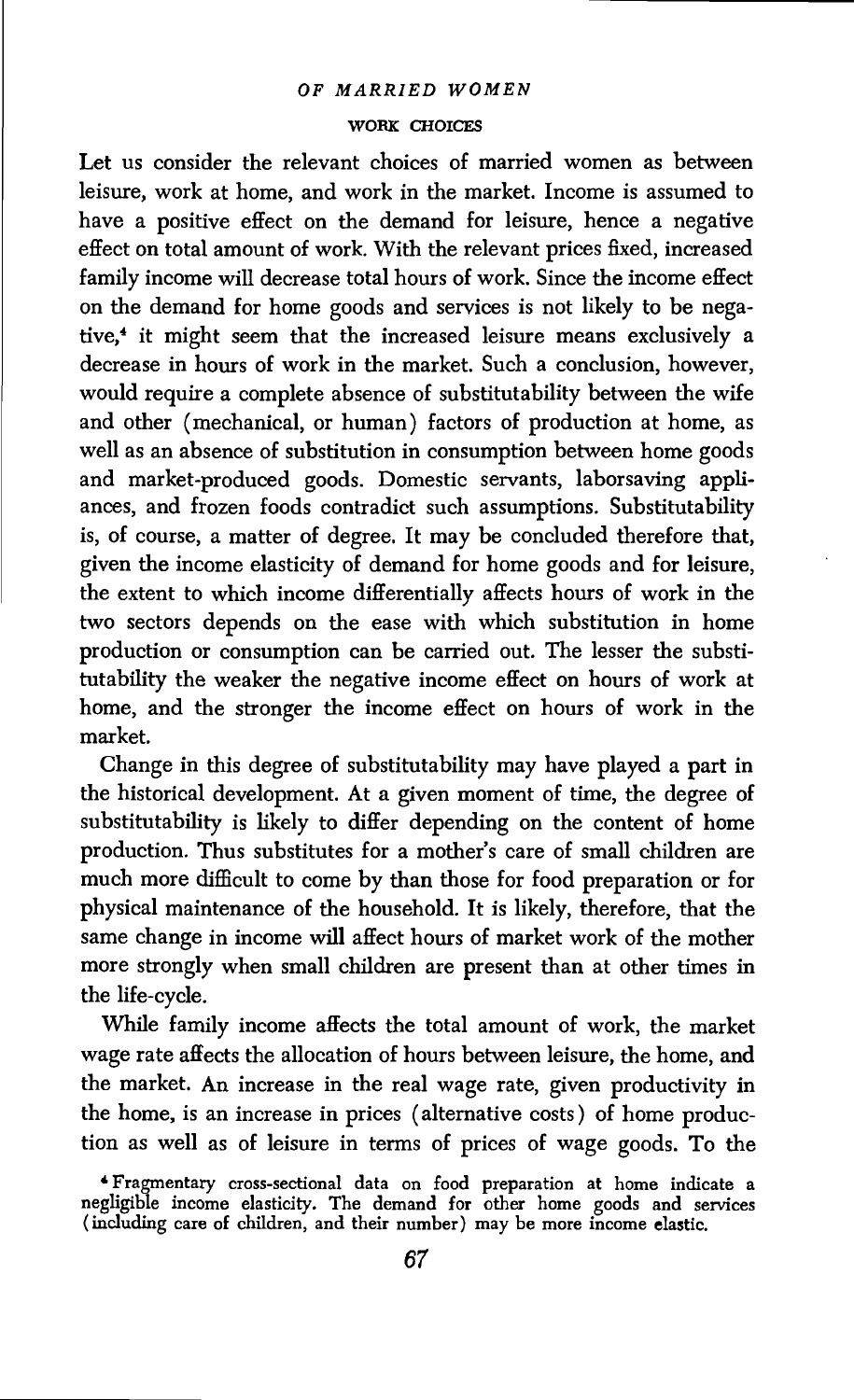#### LABOR FORCE PARTICIPATION

extent of an existing substitution between home goods and wage goods such a change will lead to an increase in work supplied to the market. Again, the strength of the effect is a matter of the degree of substitution between wage goods and home production.

#### TEMPORAL DISTRIBUTION OF WORK

In a broad view, the quantity of labor supplied to the market by a wife is the fraction of her married life during which she participates in the labor force. Abstracting from the temporal distribution of labor force activities over a woman's life, this fraction could be translated into a probability of being in the labor force in a given period of time for an individual, hence into a labor force rate for a large group of women.

If leisure and work preferences, long-run family incomes, and earning power were the same for all women, the total amount of market work would, according to the theory, be the same for all women. Even if that were true, however, the timing of market activities during the working life may differ from one individual to another. The life cycle introduces changes in demands for and marginal costs of home work and leisure. Such changes are reflected in the relation between labor force rates and age of woman, presence, number and ages of children. There are life-cycle variations in family incomes and assets which may affect the timing of labor force participation, given a limited income horizon and a less than perfect capital market. Cyclical and random variations in wage rates, employment opportunities, income and employment of other family members, particularly of the head, are also likely to induce temporal variations in the allocation of time between home, market, and leisure. It is not surprising, therefore, that over short periods of observation, variation in labor force participation, or turnover, is the outstanding characteristic of labor force behavior of married women.

To the extent that the temporal distribution of labor force participation can be viewed as a consequence of "transitory" variation in variables favoring particular timing, the distinction between "permanent" and current levels of the independent variables becomes imperative in order to adapt our model to family surveys in which the period of observation is quite short.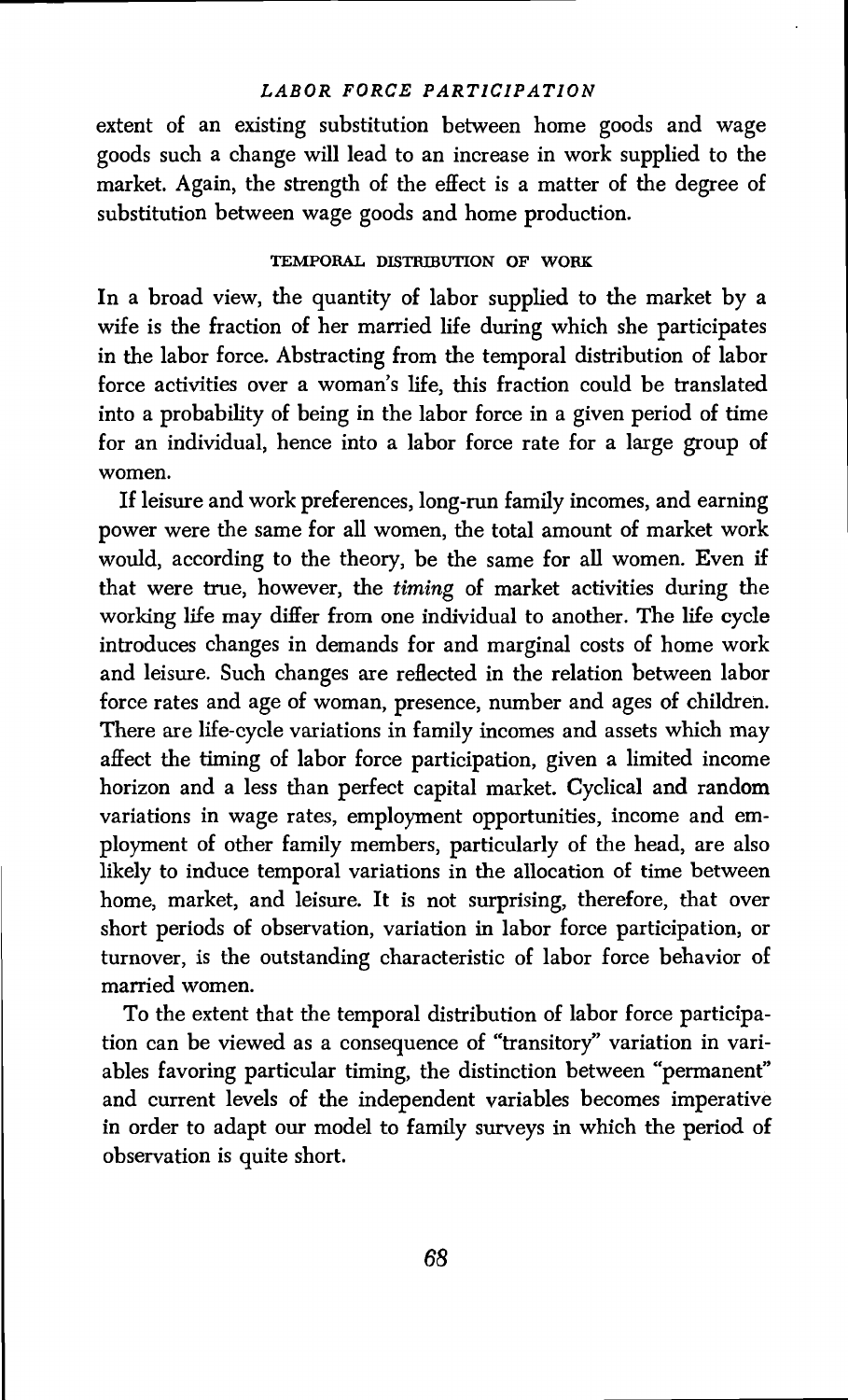#### An Econometric Model for Cross Sections

"PERMANENT" LEVELS OF VARIABLES AND AREA REGRESSIONS

The simplest specification of a labor-market supply function of married women to which the theoretical considerations lead is:

$$
m = \beta_p \cdot y + \gamma w + u(1)
$$

where  $m$  is the quantity of labor supplied to the market,  $y$  is a "potential" permanent level" of family income<sup>5</sup> computed at a zero rate of leisure and of home production,  $w$  is the wife's full-time market wage or market earning power, and  $u$  reflects other factors or "tastes." Since family income so computed is a sum of market earning powers of family members plus property income, we may write  $y = x_0 + w$ , where  $x_p$  stands for the permanent level of income of the family which does not include earnings of the wife. For empirical convenience we shall identify  $x_p$  with income of the husband. This creates some inaccuracy, to the extent that contribution to family income of family members other than head and wife is important.

It is useful to rewrite equation 1 in terms of income of the husband since most data relate labor force behavior of wives to incomes of husbands. Indeed, the use of observed family income in empirical study of the supply relation would be inappropriate. Instead of serving as a determinant of labor force behavior, it already reflects such decisions.

Substituting for  $y$  into  $(1)$ :

$$
m = \beta_p (x_p + w) + \gamma w + u = \beta_p x_p + a w + u (2)
$$

Since  $a = \beta_p + \gamma$ , equation 1 can be estimated by means of equation 2.

In equation 1 parameter  $\beta_p$  represents the effect of "permanent" family income on the wife's market labor input, keeping her market earning power constant;  $\gamma$  represents the effect of the wife's market earning power, keeping family income constant. The theoretical expectation is that  $\beta_n < 0$  and  $\gamma > 0$ .

The statement of the hypothesis  $\beta_p < 0$  in equation 2, when applied to cross sections is: Given a group of women with the same market earning power, and tastes for leisure assumed independent of husbands' earning power, there will be, on the average, a negative relation be-

The definition of "permanent" and "transitory" components of income follows that stated by Friedman in his consumption theory. Permanent income is income in the long-run sense, measuring income status or normal income position. Transitory income is the difference between current and permanent income. See Milton Friedman, A Theory of the Consumption Function, Princeton for NBER, 1957.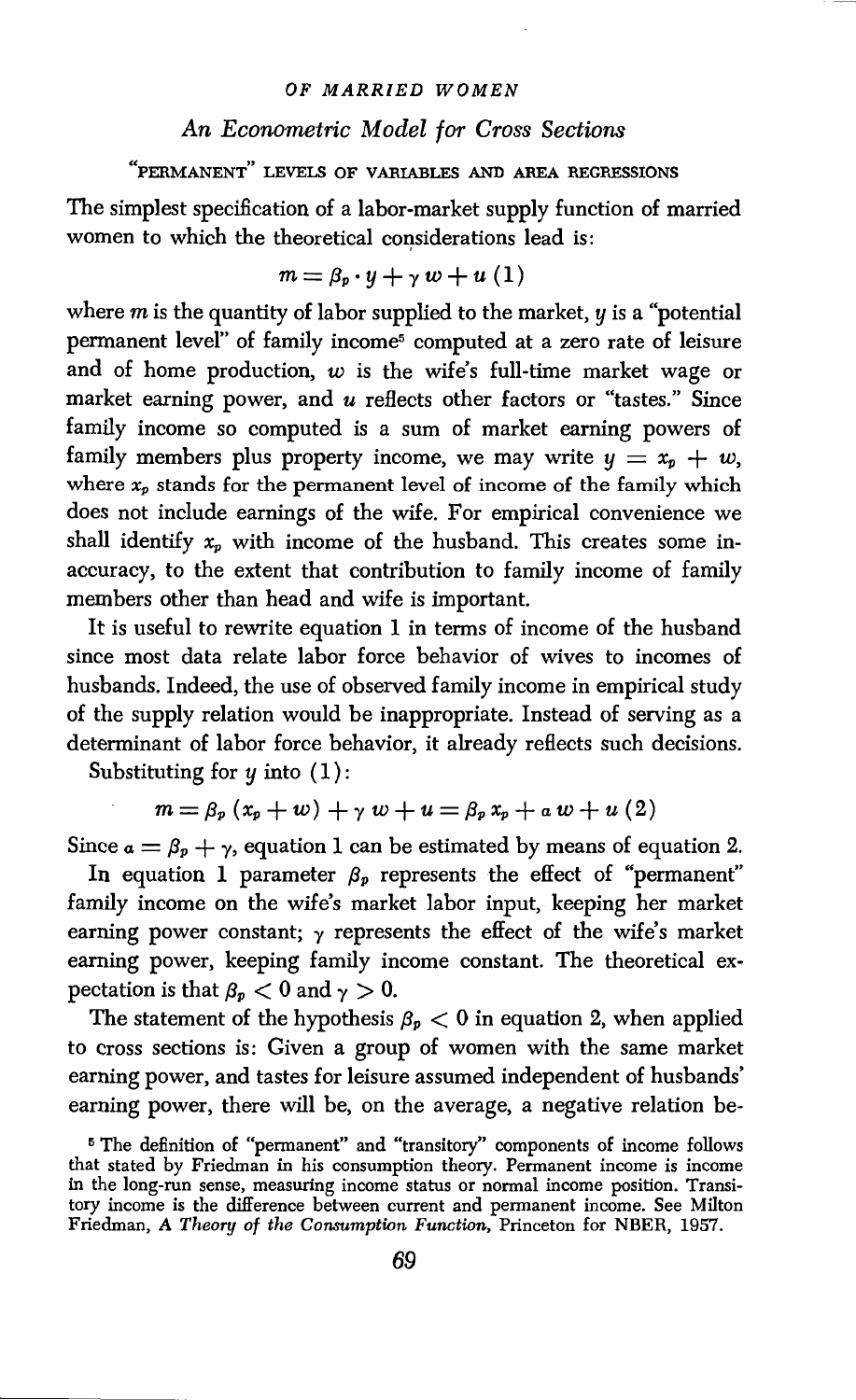#### LABOR FORCE PARTiCIPATiON

tween husbands' income and hours of market work of wives.<sup>6</sup> This is so because, in this statement, a higher income of husband means a higher family income and, on the assumption that leisure is a normal good, this implies a lesser total amount of work of the wife, at home and in the market.

On the assumption that, in cross sections, productivities of women in the market are unrelated to their productivities in the home,  $w$  measures  $\cdot$ the relative price of labor in the two sectors. In equation 1  $\gamma$  is therefore a pure substitution effect, hence a positive number reflecting the attractive power of the wage rate in pulling women into the labor market. Parameter a in equation 2 is a relative price effect not compensated by a change in income. The question of its sign can be stated as follows: Given a group of women whose husbands have the same earning power, what is the effect of a difference in the female wage rate on hours of work on the market? Clearly, a higher wage rate will shift women from the home sector and from leisure to the market sector. However, since in this case family income increases as a result of the increase in the wives' earning power, total hours of work will tend to decrease. Whether hours of work in the market will increase or decrease depends on whether the job shift from home to market adds more hours of work to the market sector than is subtracted from it by a possibly increased consumption of leisure. Whether the net outcome is a positive or negative sign of  $a$  is, therefore, an empirical question. It is certainly incorrect to predict that the income effect of the wage rate on market work exceeds the substitution effect by analogy to the backward-bending supply curve. The two substitution effects involved in this comparison are quite different; the strength of substitution between wage goods and leisure time has no bearing on the strength of substitution between home production and wage goods. If anything, one would intuitively expect the latter to exceed the former.

Equation 2 was specified in terms of long-run magnitudes, such as earning power of husband and wife which also implies a long-run concept of hours of work on the left-hand side. Such specification is inappropriate for most empirical data in which individual families report current annual income and labor force participation of the wife during a survey week, or her work experience during a year. One set

To the extent that women with strong tastes for leisure tend to seek out rich husbands, the true income effect (keeping tastes fixed) is overestimated in cross sections.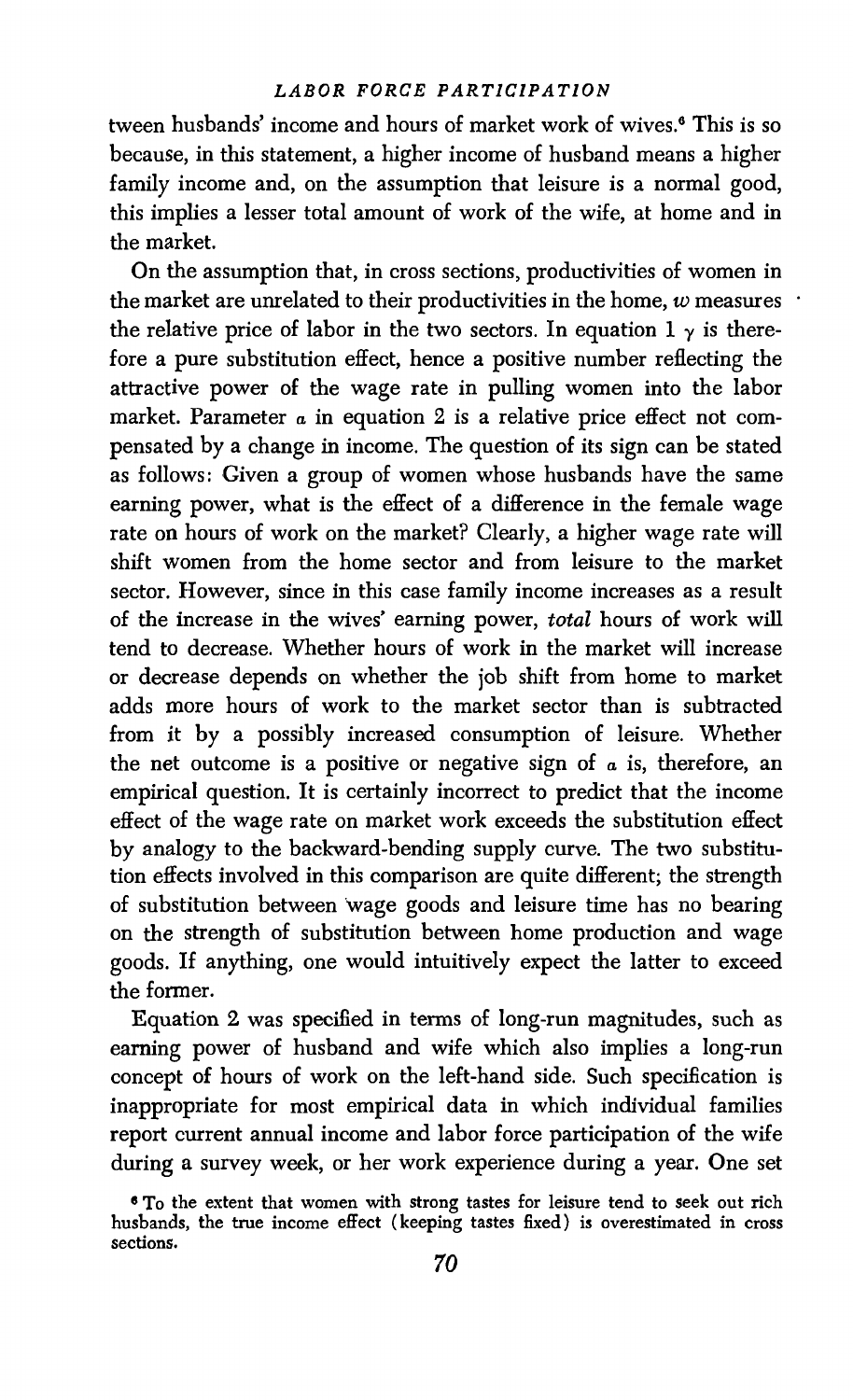of data, however, is usable without adapting the model to the distinction between "permanent" and current magnitudes: These are area statistics which were heavily utilized by Douglas and Long mainly because of the absence of more detailed disaggregations. Even with such data currently available, which are much richer on the individual level, the area averages have special advantages for the purpose of estimating the coefficients of equation 2. First, the data provide information on average earning power of employed females, which can be used as a proxy for  $w$ . The second and basic merit of the community averages is that they can be interpreted as approximations to the longrun or permanent levels of the relevant variables.<sup>7</sup> Given that the age and family-type mix in different communities is rather similar at a given time,<sup>8</sup> average income and labor force figures could be considered equivalent to average magnitudes over the life-cycle, when secular trends in population and income are disregarded. At any rate, these averages are free from short-run "transitory" deviations of individual incomes from their normal levels. However, the community averages contain a transitory deviation common to the whole group. In other words, some areas may at a given time be below or above their normal levels of economic activity. The labor force response to such a transitory deviation should be clearly distinguished from the response to an individual difference in a group. Abnormally low or high levels of economic activity in a community create different employment opportunities, and, broadly speaking, cyclical variations in wage rates. On that account, rational timing of market work would be pro-cyclical. On the other hand, a cyclical decline means a ioss in husbands' incomes and employment which may induce an opposite labor force response of wives. The controversy centering around the "added worker hypothesis"<sup>9</sup> is a debate about the net outcome of these two different forces for groups over the business cycle. Responses to individual shortrun income variations within a group at a given time are motivated

This strategy has been employed with some success in the analyses of consurnption behavior. See Margaret C. Reid, "Consumption and the Income Effect" (unpublished manuscript); also R. Eisner, "The Permanent Income Hypothesis: Comment," American Economic Review, Dec. 1958, pp. 972-980.

<sup>&</sup>lt;sup>8</sup> Labor force rates by cities, standardized for age, differ negligibly from unstandardized ones.

<sup>9</sup> According to that hypothesis, the labor force increases in depressions because unemployment of the main breadwinner induces other family members to seek employment. See W. S. Woytinsky, Additional Workers and the Volume of Unemployment in the Depression, S.S.R.C., 1940. For a critical analysis see Long, The Labor Force, Chapter 10.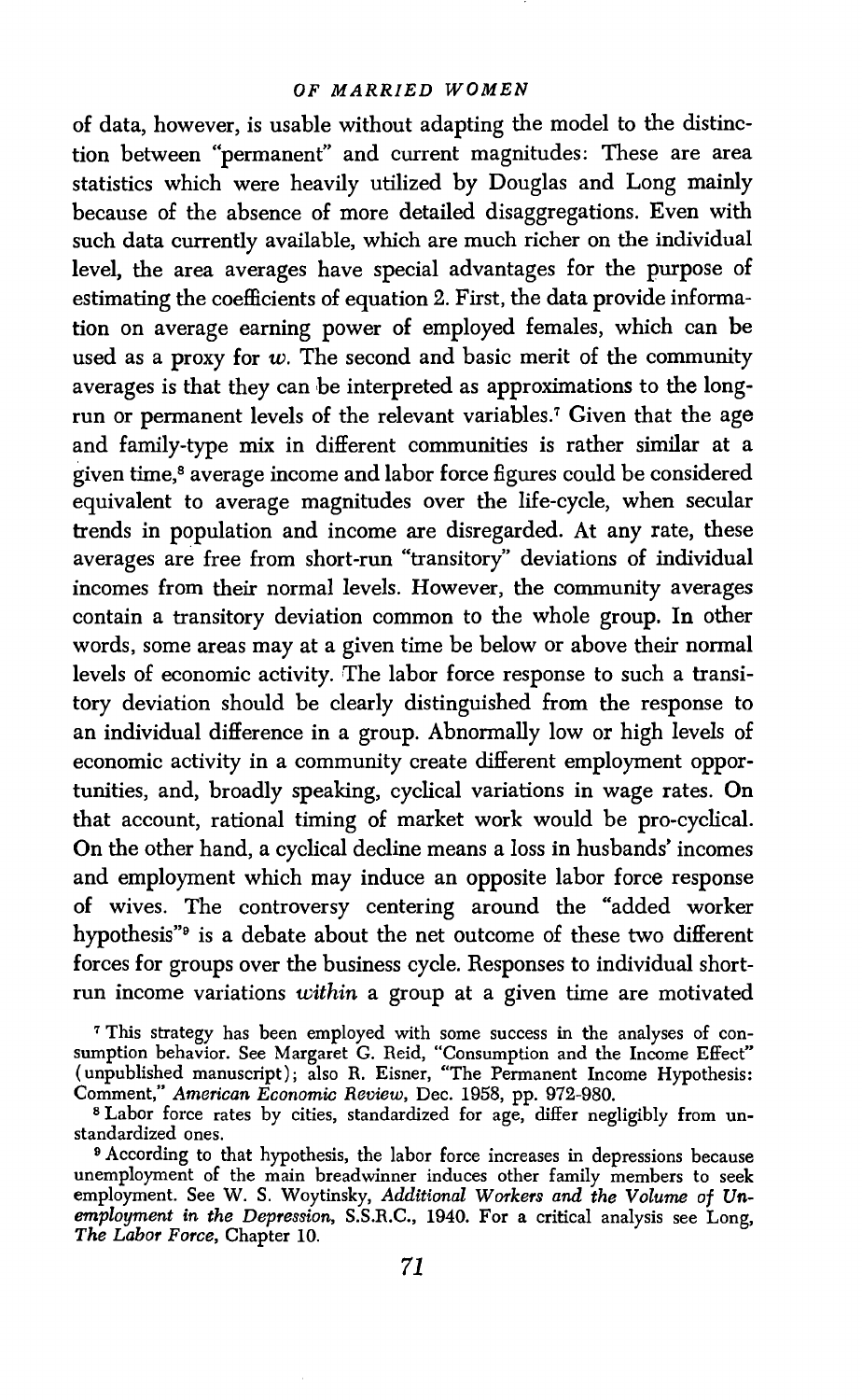by only one of the forces, since the cyclical level is fixed for the whole group. Knowledge of this response to transitory income of the family provides, by itself, no answer to the question posed by the "added worker" controversy.

Table 1 provides estimates of the coefficients of equation 2 as well as coefficients for the equation expanded to include 5 independent

| ALL NORTHERN STANDARD METROPOLITAN AREAS OF 250,000 |                    | OR MORE POPULATION IN 1950        |                              |                   |                   |       |
|-----------------------------------------------------|--------------------|-----------------------------------|------------------------------|-------------------|-------------------|-------|
|                                                     |                    |                                   | <b>INDEPENDENT VARIABLES</b> |                   |                   |       |
|                                                     | $X_{1}$            | $X_{2}$<br>(thousands of dollars) | $X_{3}$                      | X.<br>(per cent)  | $X_{\kappa}$      | $R^2$ |
| Regression coefficients<br>and standard errors      | $-0.62$<br>(0.21)  | $+1.33$<br>(0.11)                 | $+0.12$<br>(0.27)            | $-0.41$<br>(0.53) | $-0.24$<br>(0.61) | 0.62  |
| Regression coefficients<br>Elasticities at means    | $-0.53$<br>$-0.83$ | $+1.52$<br>$+1.50$                |                              |                   |                   | 0.51  |

| AREA REGRESSIONS OF LABOR FORCE RATES OF MARRIED WOMEN. |
|---------------------------------------------------------|
| ALL NORTHERN STANDARD METROPOLITAN AREAS OF 250,000     |
| OR MORE POPULATION IN 1950                              |

TABLE 1

NOTE: See text for description of independent variables.

SOURCE: U.S. Census of Population 1950, Vol. II, Characteristics of the Population, Tables 86, 88, 183; Special Report, General Characteristics of Families, Table 41; and Gertrude Bancroft, The American Labor Force, Its Growth and Changing Composition, New York, Wiley, 1958, Table D-11.

variables. The regression analysis was restricted to 57 largest Standard Metropolitan Areas (population, 250,000 and over) in the North. It was felt that the SMA approximate labor markets more properly than cities. Southern areas were excluded because of the desire to exclude color differentials, which need to be studied separately. The dependent variable is the labor force participation rate (in per cent) of married women with husband present during the census week early in 1950.  $X<sub>1</sub>$  is the median income in 1949 of male family heads, wife present;  $X_2$  is the median income of females who worked 50 to 52 weeks in 1949. These are the empirical proxies for  $x_p$  and w in equation 2. Three independent variables were added to help in the interpretation. Since areas differ by educational composition, which may affect as well as reflect tastes for market work or for its continuity, this variable was represented by the per cent of population age 25 and over with completed high school education or more  $(X_3)$ . The position of the community relative to its normal levels of economic activity (group transi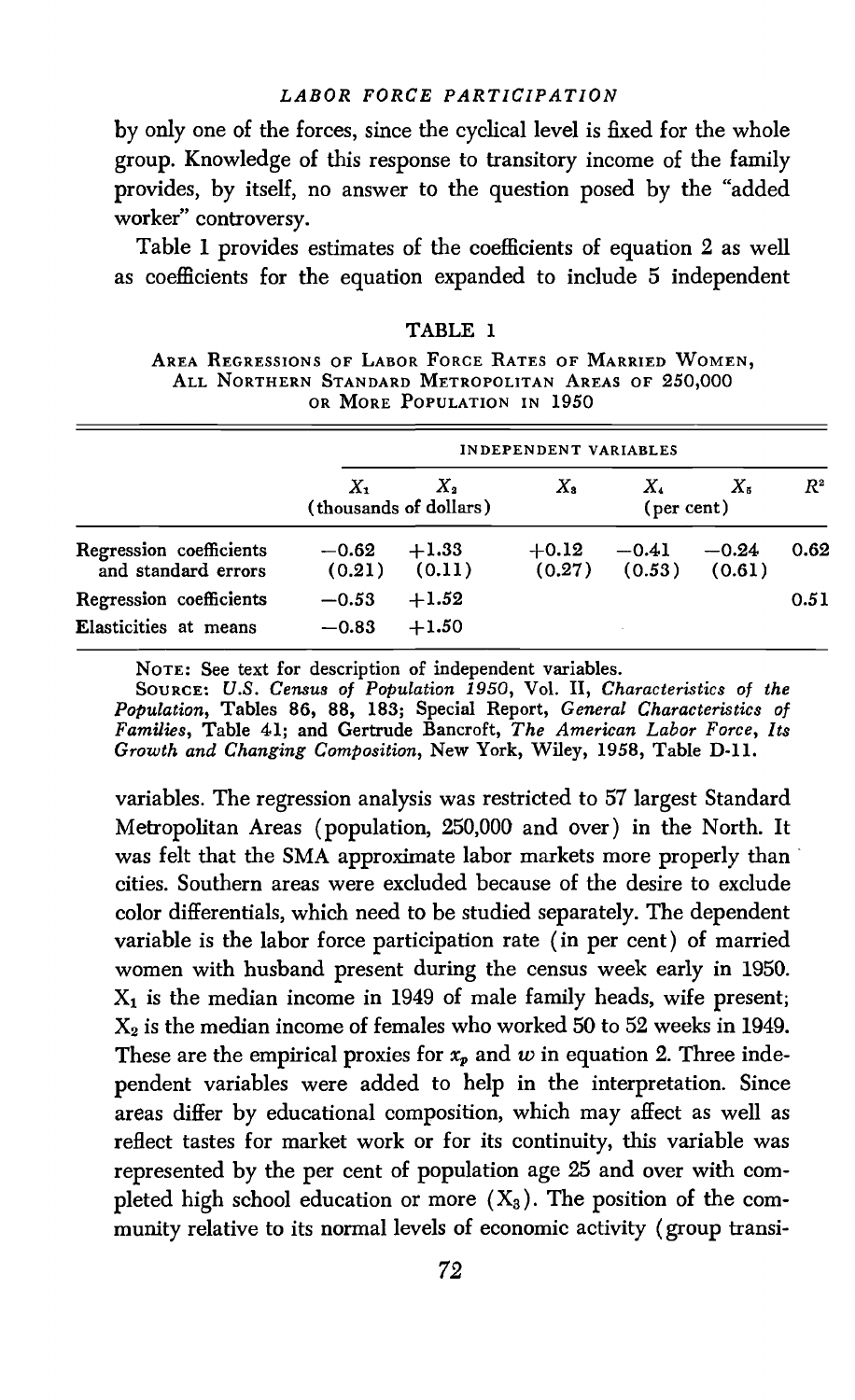tory) was represented by the male unemployment rate  $(X_4)$ . Finally, to take care of the more important differences in demand for work at home, the per cent of families with children under 6 years of age was represented by  $(X_5)$ .

The coefficients in Table 1 are informative: Judging by the coefficient of determination  $(R^2)$ , the male income  $(X_1)$  and female wage rate  $(X_2)$  variables alone explain a half of the observed variation in labor force participation rates among areas in 1950. The effect of husbands' incomes is negative,'0 as theoretically expected. The effect of wives' earning power is positive, and indeed stronger than the effect of income. This result is quite suggestive with regard to time series, though not directly applicable.<sup>11</sup> The introduction of a measure of educational level  $(X_3)$  into the equation attenuates the wage rate effect somewhat, though not significantly in a statistical sense. Unemployment  $(X_4)$  is seen to have a discouraging effect on labor force participation. This appears to be a contradiction of the added worker hypothesis, though the information is not sufficient to yield statistical significance.12 Finally, the presence of small children  $(X_5)$  has an effect in the expected direction, though again statistical significance is lacking.

#### ADAPTATION OF THE MODEL TO ANALYSIS OF FAMILY SURVEYS

When labor force behavior (reported for a week or for the preceding year) of wives is related to current income of husbands in family surveys, the observed relation is a compound of two effects which it is important to distinguish: the responsiveness of labor force behavior (1) to husbands' long-run income positions, and (2) to current deviations of that income from its normal level.<sup>13</sup>

10 This stands in contrast to Long's finding that the negative relation between earnings of males and labor force rates of females, by areas, which was observed by Douglas and Long in other census periods, seems to have vanished in 1950. Such an impression, however, is based on a gross regression between the two variables and is not confirmed, when the other relevant variable, the female wage rate, is included in the equation. Table 1 indicates no basic change in the structure of the labor force relation between 1940 and 1950: A comparable two-variable regression in 1940 showed an income elasticity of —0.91 and a wage rate elasticity of  $+1.26$ . The change in the gross regression from negative to positive is due to a larger positive intercorrelation between male and female earnings in 1950 ( $r =$  $+.\overline{8}$ ) than in 1940 ( $r = +.4$ ).<br><sup>11</sup> See section on cross sections and time series, below, for a discussion of time

series.

12 For a further discussion of the "added worker" question, see section on secular and cyclical effects of transitory components, below.

<sup>12</sup> For present purposes, a similar distinction between current and "permanent"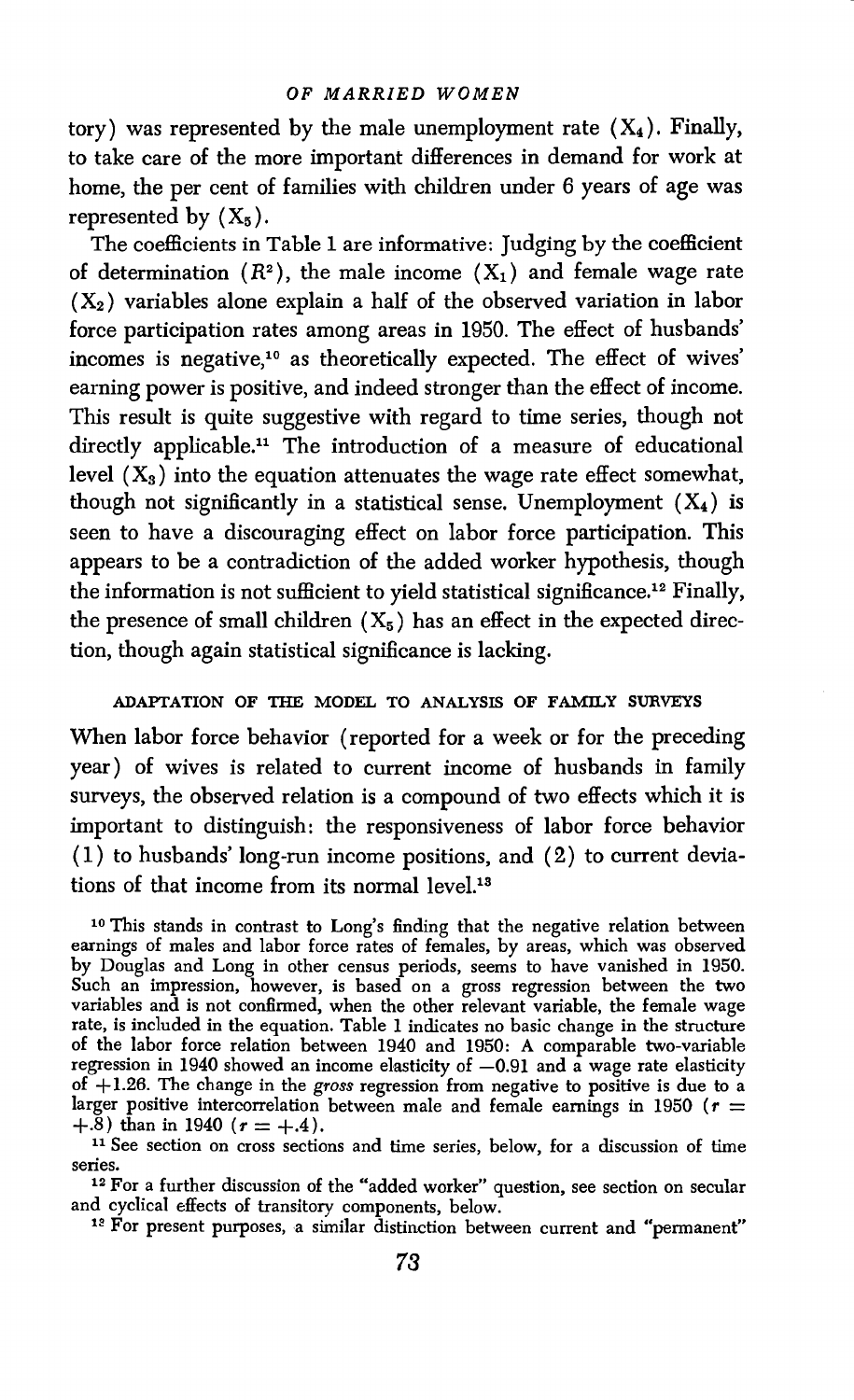#### LABOR FORCE PARTICIPATION

How the two factors, if distinct, may affect empirical results is easily discernible: Assume, for example, that, other things equal, wives' market activities are geared to long-run or permanent income, and are not affected in quantity or in timing by current deviations from it. Compare two groups of families, standardized for other characteristics, and with the same observed distribution of husbands' incomes in each. If differences among incomes are purely transitory in one group, and of a lasting nature in the other, an inverse relation between income of husband and participation of wife will be observed in the second group, but not in the first. Exactly the opposite result is obtained if we assume that wives respond to transitory, but not to permanent income. More generally, the observed negative relation will be steeper in the first group, if labor force behavior is more responsive to transitory than to permanent levels of income, and conversely if it is more responsive to permanent levels. Thus, survey observations may yield slopes of varying steepness in different bodies of data, depending on the differential responsiveness of labor force behavior to the two components of income, and on the extent to which the current income variation in the observed groups is "made up" of the two components.

A basic question, at this point, is whether a response to transitory income does exist at all. It is not obvious that temporal variation in family income makes it worthwhile to change the timing of market activities of wives. Such a hypothesis, however, may be derived from several considerations:

According to the simplest version of consumption theory, the absolute income hypothesis, current consumption responds to changes in current income. Hence, as income declines, leisure declines, and work increases. If the temporary change in family income, say a decline, is due to a change in employment (of head), and the family finds itself with an excess amount of "leisure," an attempt is made to restore equilibrium by increased market work of the wife. This is particularly likely, if unemployment is not general, and if the husband to some extent helps out at home.

This theory does not explicitly recognize distinctions between consumption responses to short-run and long-run income variation. Such a distinction is basic to the permanent income theory. According to that

levels of the female wage rate is not formally introduced. Short-run variations in it, or rather in employment opportunities, are largely a matter of industry differences among communities. We may assume that such differences are much less important in family surveys than in area comparisons.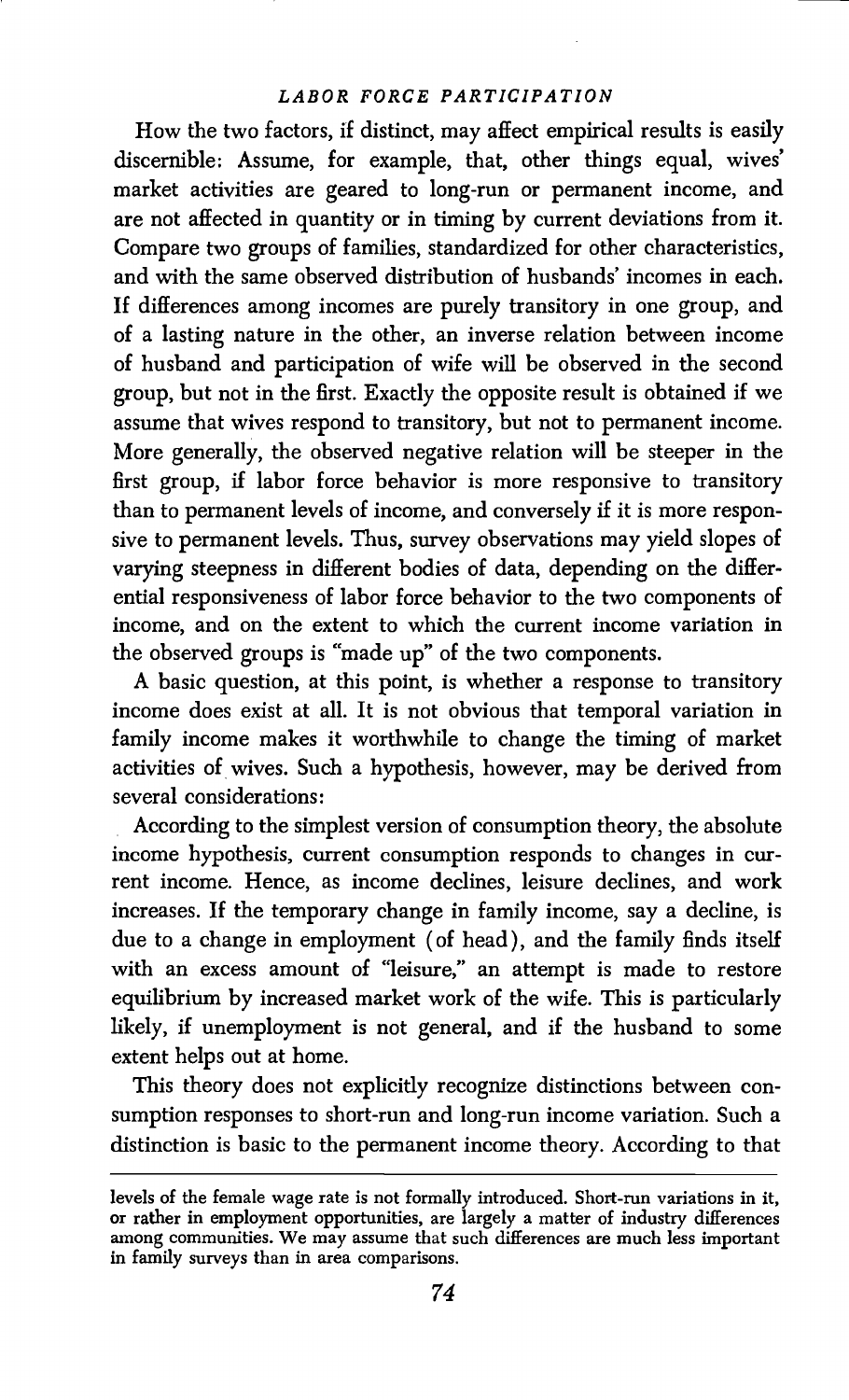theory, aggregate family consumption is determined even in short periods by long-run levels of family income. Adjustment between planned consumption and income received in the short period of observation (current, or measured income) takes place via saving behavior, that is, via changes in assets and debts. However, if assets are low or not liquid, and access to the capital market costly or nonexistent, it might be preferable to make the adjustment to a drop in family income on the money income side rather than on the money expenditure side. This is so because consumption requiring money expenditures may contain elements of short-run inflexibility such as contractual commitments. The greater short-run flexibility of nonmoney items of consumption (leisure, home production) may also be a cultural characteristic of a money economy. Under these conditions, a transitory increase in labor force participation of the wife may well be an alternative to dissaving, asset decumulation, or increasing debt. One useful empirical implication of this hypothesis for labor force behavior is that it should be inversely related to the level of family assets, both in the life-cycle and in the short-run sense.

The proper interpretation of survey data, therefore, requires a specification of transitory income  $(x_t)$  in addition to permanent income  $(x_p)$ which was included in equation 2. The model becomes:

$$
m = \beta_p \cdot x_p + \beta_t \cdot x_t + a \cdot w + u \quad (3)
$$

Two avenues are open for empirical utilization of equation 3. One is an attempt to estimate the coefficients, particularly the new coefficient  $\beta_t$ . Another is the exploration of the implications of equation 3 for observable relations in various bodies of survey data. Both approaches are used. In both cases the major substantive interest is focused on the relative sizes of  $\beta_p$  and  $\beta_t$ , as well as on those of  $\beta_p$  and a.

Equation 3, if correct, points out two major reasons for the difficulties in understanding the usual cross-sectional findings.14 No information is available on the extent to which current income represents long-run income. When labor force rates of wives are classified by characteristics of husbands, little or no information is given on characteristics of wives. Since the newly available data from the 1950 BLS Survey of Consumer Expenditures are less deficient in these respects, we turn first to them for an empirical analysis.

<sup>&</sup>lt;sup>14</sup> Comprehensive summaries of census findings are provided by Gertrude Bancroft, The American Labor Force, Its Growth and Changing Composition, New York, Wiley, 1958, and by Long, The Labor Force.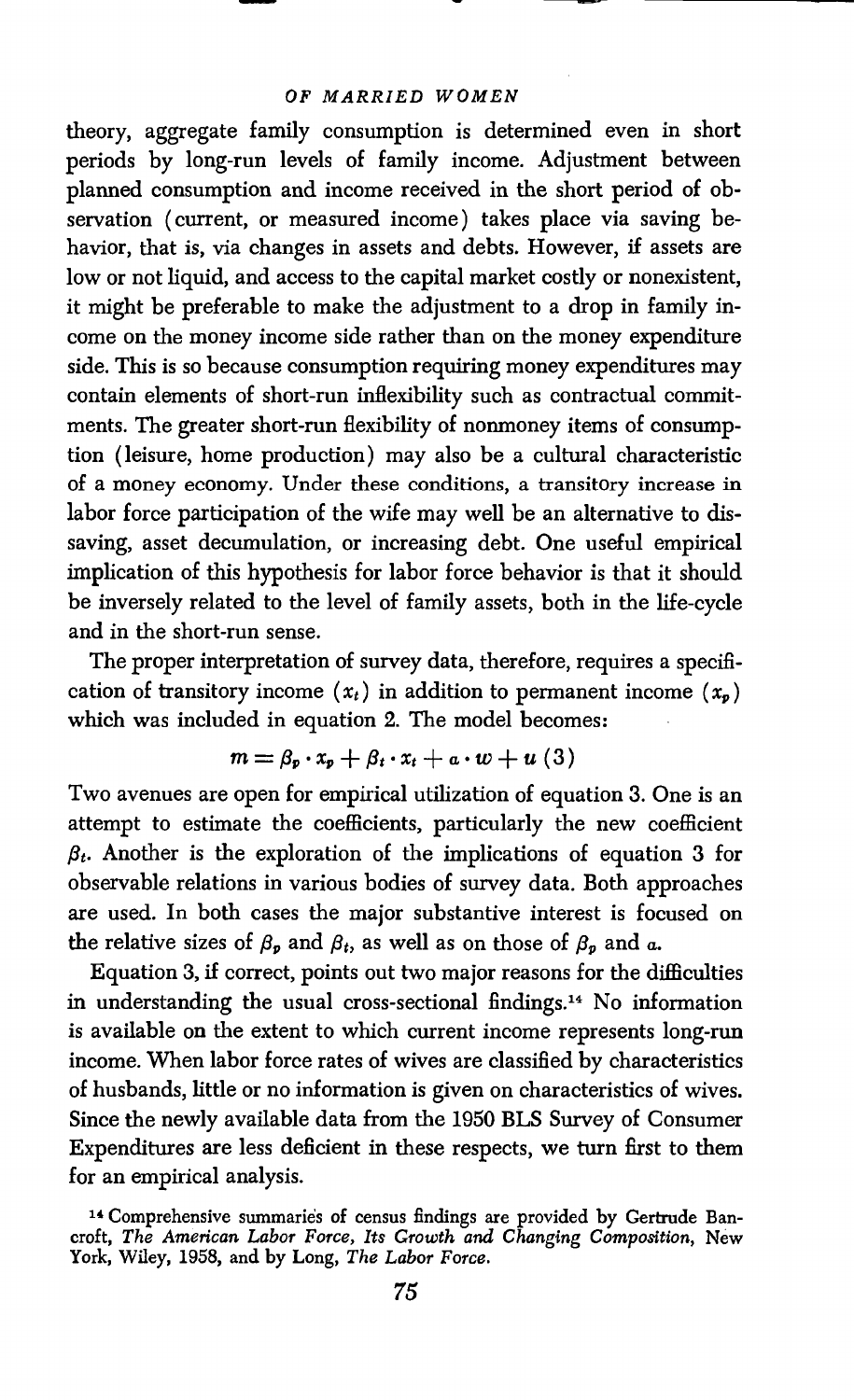### LABOR FORCE PARTICIPATION BLS Survey of Consumer Expenditures

The more systematic testing of the analytical model (equation 3) and estimation of its parameters, particularly of  $\beta_t$ , the coefficient of transitory income, were made possible by cards especially prepared by the Bureau of Labor Statistics from its 1950 Survey of Consumer Expenditures. The cards contain information on economic and other characteristics of individual earners cross-classified by a number of such characteristics of the urban consumer units of which they are members. In what follows, employment status of wives is related to income and work experience of husbands, roughly standardized by age, education, and family type.

For the purpose of this study, the data were restricted to white husband-wife families, excluding units of which heads were self-employed or not gainfully occupied. The excluded population subgroups are known to exhibit differential patterns of labor force behavior. Separate analyses and comparisons are therefore required. The resulting homogeneous sample contained 6,766 consumer units. It was stratified by age and education of head, as well as by presence or absence of young children in the younger age group.15 The 12 strata so obtained (shown in Table 2) were in turn subdivided into units with heads working full time year-round, and heads not fully employed during the year. Whenever analytically convenient, these subgroups within strata were merged.

The first three columns in Table 3 provide information on average labor force responses of wives to empirical approximations of the permanent levels of the independent variables given by weekly earnings of fully employed heads and by weekly earnings of employed wives. The female labor force rates<sup>16</sup> (column 3) can be interpreted as such response only within each of the four age-family type groups. Differences between groups are influenced by life-cycle phenomena.

Within each of the age-family type groups, except the first, average labor force behavior of wives is consistent with the findings in the area regression. That is, the positive effect of the female wage rate outweighs the negative effect of heads' income power. Indeed, the positive

<sup>15</sup> Preschool children are not important numerically in the older age groups. Unfortunately, thne and budget considerations did not permit more detailed stratifications.

<sup>16</sup> Strictly speaking, these are employment rates, that is, the proportion of wives who were employed at any time during the survey year. Labor force rates are, therefore, somewhat underestimated.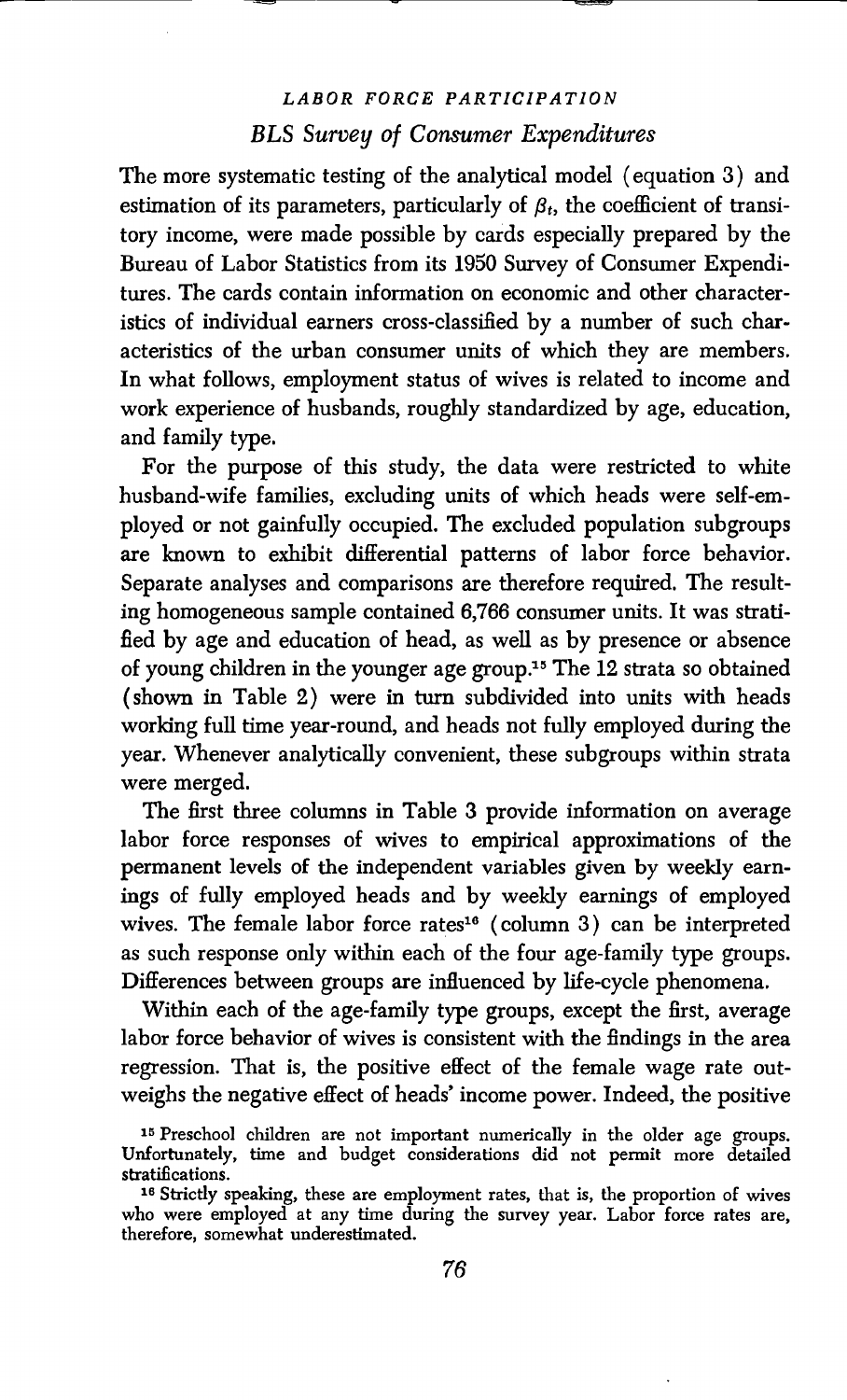#### TABLE 2

|                      |                                 | <b>Education of Head</b> |                                                                |
|----------------------|---------------------------------|--------------------------|----------------------------------------------------------------|
| Age of Head          | Elementary<br>(8 years or less) | High School              | College<br>$(9-12 \text{ years})$ $(13 \text{ years or more})$ |
| Less than 35, oldest | 139                             | 747                      | 283                                                            |
| child less than 16   | 75                              | 216                      | 119                                                            |
| Less than 35, no     | 55                              | 258                      | 45                                                             |
| small children       | 15                              | 59                       | 43                                                             |
|                      | 851                             | 1,308                    | 618                                                            |
| $35 - 54$            | 287                             | 280                      | 139                                                            |
|                      | 491                             | 232                      | 117                                                            |
| 55 and older         | 221                             | 113                      | 25                                                             |

#### STRATIFICATION AND SAMPLE SIZES OF HUSBAND-WIFE URBAN CONSUMER UNITS, 1950 BUREAU OF LABOR STATISTICS DATA

NOTE: Upper figures for each group refer to family units with heads working full time year-round. Lower figures refer to units with heads working less than a full year.

#### TABLE 3

LABOR FORCE RATES OF WiVES OF FULLY EMPLOYED HEADS, BY HEADS' AGE, EDUCATION, INCOME, AND BY WIVES' WEEKLY EARNINGS

|               |                     |                                       |                                |         | Wives' Labor Force Rate <sup>a</sup>   |
|---------------|---------------------|---------------------------------------|--------------------------------|---------|----------------------------------------|
|               |                     | Heads'<br><b>Earnings</b><br>per Week | Wives'<br>Earnings<br>per Week | Average | When Head<br>Earned<br>\$2,000-\$3,000 |
| Heads'<br>Age | Heads'<br>Education |                                       | (dollars)                      |         | (per cent)                             |
|               |                     | (1)                                   | (2)                            | (3)     | (4)                                    |
| Less than 35, | Elementary          | 62.5                                  | 41.2                           | 27      | 19                                     |
| oldest child  | High school         | 71.6                                  | 44.2                           | 23      | 27                                     |
| less than 16  | College             | 83.6                                  | 47.1                           | 18      | 36                                     |
| Less than 35, | Elementary          | 63.3                                  | 44.7                           | 62      | 62 <sup>b</sup>                        |
| no small      | High school         | 66.7                                  | 46.3                           | 69      | 65                                     |
| children      | College             | 80.1                                  | 50.5                           | 69      | 83b                                    |
|               | Elementary          | 70.0                                  | 41.1                           | 31      | 37                                     |
| $35 - 54$     | High school         | 79.5                                  | 45.9                           | 33      | 45                                     |
|               | College             | 115.3                                 | 52.4                           | 38      | 56                                     |
|               | Elementary          | 65.8                                  | 38.6                           | 16      | 21                                     |
| 55 and older  | High school         | 85.6                                  | 41.1                           | 20      | 38                                     |
|               | College             | 122.5                                 | 58.1                           | 23      | 38b                                    |

SOURCE: 1950 BLS data.

 $\bullet$ 

a Husbands employed full time year-round.

**b** Based on less than 20 observations.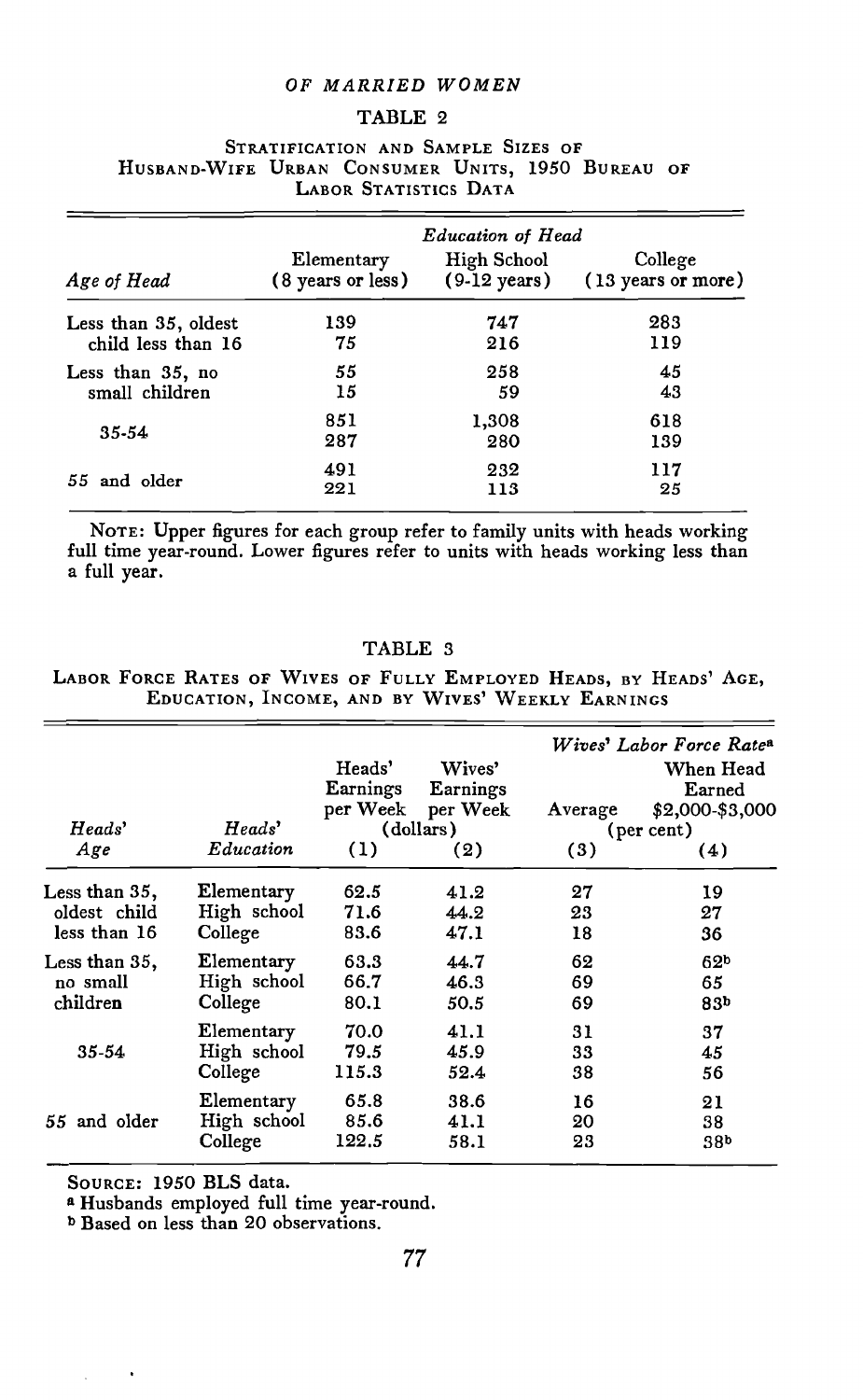#### LABOR FORCE PARTiCIPATION

wage rate elasticity must be more than twice as large as the negative income elasticity since, moving from lower to higher education and income levels in each group, the per cent increase in wives' weekly earnings is less than half the per cent increase in husbands' earnings. Over the life cycle as a whole, this excess of the wage rate elasticity over the income elasticity is not so great, since the young group with small children exhibits what seems to be a stronger negative income effect or a weaker positive wage rate effect, or both. The theoretical likelihood of such behavior of units at the time when small children are present was discussed before.<sup>17</sup>

Differences in labor force behavior between the age-family type groups are caused largely by life-cycle differences in family responsibilities. The low rates in the open-ended oldest age group probably reflect retirement age, as well as effects of larger property income and of greater contributions to family income by members other than head and wife. This is supported by the fact that the percentage difference between full time earnings of heads and total family income increases after age 35 despite the declining labor force rates of wives.18

The last column of Table 3 suggests a response of labor force behavior to transitory components of income. At the same low current earnings of husbands (\$2,000-3,000 in this illustration), labor force rates of wives increase with the heads' education, hence with their permanent income. The increase in rates is much more pronounced at the fixed income level than for the group averages. Clearly, the higher the education of the head, the larger the (negative) difference between the fixed current income figure and his expected or long-run income position. In other words, in column 4, negative income transitories increase as we move from lower to higher education levels of heads in each age-family type group. To sum it up, figures in column 3 reflect the fact that, in each age group, the discouraging effect of husbands' normal earning power is more than outweighed by the positive effect of the female wage rate. The latter effect is augmented in column 4 by the negative transitory components of husbands' income exerting an additional push into the labor market.

More evidence on the influence of transitory components of family income on wives' labor force behavior is provided in Table 4. Rates for

<sup>17</sup> See section on Work Choices, above.

<sup>18</sup> See Table III in the author's "Labor Supply, Family Income, and Consumption," Proceedings of the 1959 Annual Meeting of the American Economic Association, American Economic Review, May 1960, p. 577.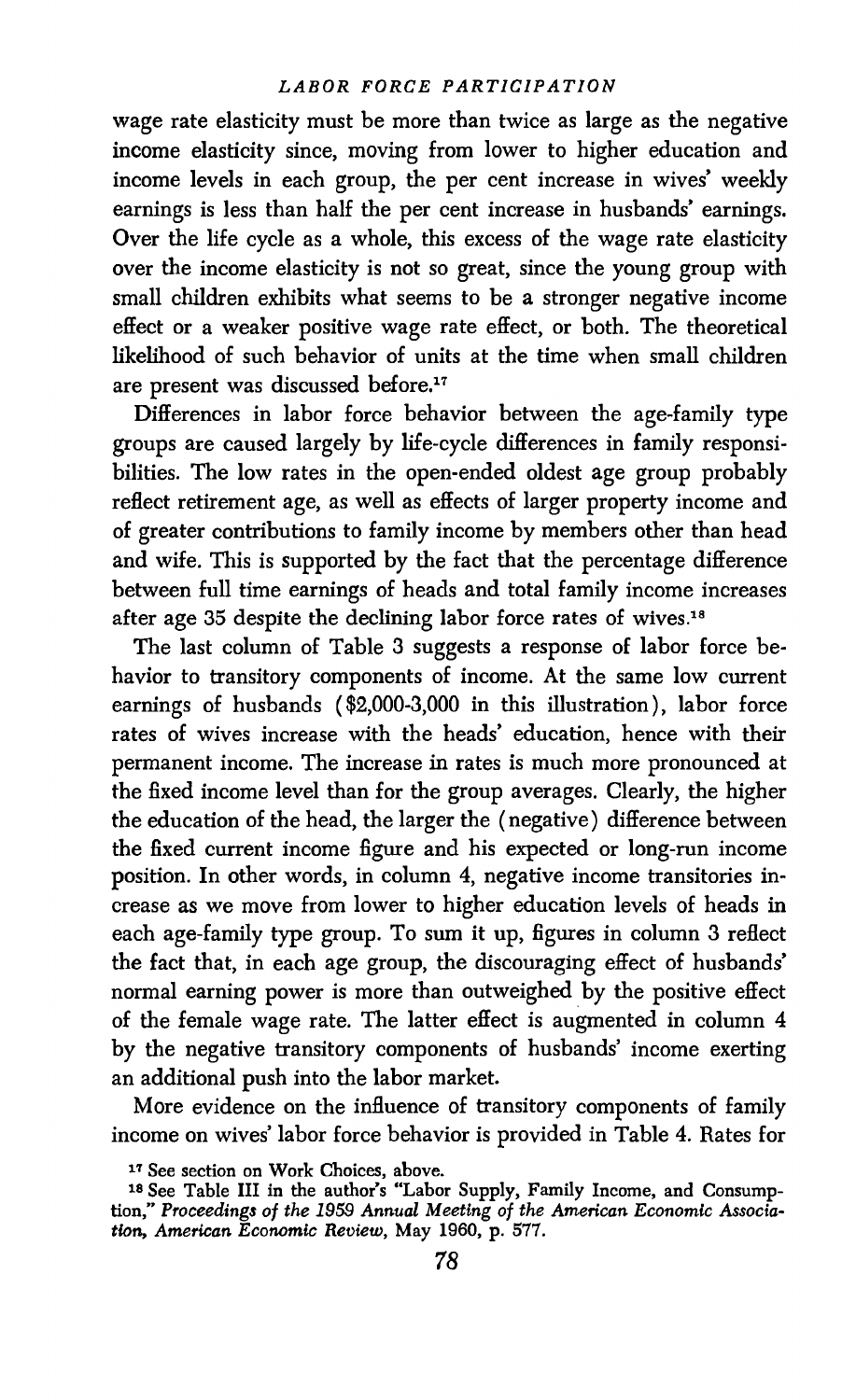| Wives<br>Labor<br>Force<br>18%<br>39<br>69<br>$+28$<br>38<br>30<br>$+117$<br>88<br>52<br>$+37$<br>$\mathbf{a}$<br>16<br>Weeksa<br><b>889</b><br>S 9<br>$\overline{6}$<br>32<br>53<br>35<br>$rac{1}{2}$<br>Heads'<br>Earnings<br>\$4,346<br>4,166<br>5,996<br>3,442<br>6,370<br>2,950<br>$-46$<br>$-42$<br>1,902<br>$-54$<br>$-43$<br>2,527<br>Rates of<br>Labor<br>Force<br>Wives<br>23%<br>$\boldsymbol{S}$<br>$+30$<br>874<br>33<br>49<br>$+48$<br>$\boldsymbol{S}$<br>$+35$<br>$\overline{2}$<br>Weeksa<br>$\mathbf{f}$<br>$52\,$<br>$-25$<br>32<br>39<br>32<br>$-23$<br>39<br>$-25$<br>$\frac{5}{2}$<br>္တ<br><u>ञ्</u><br>Heads'<br>Earnings<br>2,772<br>$-30$<br>$4,450$<br>2,139<br>\$3,724<br>$-26$<br>4,135<br>3,467<br>2,385<br>-52<br>2,871<br>$-31$<br>Rates of<br>Labor<br>Force<br>Wives<br>27%<br>33<br>$+22$<br>884<br>$\frac{16}{27}$<br>$\boldsymbol{4}$<br>$+42$<br>$+68$<br>51 | ELEMENTARY                                   |  | HIGH SCHOOL |  | COLLEGE |          |
|----------------------------------------------------------------------------------------------------------------------------------------------------------------------------------------------------------------------------------------------------------------------------------------------------------------------------------------------------------------------------------------------------------------------------------------------------------------------------------------------------------------------------------------------------------------------------------------------------------------------------------------------------------------------------------------------------------------------------------------------------------------------------------------------------------------------------------------------------------------------------------------------------|----------------------------------------------|--|-------------|--|---------|----------|
|                                                                                                                                                                                                                                                                                                                                                                                                                                                                                                                                                                                                                                                                                                                                                                                                                                                                                                    |                                              |  |             |  |         |          |
|                                                                                                                                                                                                                                                                                                                                                                                                                                                                                                                                                                                                                                                                                                                                                                                                                                                                                                    | Weeksa<br>Heads'                             |  |             |  |         | Rates of |
|                                                                                                                                                                                                                                                                                                                                                                                                                                                                                                                                                                                                                                                                                                                                                                                                                                                                                                    | $38 - 27$<br>52                              |  |             |  |         |          |
|                                                                                                                                                                                                                                                                                                                                                                                                                                                                                                                                                                                                                                                                                                                                                                                                                                                                                                    | 52<br>38                                     |  |             |  |         |          |
|                                                                                                                                                                                                                                                                                                                                                                                                                                                                                                                                                                                                                                                                                                                                                                                                                                                                                                    | $-27$                                        |  |             |  |         |          |
|                                                                                                                                                                                                                                                                                                                                                                                                                                                                                                                                                                                                                                                                                                                                                                                                                                                                                                    | 32<br>36<br>$-31$                            |  |             |  |         |          |
|                                                                                                                                                                                                                                                                                                                                                                                                                                                                                                                                                                                                                                                                                                                                                                                                                                                                                                    | $\mathbf{S}^{\mathbf{Q}}$<br>$^{8}$<br>$-44$ |  |             |  |         |          |

79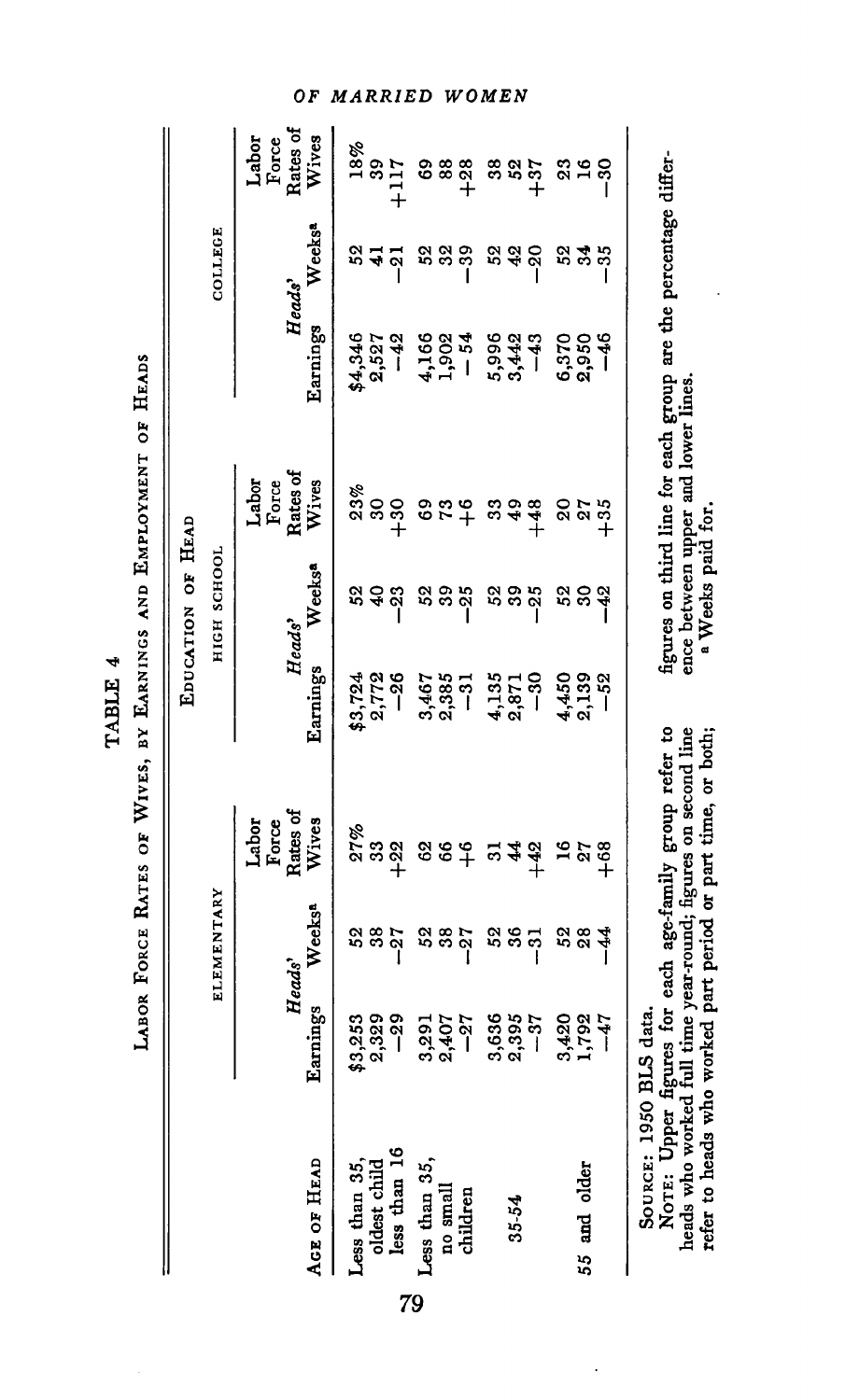#### LABOR FORCE PARTiCIPATiON

wives are higher when heads did not work a full year than when they did, in each of the 12 population groups except in the oldest with highest education level. The higher labor force rates in the second line for each group may have been expected in view of the lower annual earnings of heads. However, the differences between earnings within each group are of a quite different nature than those between groups. To the extent that the family units within each group have been made homogeneous by the stratffication, income differences within them are of a transitory nature.

The extent to which the families within each group are homogeneous with respect to normal earnings of husbands can be inferred from the third line for each group. If the wage rate (weekly earning rate) were the same for the heads who were not fully employed as for those who were, the percentage "loss" of time worked (weeks not employed) would account for, and would exactly equal, all of the "decline" in the year's earnings. It is clear from Table 4, that (transitory) differences in weeks worked rather than (permanent) differences in wage rates account for the overwhelming part of the differences in the year's earnings between the 2 subgroups, particularly in the strata with elementary and high school education. In the college stratum, however, almost half of the drop is accounted for by permanent differences the relative decline in earnings is almost twice as large as the relative decline in weeks worked. The heterogeneity of the group with respect to permanent income is not surprising: it lumps people with one year of college together with highly trained professionals.

Table 4 not only shows the existence of a negative labor force response to transitory income, but also suggests orders of magnitude of the elasticity. For each group ratios of percentage difference in labor force rates to percentage difference in earnings and to percentage difference in weeks worked provide rough alternative estimates of this elasticity. These estimates, shown in the last two columns of Table 5, generally exceed the estimate of the elasticity with respect to permanent income levels derived from the area regression (Table 1). A more rigorous test for the hypothesis that the labor force response to transitory income is stronger than the response to permanent income is developed in a procedure (Table 5) which also yields numerical estimates of the elasticities.<sup>19</sup>

<sup>19</sup> The elasticity estimates are equivalent to estimates of regression coefficients of equation 3 stated in terms of logarithms of its variables. They are used for purposes of comparability. In the following discussion the same symbols are used for elasticities as for slopes, but the distinction is made explicit in the text.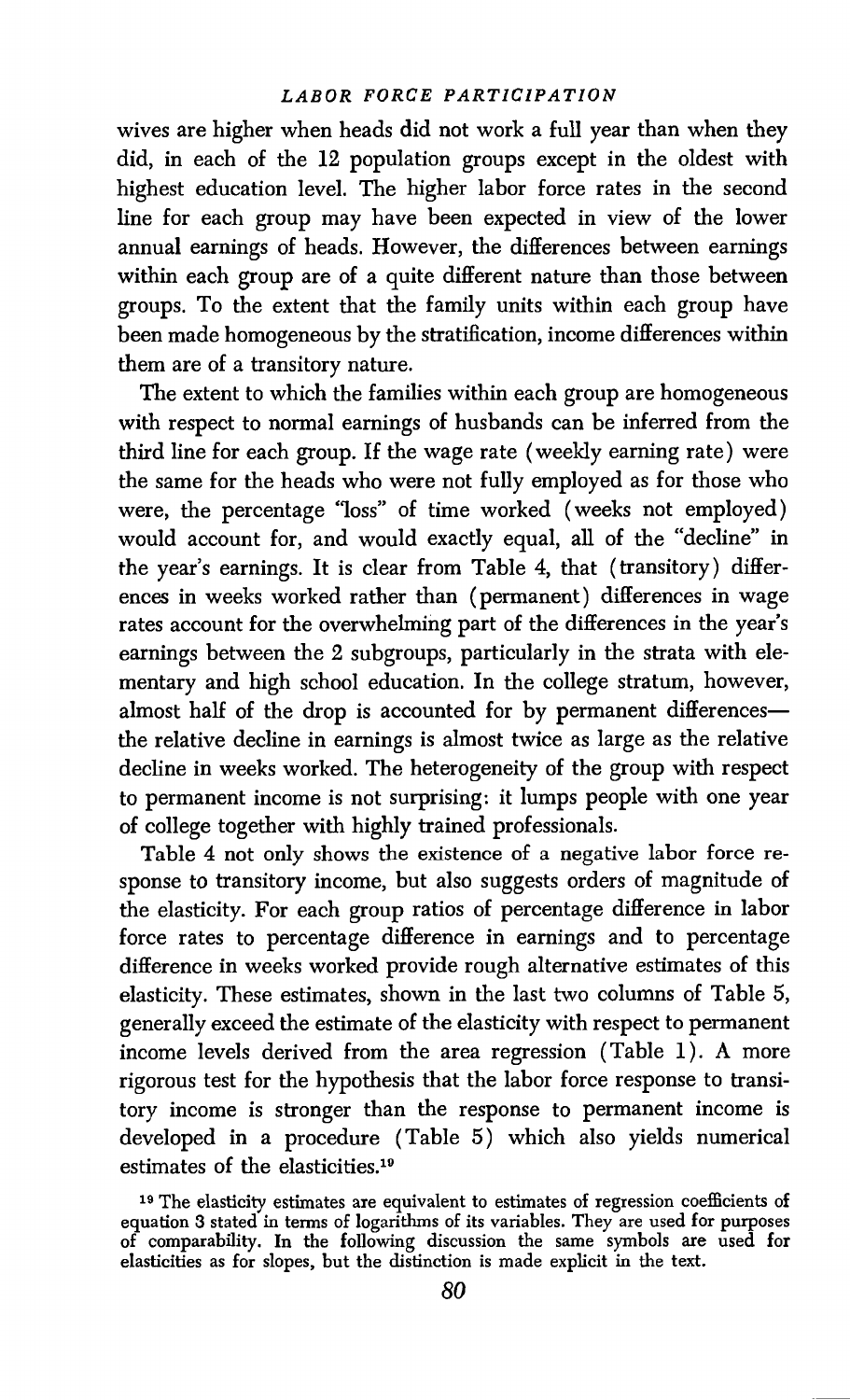| г |  |
|---|--|
|   |  |
|   |  |

TABLE 5<br>Gross and Partial Regression Coefficients of Labor Force<br>Rates of Wives on Earnings and Weeks Worked by Head

|                        |                                                                                                                      |           |                                     |                                                |          | ELASTICITY ESTIMATES                                   |                                                   | Alternative                                                                                                                           |                       |
|------------------------|----------------------------------------------------------------------------------------------------------------------|-----------|-------------------------------------|------------------------------------------------|----------|--------------------------------------------------------|---------------------------------------------------|---------------------------------------------------------------------------------------------------------------------------------------|-----------------------|
|                        |                                                                                                                      |           | <b>SLOPES<sup>a</sup></b>           |                                                |          | ö                                                      |                                                   | Elasticity Estimatesb                                                                                                                 |                       |
| AGE OF HEAD            | EDUCATION                                                                                                            | ίJ        | $b_{max}$<br>$\widehat{\mathbf{S}}$ | $b_{max}$<br>$\widehat{c}$                     | <u>न</u> | $\begin{pmatrix} \beta_i - \beta_p \\ 5 \end{pmatrix}$ | ૡ૽ૼૺૺૺ                                            | of 8.<br>ί                                                                                                                            | $\widehat{e}$         |
|                        |                                                                                                                      |           |                                     |                                                |          |                                                        |                                                   |                                                                                                                                       |                       |
| Less than 35.          | Elementary                                                                                                           | $-0.132$  | $+0.035$                            | $-0.327$                                       | $+0.04$  | $-0.61$                                                | $-0.57$                                           | $-0.79$                                                                                                                               | $-0.82$               |
| oldest child           | High school                                                                                                          | $-0.604$  | $-0.503$                            | $-0.347$                                       | $-0.80$  | $-0.75$                                                | $-1.55$                                           |                                                                                                                                       | $-1.33$               |
| less than 16           | College                                                                                                              | $-0.520$  | $-0.423$                            | $-0.453$                                       | $-1.02$  | $-1.26$                                                | $-2.28$                                           | $-1.19$<br>$-2.76$                                                                                                                    | $-5.60$               |
| Less than 35,          | Elementary                                                                                                           | $-0.460$  | $-0.438$                            | $-0.071$                                       | $-0.22$  | $-0.05$                                                | $-0.27$                                           | $-0.24$                                                                                                                               | $-0.22$               |
| no small               |                                                                                                                      | $-0.246c$ | $-0.188c$                           |                                                | $-0.09$  | $-0.15$                                                | $-0.24$                                           |                                                                                                                                       | $-0.77$               |
| children               | High school<br>College                                                                                               | $-0.624$  | $-0.577$                            | $-0.210$ <sup>c</sup><br>$-0.190$ <sup>c</sup> | $-0.35$  | $-0.14$                                                | $-0.49$                                           | $-0.19$<br>$-0.51$                                                                                                                    |                       |
|                        | Elementary                                                                                                           | $-0.623$  | $-0.568$                            | $-0.124$                                       | $-0.68$  | $-0.20$                                                |                                                   |                                                                                                                                       |                       |
| 35-54                  |                                                                                                                      | $-0.51$ ] | $-0.433$                            |                                                | $-0.61$  | $-0.81$                                                |                                                   | $-1.14$<br>$-1.61$<br>$-0.86$                                                                                                         | $\frac{-1.35}{-1.32}$ |
|                        | High school<br>College                                                                                               | $-0.086$  | $-0.338$                            | $-0.535$<br>+0.915                             | $-0.54$  | $+1.21$                                                | $-0.88$<br>$-1.42$<br>$+0.67$                     |                                                                                                                                       |                       |
|                        | Elementary                                                                                                           | $-0.402$  | $-0.346$                            | $-0.139$                                       | $-0.73$  | $-0.43$                                                | $-1.16$                                           |                                                                                                                                       | $-1.50$               |
| 55 and older           | High school                                                                                                          | $-0.205$  | $-0.254$                            | $+0.213$                                       | $-0.56$  | $+0.53$                                                | $-0.03$                                           | $-1.45$<br>-0.67                                                                                                                      | $-0.83$               |
|                        | College                                                                                                              | $-0.092$  | $-0.143$                            | $+0.326$                                       | $-0.40$  | $-0.71$                                                | $^{+0.31}_{-0.31}$                                | $+0.66$                                                                                                                               | $+0.85$               |
| SOURCE: 1950 BLS data. |                                                                                                                      |           |                                     |                                                |          |                                                        |                                                   |                                                                                                                                       |                       |
|                        | a b <sub>ms</sub> = slope of regression of labor force rate (per cent)<br>on earnings of head (thousands of dollars) |           |                                     |                                                |          |                                                        |                                                   | <b>b</b> Based on Table 4: Ratios of percentage difference in labor<br>force rates to percentage difference in earnings (col. 7), and |                       |
|                        | $b_{\text{max}} =$ slope of regression of labor force rate on earnings                                               |           |                                     |                                                |          |                                                        | to percentage difference in weeks worked (col. 8) |                                                                                                                                       |                       |
|                        | of head, keeping weeks worked constant                                                                               |           |                                     |                                                |          |                                                        |                                                   | · Not significantly different from zero, under a 5 per cent                                                                           |                       |
|                        | bme.= slope of regression of labor force rate on weeks                                                               |           |                                     | level                                          |          |                                                        |                                                   |                                                                                                                                       |                       |
|                        | worked, keeping earnings of head constant.                                                                           |           |                                     |                                                |          |                                                        |                                                   |                                                                                                                                       |                       |

 $b_{m,s}$  = slope of regression of labor force rate (per cent) on earnings of head (thousands of dollars).<br>  $b_{m,s} =$  slope of regression of labor force rate on earnings<br>
of head, keeping weeks worked constant.<br>  $b_{m,s} =$  slope of regression of labor force rate on weeks<br>
worked, keepin  $\hat{b}_{n_n}$  = slope of regression of labor force rate (per cent) b. Based on Table 4: Ratios of percentage difference in labor on earnings of head (thousands of dollars). force rates to percentage difference in earnings (c

#### $\Omega$ F MARRIED WOMEN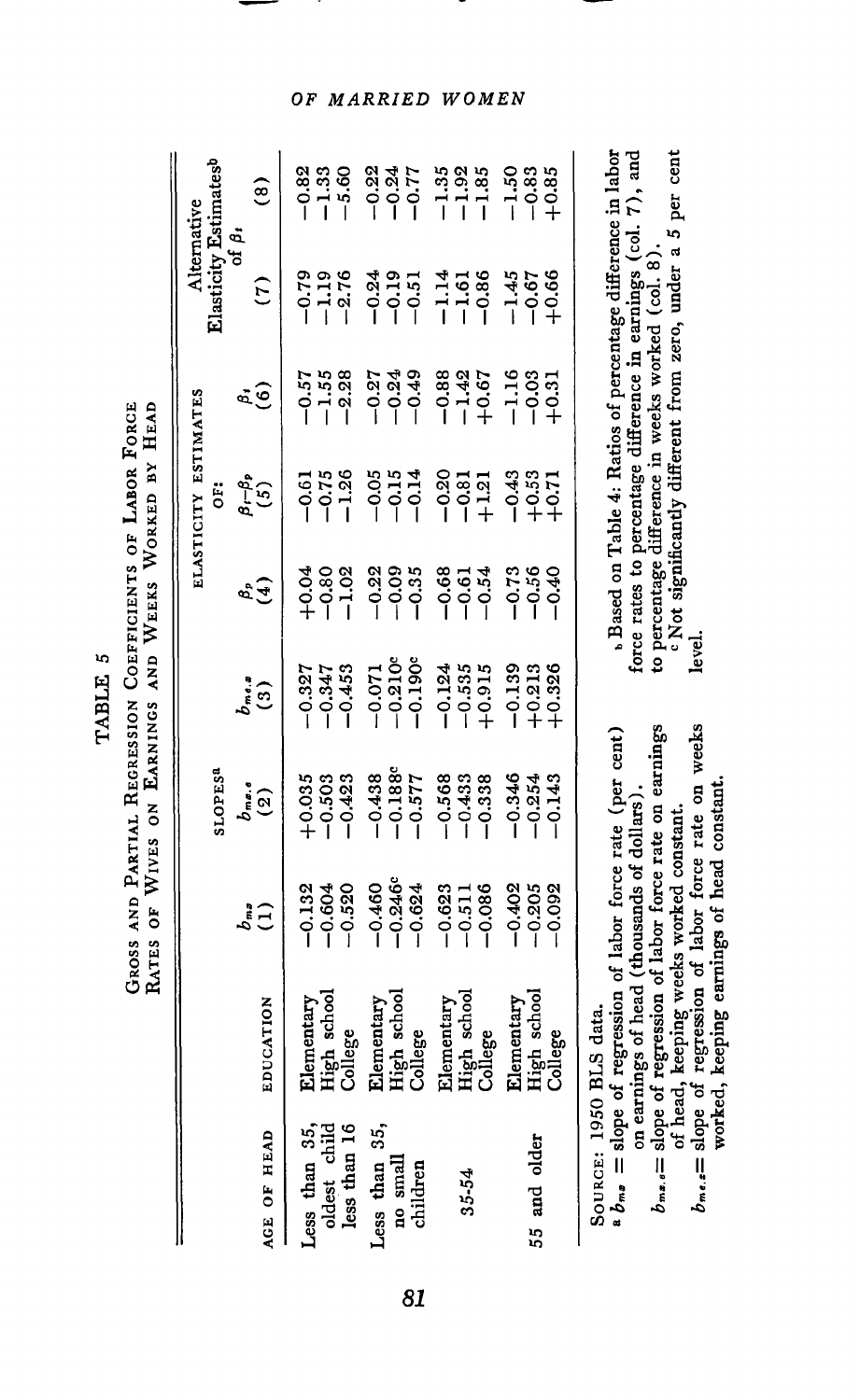#### LABOR FORCE PARTICIPATION

After merging the two employment groups, in each of the cells, a simple and a 2-variable regression of labor force rates of wives on the year's earnings of husbands and on weeks worked by him yielded the gross and partial slopes listed in Table 5. The slope  $(b_{mx})$  of the gross regression of wives' labor force rates on husbands' earnings (column 1) combines the effects of permanent and of transitory income. The partial slope of the same relation  $(b_{mx,e}$  in column 2) keeps the number of weeks worked by the head constant. It, therefore, approximates the response to heads' normal earning power, rather than to their current income. Finally,  $b_{me,x}$  (in column 3) represents the response to weeks worked by heads, keeping their total earnings constant.

The sign of the slope  $b_{me,x}$  (column 3) provides a test for the difference between the strengths of the two income effects on labor force behavior of wives.

If the distinction between permanent and transitory income did not matter, a change in weeks worked by heads, with total earnings constant, would produce no labor force response. This hypothesis is rejected by the data. All slopes in column 3 are statistically significant, except those in the young group without small children. This exception is plausible: the stage in the life cycle represented by this group, namely the period between marriage and first child, is usually short, and during that time most of the wives are employed anyway; thus, there is very little scope for variations in timing of employment within that stage.

Now a decline in weeks, keeping total earnings constant, means a corresponding amount of increase in earning power, which is offset by a transitory loss of income of the same amount. The change in the permanent component of income is expected to bring about a decrease in labor force participation. The same change of the transitory component in the opposite direction is expected to stimulate an *increase* in market activities. The direction of the net outcome depends, therefore, on which income effect is stronger. Indeed, the negative sign of  $b_{me.x}$  provides evidence that the effect of transitory income outweighs the permanent income effect!

An estimate of the labor force response to transitory income (coefficient  $\beta_t$  in equation 3) is obtained as follows: The partial regression  $b_{me,x}$  measures the arithmetic difference in labor force rates of wives due to the equal (but of opposite sign) differences in permanent and in transitory components of income. Converting the arithmetic difference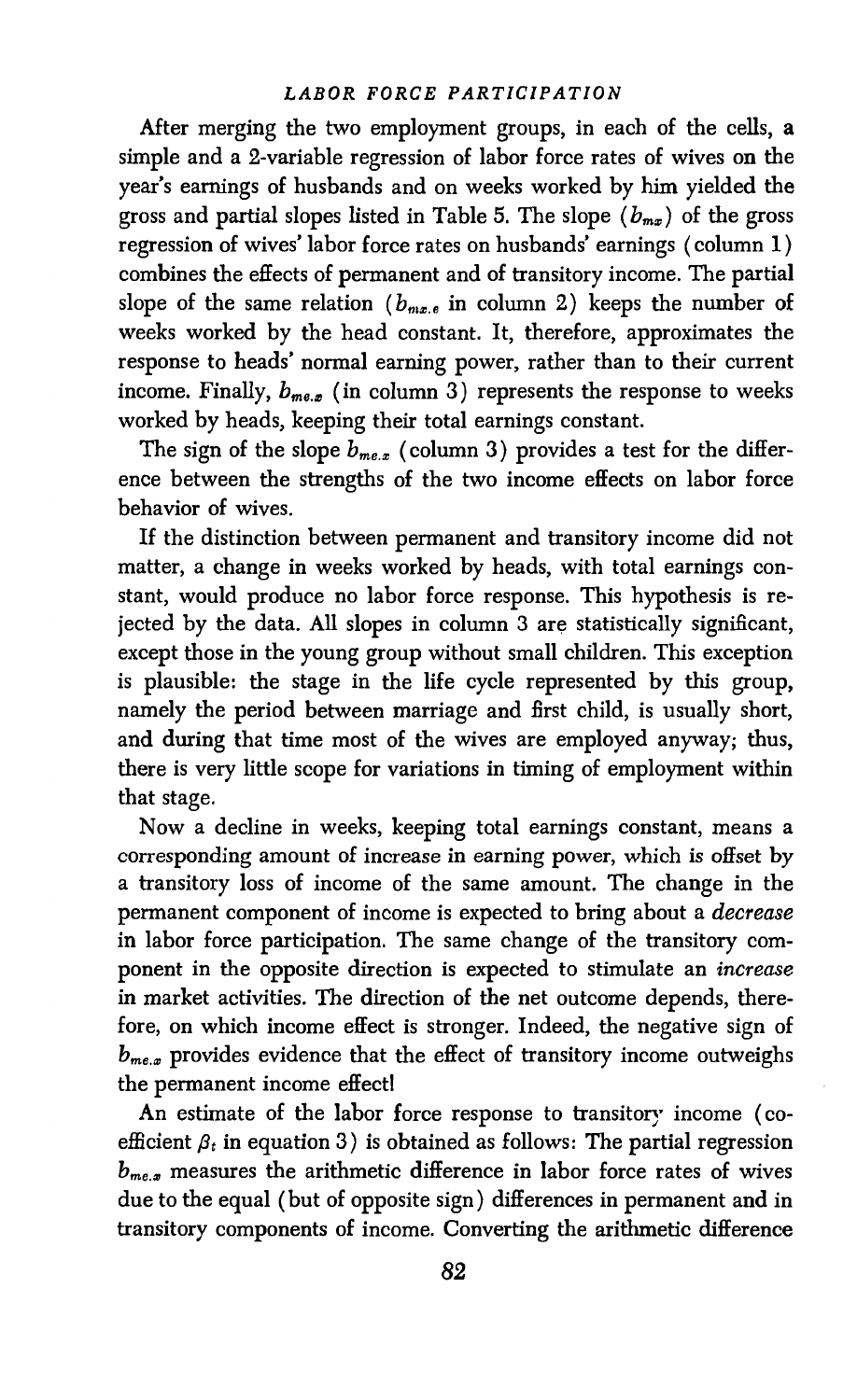in labor force rates into a percentage difference (using rates of wives with fully employed husbands as base, column 3 in Table 3), and dividing it by the percentage difference in income, that is, by  $(1/52 x 100)$ we obtain the estimate of the difference  $(\beta_t - \beta_q)$  in elasticity terms.<sup>20</sup> This estimate is shown in column 5 of Table 5.

The slope  $b_{\mathit{mx,e}}$  which serves as an approximation of the response to permanent income  $(\beta_p)$  is next converted into an elasticity at the mean by the usual procedure<sup>21</sup> using the averages in Table 4. The estimate is shown in column 4 of Table 5. The sum of column 4 and column 5 in Table 5 provides an estimate of the response elasticity to transitory income  $(\beta_t)$ , which is shown in column 6. These estimates of transitory income elasticity in column 6 resemble the alternative estimates in columns 7 and 8, though they are somewhat smaller.

Looking at the sizes of parameter estimates in Table 5, we find perhaps most meaningful for purposes of comparisons with aggregates those in the modal population group (age 35-55, high school education). The estimate of the elasticity with respect to permanent income  $(\beta_p)$  in it is not very different from the corresponding estimate in the area regression (Table 1). The estimate of the transitory elasticity ( $\beta_t$ ) is more than twice as large.

The estimates vary among population subgroups in a roughly systematic way: Response to permanent income is weaker the higher the educational level of heads 35 years of age and older. Responses to transitory income differ in a similar way. An opposite pattern is discernible in the young groups with small children. In the young but childless groups the magnitudes are either small or statistically unreliable.

It is difficult to say how much substance could be assigned to these differentials, given all the necessary qualifications—about the rata and the estimating procedure. As previously mentioned, small income elasticities in the childless groups are theoretically plausible. But they may also be produced by the arithmetic of elasticities, since levels of partici-

 $\frac{e}{m}$ .  $b_{m}$ ..., where e is number of weeks worked by the heads, measures the percentage change in labor force rate per 1 per cent increase in weeks employed, keeping husbands' income constant. But a  $1$  per cent rise in  $e$ , as stated in the text implies a 1 per cent rise in transitory income  $x_t$ , and a 1 per cent decline in permanent income  $x_p$ . Hence:  $\frac{e}{m}b_{me}$ . , in elasticity terms.

<sup>21</sup> Elasticity at the mean of y with respect to x is equal to the slope of the regression of y on x, multiplied by the ratio of the mean of x to the mean of y.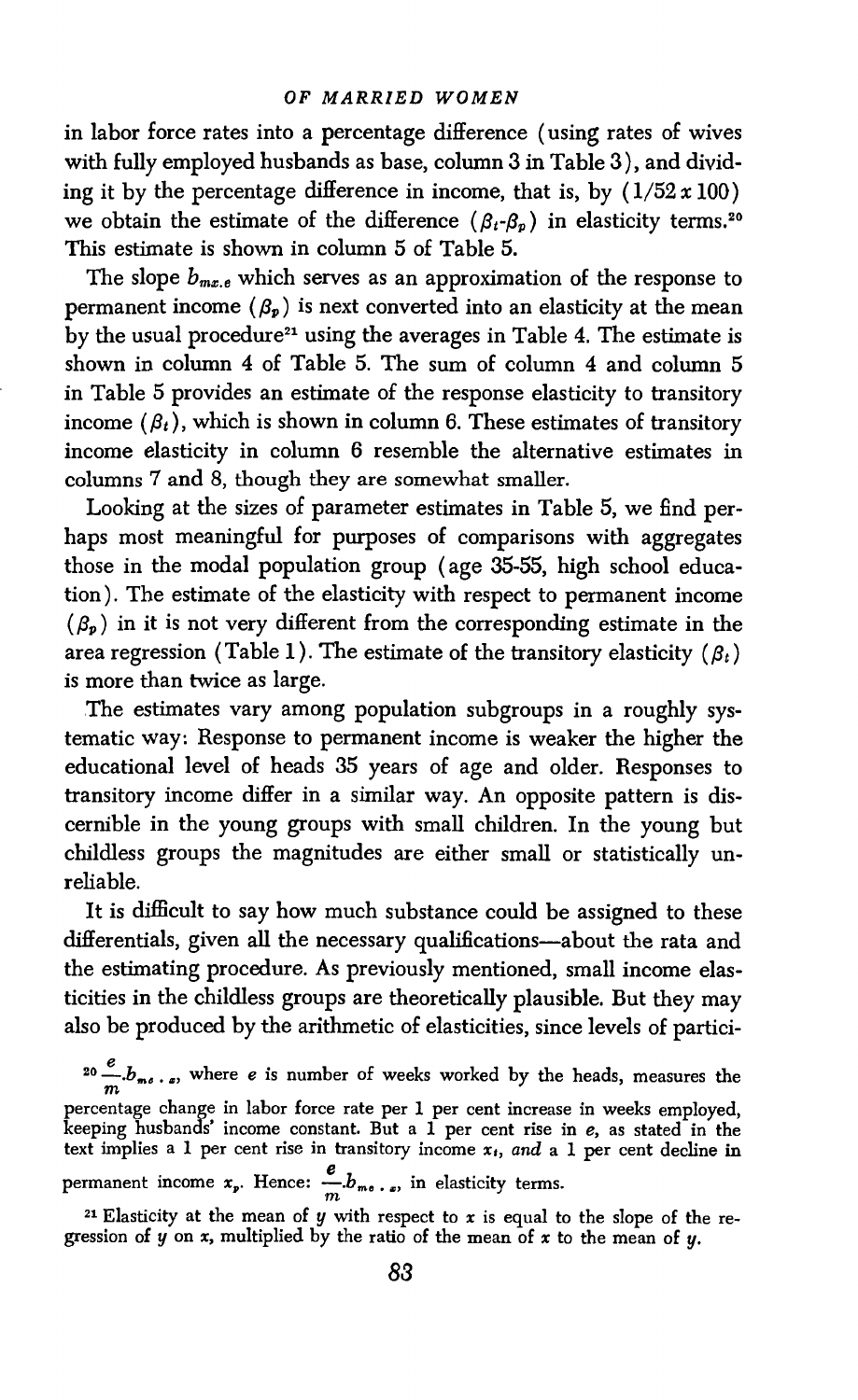#### LABOR FORCE PARTICIPATiON

pation are high in these groups. The weakening response to transitory income with rising education level in the groups with family heads over 35 years old is consistent with the hypothesis that the availability of assets obviates the need for offsetting temporary income change by means of labor input.

The differential extent to which transitory components in heads' incomes are offset by family labor input in the various population groups is shown in Table 6. In each stratum the regression slope of

|               |             |             |            | $b_{\nu}$ |
|---------------|-------------|-------------|------------|-----------|
| Age           | Education   | $b_{\nu}$ a | $b_{xx}$ b | b         |
| Less than 35, | Elementary  | 18.7        | 39.1       | 0.52      |
| children      | High school | 27.4        | 51.2       | 0.47      |
| under 16      | College     | 33.2        | 60.5       | 0.45      |
| Less than 35, | Elementary  | 13.4        | 43.8       | 0.69      |
| no small      | High school | 23.1        | 47.1       | 0.51      |
| children      | College     | 32.4        | 60.1       | 0.46      |
|               | Elementary  | 42.1        | 56.8       | 0.26      |
| $35 - 55$     | High school | 32.4        | 60.8       | 0.47      |
|               | College     | 46.7        | 75.1       | 0.38      |
|               | Elementary  | 40.6        | 54.6       | 0.25      |
| Over $55$     | High school | 45.1        | 54.1       | 0.17      |
|               | College     | 54.9        | 62.3       | 0.12      |

TABLE 6

ESTIMATES OF FRACTION OF NEGATIVE TRANSITORY INCOMES OF HEADS, WHICH IS OFFSET BY FAMILY LABOR INPUT

SOURCE: 1950 BLS data.<br><sup>a</sup> b<sub>y</sub>, = slope of regression of family income (dollars) on weeks worked by head.

 $b_{x_0}$  = slope of regression of heads' income (dollars) on weeks worked by head.

family income (before tax) on weeks worked by heads was divided by the regression slope of heads' earnings on weeks worked by them. This ratio measures the loss in family income relative to the loss in husbands' earnings due to one week's loss of employment. The per cent by which the numerator is smaller than the denominator measures the extent to which a change in head's income was offset by an opposite change in income of other family members.<sup>22</sup>

The results in Table 6 show that the absorption of negative transitory components of heads' income declines with increasing education after

22 "Loss" and "change" are only figures of speech in a cross-section analysis.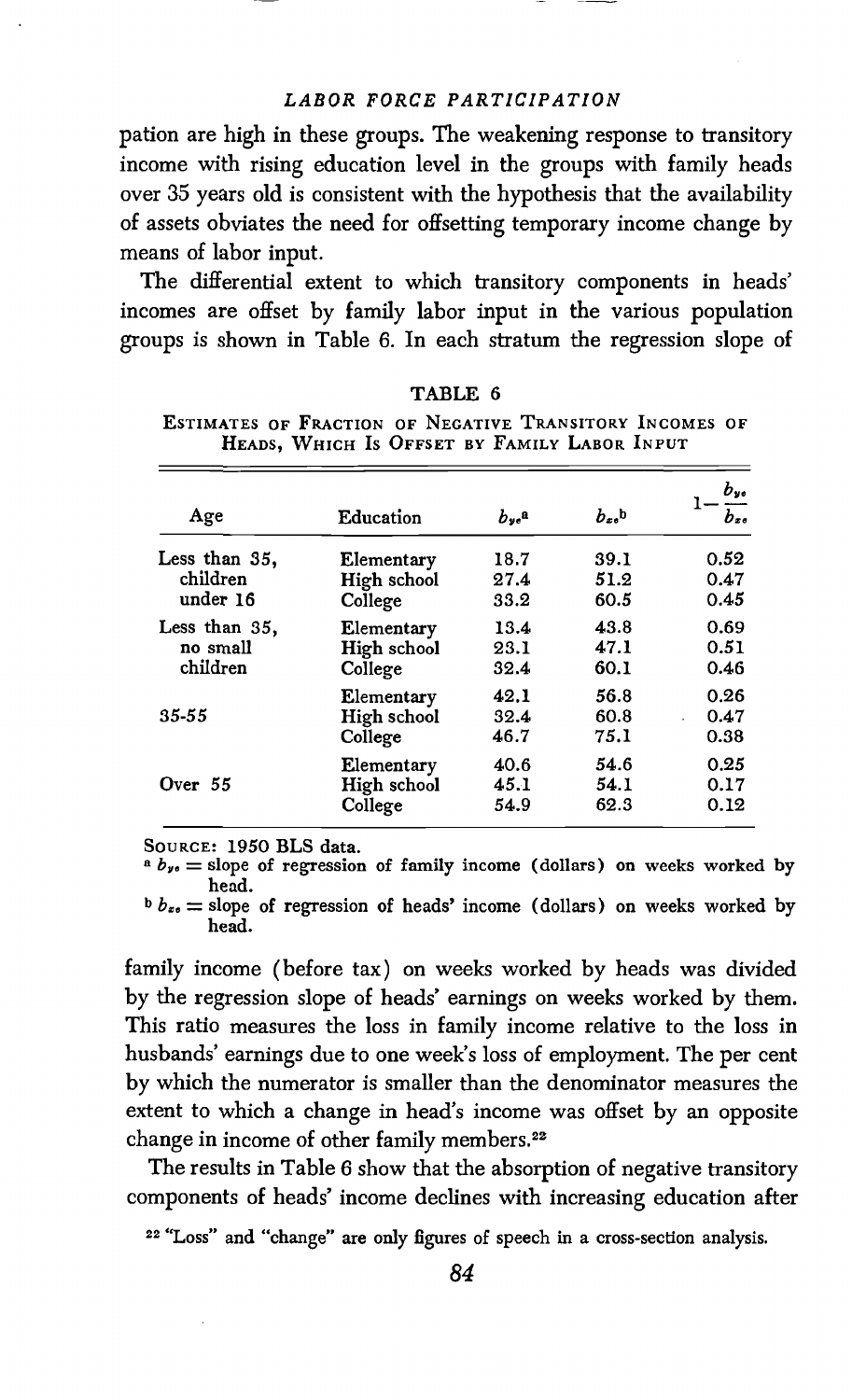age 35, and with advancing age in each education group. This absorption is, of course, a net effect of all earners, not just the wife, and is consistent with the hypothesis on alternatives to dissaving.

#### Census Surveys

Decennial censuses and current population reports of the Census Bureau are the major sources of empirical knowledge about labor force behavior of various population groups. The cross-sectional information on labor force rates of married women is usually contained in one-way or, less frequently, two-way classifications of these rates by variables such as: current or preceding year's income of husbands or of family, education, occupation, age, presence and age of children, color, location, and so forth. These gross relations between labor force rates and the classifying variables are manifold and bewildering. A literal reading of such relations as separate effects of the particular classifying variables is confronted with puzzling differences among various sets of cross-sectional data and leads to apparent contradictions with lime series. The purpose of the empirical analysis in this section is to explore the extent to which the economic model presented in this paper (equation 3) is capable of rationalizing some of the observed patterns. Alternatively, this exploration can be viewed as a set of additional tests of the model and of hypotheses concerning sizes of its parameters.

In order to apply equation 3 to the observable gross relations let us deduce the implications of the model for such relations. Starting with the observed gross relation between husbands' income and wives' participation rates  $(b_{mx})$ , it can be shown that:<sup>28</sup>

$$
b_{\mathit{m}{\mathit{x}}} = [\beta_{\mathit{p}} \cdot P + \beta_{\mathit{t}} \cdot (1\text{-}P)] + a \cdot b_{\mathit{w}{\mathit{x}}}\ (4)
$$

Specifically, the observed elasticity is a sum of two terms. The first term (in brackets) is an average of permanent  $(\beta_p)$  and transitory  $(\beta_t)$  income elasticities weighted by the ratio (P) of permanent income variance to current income variance. Since both elasticities are negative, this term is negative. The second term is a product of the

<sup>23</sup> From  $m = \beta_p \cdot x_p + \beta_i x_i + a w + u$ , where the variables are measured as deviations from their means,

 $\sum mx = \beta_p \cdot \sum x_p \cdot x + \beta_t \cdot \sum x_t \cdot x + a \sum wx + \sum ux$ 

Assuming that  $x_i$ , is independent of  $x_p$  and of  $u$ , and dividing by  $\Sigma x^2$ :

 $b_{\mathbf{m}\mathbf{s}} = \beta_{\mathbf{p}} \cdot P + \beta_{\mathbf{f}} \cdot (1-P) + ab_{\mathbf{w}\mathbf{s}}$ , where  $b_{\mathbf{m}\mathbf{s}}$  is the least squares regression of m on x,  $b_{\omega s}$  the least squares regression of w on x and P the ratio of variance of  $X_p$  to the variance of X. Elasticities replace slopes and relative variances replace variances when the original model is specified in logarithms.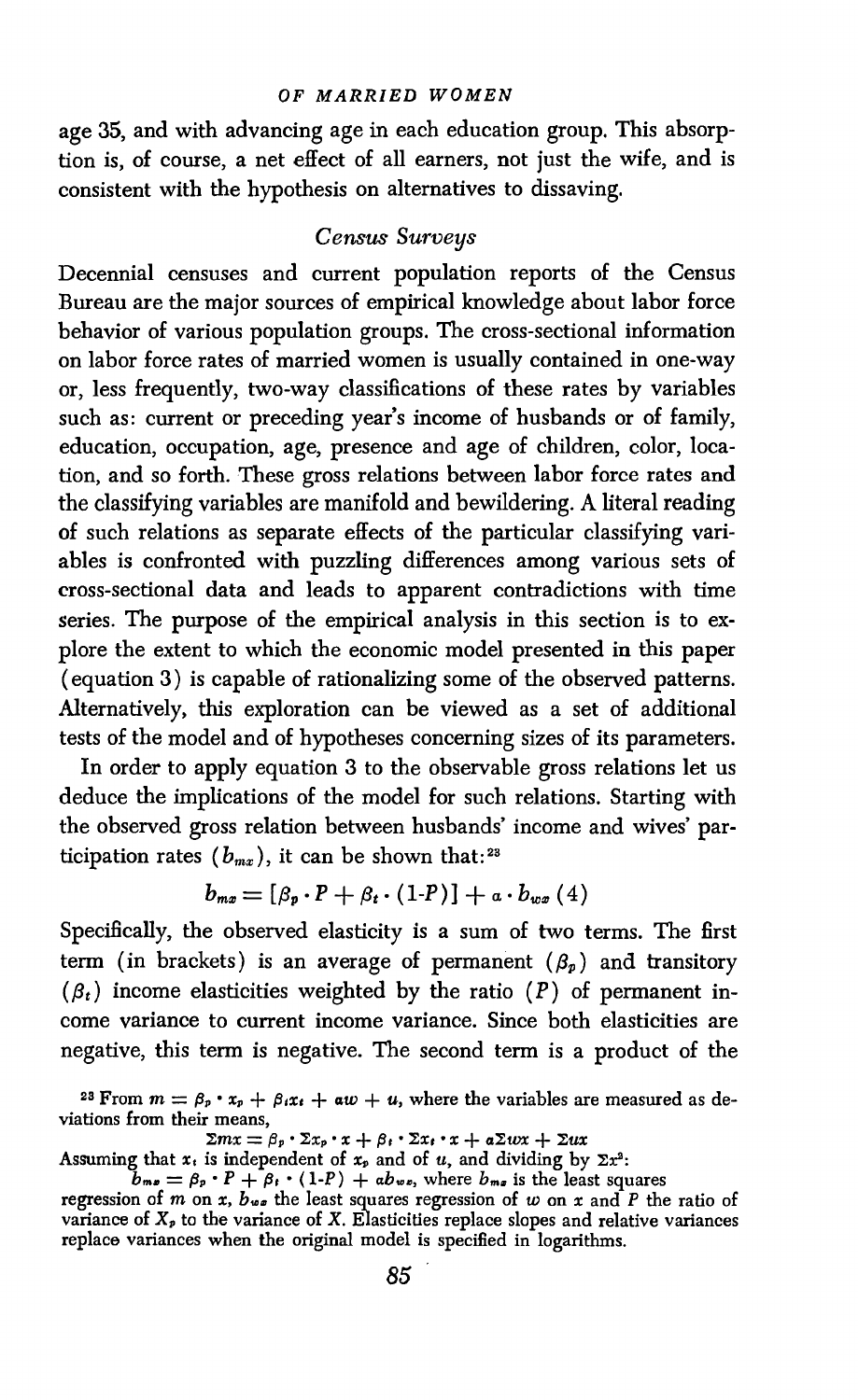#### LABOR FORCE PARTICIPATiON

female wage rate elasticity  $(a)$  and the elasticity of wives' earning power with respect to current income of husband  $(b_{wx})$ , that is, of the rate at which a difference in wage rates of wives is associated with a difference in income of husbands. The second term is expected to be positive. It must, therefore, be smaller in absolute size than the first, in order to yield the usually observed negative relation between labor force rates of wives and incomes of husbands, by husbands' current income brackets. This is true for two reasons:  $b_{w}$  is small, thereby weakening the positive effect of the wage rate; and  $\beta_t$  is substantially stronger than  $\beta_p$ , thereby augmenting the negative effect of (permanent) income. That the regression of earning power of wife on income of husband is rather weak is indicated by several sets of data. According to Table 3, the elasticity coefficient is 0.4 to 0.5, by income averages of education groups within age groups. A similar figure was computed from a Census cross-classification of median occupational full-time wages of husbands and wives in 1956.<sup>24</sup> Another computation, which applies full-time average incomes of education classes of males and females<sup>25</sup> to a cross-classification of husbands and wives, by educational background,<sup>26</sup> produced an elasticity coefficient of about 0.5. The inverse regression of the same variables produced an elasticity coefficient of 0.7. Strictly speaking, these are estimates of  $b_{wx}$  and  $b_{x}$ respectively, the regressions with permanent incomes. The term in equation 4 is the regression of current income on wives' wage rate  $(b_{wx})$  which is likely to be weaker than  $b_{wxp}$ .<sup>27</sup>

When the wage rate of wife is kept fixed, the second term in equation 4 vanishes, and

$$
b_{mx,w} = \beta_p \cdot P + \beta_t \cdot (1-P) \ (4a)
$$

If the absolute size of  $\beta_t$  is, in fact, greater than that of  $\beta_p,$  the observed regression  $b_{\scriptscriptstyle m\alpha\ldots\omega}$  is steeper than the "long-run" coefficient  $\beta_{\scriptscriptstyle p}$ , so long as the variance of current income exceeds the variance of permanent income ( $P < 1$ ). Also, the negative size of  $b_{mx,w}$  increases the smaller P, that is the greater the contribution of transitory components to the current income variance.

24 Published as Table 2 by Richard N. Rosett in "Working Wives: An Econometric Study," Studies in Household Economic Behavior, Yale University Press, 1958, p. 85. <sup>25</sup> Current Population Reports, P-60, No. 27, April 1958, Table 20, p. 37. <sup>26</sup> Current Population Reports, P-20, No. 83, Aug. 1958, Table C, p. 2. <sup>27</sup> Indeed, a reasonable assumption that X, is independent of w, yields

$$
b_{ws} = b_{ws_p} \cdot P, \text{ since } \frac{\sum wx_p}{\sum x^a} = \frac{\sum wx_p}{\sum x^a_p} \cdot \frac{1}{P}
$$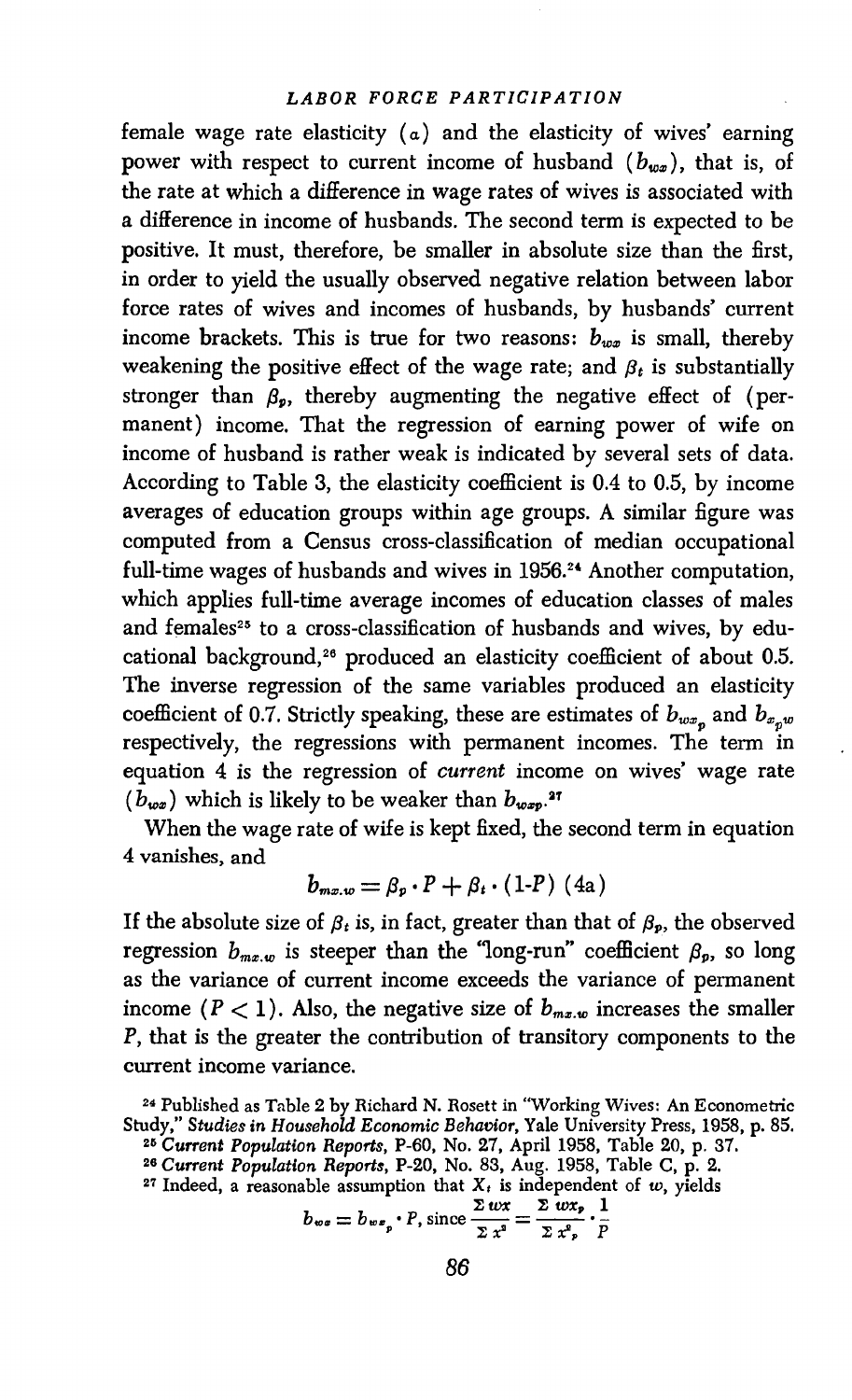Looking next at the regression on  $w$ , and assuming the  $X_t$  is independent of  $w$ , we find the expression for the gross relation between wives' earning power and labor force rate is:<sup>28</sup>

$$
b_\textit{mw} = \beta_{\textit{p}} \cdot b_\textit{x}_\textit{p} w + a \ (5)
$$

It is clear from equation 5 that the observed gross wage rate elasticity of labor force participation  $(b_\mathit{mw})$  underestimates the true elasticity (a), because of the negative first term on the right-hand side. It must be positive, however, if  $/a$  >  $/\beta_p$ , and closer to a than to zero, if our previous estimates are roughly correct.

Implications 4 and 5 can be simultaneously put to a test, if labor force rates of wives are cross classified by husbands' income and by a measure of wives' earning power. One such cross-classification in census data provides the opportunity. Table 7 is a two-way tabulation of labor force rates of wives in survey week of March 1957, by income of husbands in 1956 and education level of wife. We use the latter as an index of wives' earning power, assigning to it average full-time incomes of females in these education classes. Empirical results are consistent with the theory.

(1) A comparison of equations 4 and 4a indicates that  $/b_{\textit{max}, \omega}/>$  $/b_{\textit{max}}$ . That is to say, the decline in participation associated with increasing income should be stronger when  $w$  is held constant than when it is not. Rates of decline are, in fact, more pronounced in the inside columns of Table 7 than in the left-hand marginal column.

(2) The gross relation of participation rates and earning power (measured by education) of wives is positive and strong. This has been repeatedly observed in census data.<sup>29</sup>

(3) When income of husbands is held fixed, the increase in participation with increasing wage rate of wives is stronger than when it is not. Rates of increase are more pronounced in the inside rows of Table 7 than in the left-hand marginal row.

(4) The systematic differences between rows and columns in Table 7 are indicative of the influence of income transitories. From left to right, successive columns correspond to income distributions of groups

<sup>28</sup> Multiply equation 3 by w, sum over all values, and divide by  $\Sigma w^{\bullet}$ :<br> $\Sigma mw = \beta_p \cdot \Sigma x_p w + \beta_i \cdot \Sigma x_i w + a \cdot \Sigma w^2$ 

and

$$
b_{\mathbf{w}\mathbf{w}} = \beta_{\mathbf{p}} \cdot b_{\mathbf{z}_{\mathbf{p}}\mathbf{w}} + \beta_{\mathbf{f}} \cdot b_{\mathbf{z}_{\mathbf{p}}} w + a, \text{ and if } X_{\mathbf{f}} \text{ is independent of } w:
$$

$$
b_{\mathbf{m}\cdot\mathbf{w}}=\beta_{\mathbf{p}}\cdot b_{\mathbf{e}_{\mathbf{p}}\cdot\mathbf{w}}+\alpha
$$

29 See Long, The Labor Force, pp. 94-96, and Bancroft, The American Labor Force, pp. 65-69.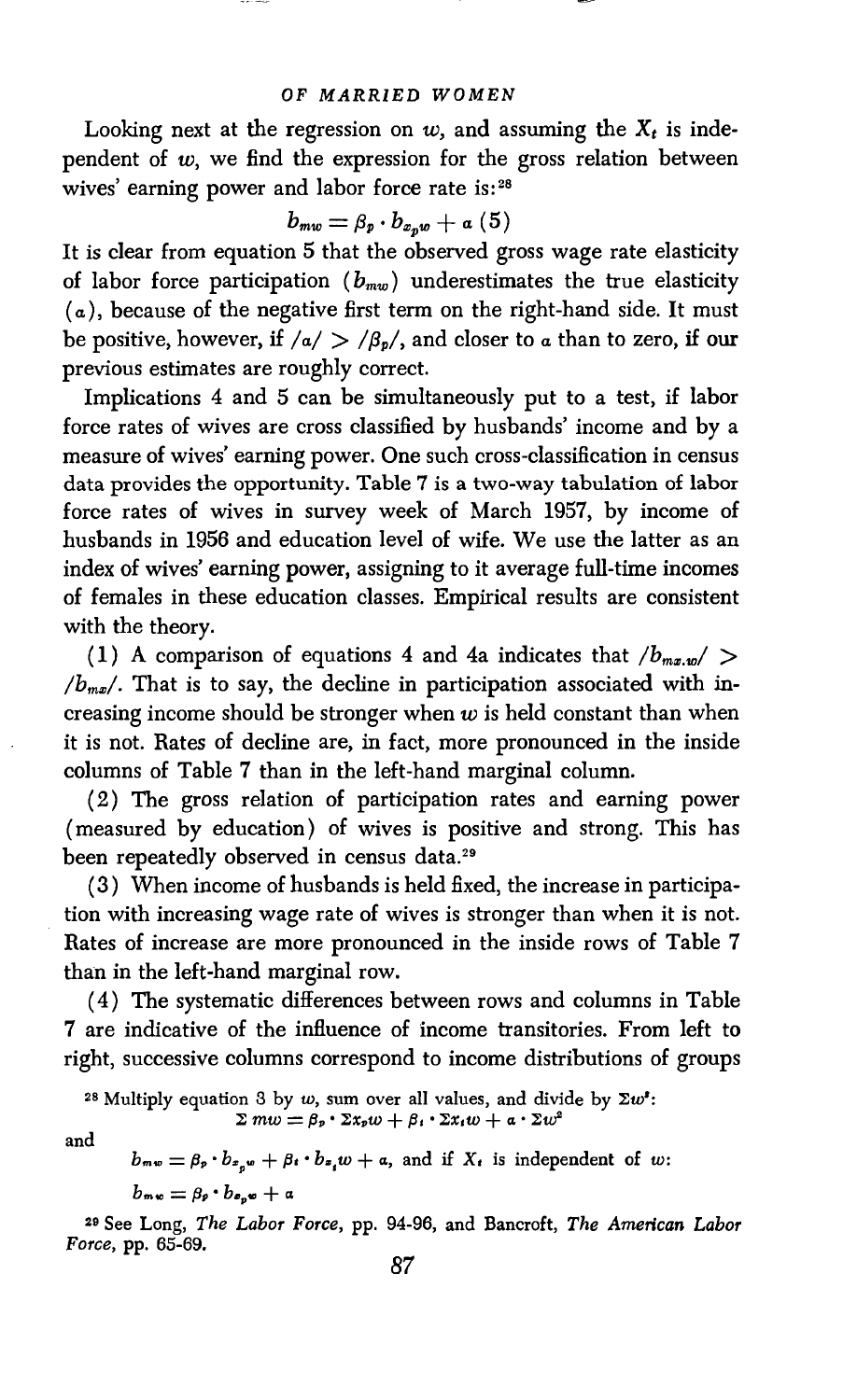#### LABOR FORCE PARTICiPATION

with higher education and occupation levels. Research in income distribution and consumption<sup>80</sup> indicates that  $(1-P)$ , the relative importance of transitory components in the income variance, increases with education and occupation level. Equation 4a, therefore, predicts steeper

#### TABLE 7

LABOR FORCE RATE OF WIVES, BY OWN EDUCATION, BY INCOME OF HUSBANDS, URBAN AND RURAL NONFARM, MARCH 1957

|                               |       |                      |                | <b>EDUCATION OF WIVES</b> |                |                     |
|-------------------------------|-------|----------------------|----------------|---------------------------|----------------|---------------------|
|                               |       |                      |                | High School               |                | College             |
| INCOME OF HUSBANDS<br>IN 1956 | Total | Elementary<br>School | $1-3$<br>Years | 4<br>Years                | $1-3$<br>Years | 4 Years<br>and Over |
| Total                         | 30.4  | 26.3                 | 29.9           | 31.6                      | 35.5           | 39.4                |
| Under \$1,000                 | 33.5  | 25.6                 | 38.4           | 48.7                      | n.a.           | n.a.                |
| \$1,000-1,999                 | 29.8  | 24.7                 | 27.1           | 42.8                      | n.a.           | n.a.                |
| 2,000-2,999                   | 36.7  | 30.3                 | 34.6           | 47.0                      | n.a.           | n.a.                |
| 3,000-3,999                   | 36.3  | 31.0                 | 34.4           | 38.8                      | 54.1           | n.a.                |
| 4,000-4,999                   | 32.3  | 24.7                 | 33.5           | 33.4                      | 43.5           | n.a.                |
| 5,000-5,999                   | 29.1  | 24.4                 | 26.1           | 28.6                      | 41.9           | 50.0                |
| 6,000-6,999                   | 27.1  | 19.3                 | 20.8           | 28.1                      | 35.1           | 40.8                |
| 7,000-9,999                   | 20.7  | 16.0                 | 16.2           | 21.4                      | 22.1           | 24.7                |
| $10,000$ and over             | 11.5  | n.a.                 | n.a.           | 8.5                       | 9.5            | 18.3                |
| Median full-year incomes      |       |                      |                |                           |                |                     |
| of females, by education      |       | \$2,408              | \$2,583        | \$3,021                   | \$3,440        | \$3,809             |

SOURCE: Labor force rate, Current Population Reports, P-50, No. 81, p. 2, Table 2. Median full-year incomes of females, Current Population Reports, P-60, No. 27, p. 37, Table 20.

 $n.a.$   $=$  not available.

slopes at higher education levels, *provided*  $/\beta_t / > /\beta_p$ . The increase in slopes by columns is clearly visible in Table 7. The systematic differences by rows are, of course, a reflection of the same phenomenon.

(5) A numerical check on the previously estimated parameters showed them to be rather surprisingly good: Using estimates of  $\beta_p$  from Table 1,  $\beta_t$  from the modal class in Table 5, a value of 0.8 for  $P,$ <sup>31</sup> and of 0.4 for  $b_{wx}$ , equation 4 predicts an average 3 per cent (negative) difference in participation rates of wives for a 10 per cent (positive)

<sup>&</sup>lt;sup>80</sup> See the marginal propensities and income elasticities in H. S. Houthakker, "The Permanent Income Hypothesis," American Economic Review, June 1958, p. 401. Also my "Study of Personal Income Distribution," unpublished Ph.D. dissertation, Columbia University, 1957.

<sup>81</sup> Friedman's estimate of 0.85 relates to family incomes. The value for husbands' incomes is probably somewhat smaller. The calculations are not sensitive to modest differences in assumptions.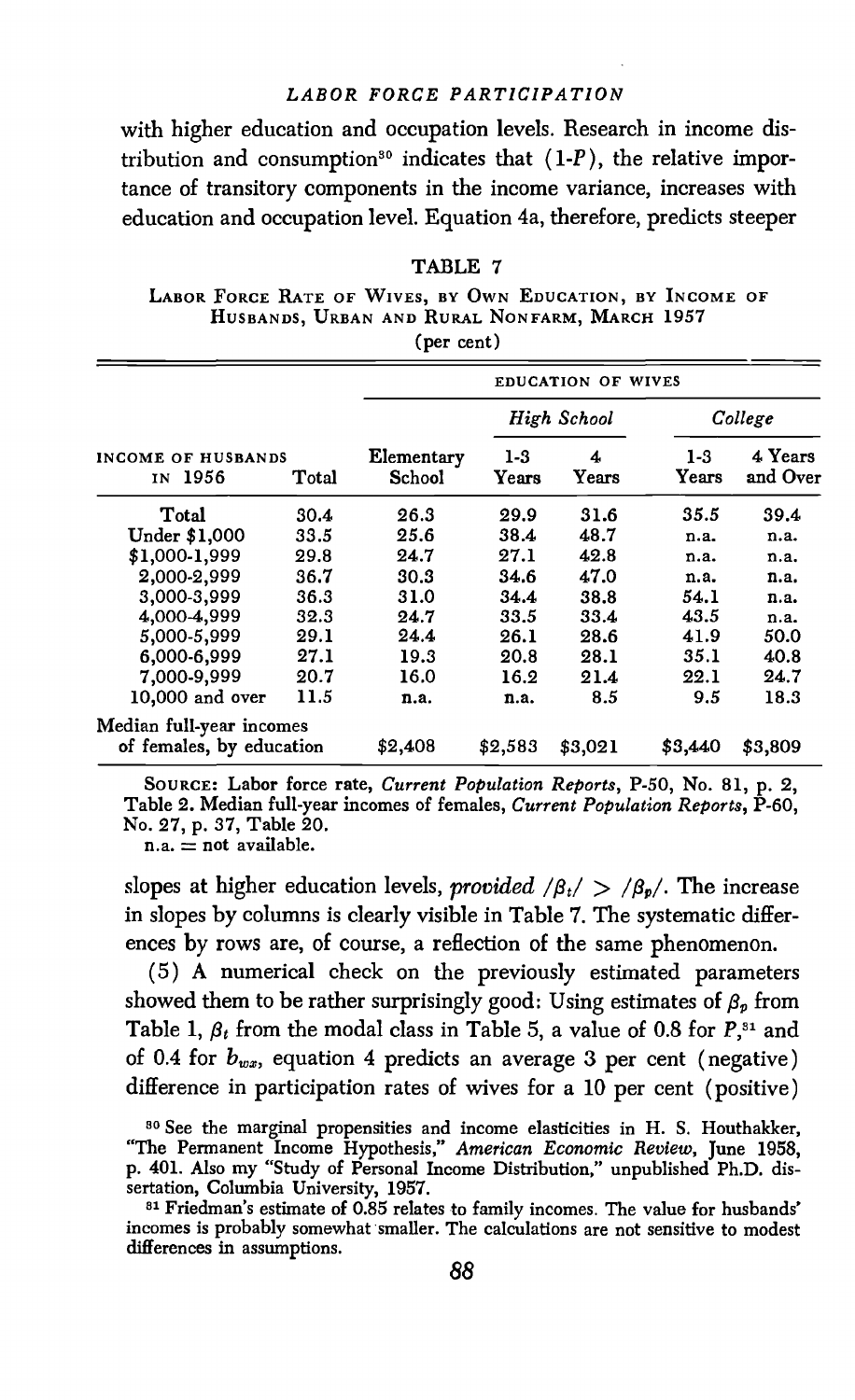difference in current incomes of husbands. This is a good approximation to the actual slope in the marginal column of Table 7.

At the same time, equation 5 predicts an average increase of about 2 per cent in labor force rates of wives for a 10 per cent increase in wives' earning power. This is, again, a remarkably good approximation to the actual value in the marginal row of Table 7.

Equation 4 provides an insight into the nature of bias involved in interpreting the observed gross relation between labor force rates of wives and income of husbands as the "true" income effect. It does not provide a unique answer as to whether such gross regressions underestimate or overestimate the true income effect. Given the notion that the response to transitory income is stronger than that to permanent income, the expression indicates that the negative elasticity is overestimated on account of the variability of transitory components in current income  $(P < 1)$ , but a contrary bias is produced by the positive intercorrelation between husbands' income and wives' wage rate.

Since  $b_{wx} = b_{wx_p}$  P on the assumption that  $x_t$  is independent of w, it follows from equation 4 that the closer the independent variable approximates a permanent income concept, the flatter the gross relation between it and the labor force rate. This is true for two reasons: the negative term in equation 4 decreases, and the positive term increases. It is for these reasons, roughly speaking, that the slope of the relation between labor force rates of wives and education level of husbands,<sup>32</sup> or family rent,<sup>33</sup> is close to zero.<sup>34</sup>

Several other behavior patterns observed in census data can be analyzed in terms of the model presented here.

Labor force rates of wives reported in a survey week, by occupation of husbands, are roughly inversely related to average incomes of husbands in these occupations. However, at the same low income brackets of husbands, participation rates reverse their ranks: they are higher at higher occupational levels<sup>35</sup> (as measured by income). These are effects of transitory components of income of the same kind as shown

<sup>32</sup> See, for example, Current Population Reports, P-60, No. 27, April 1958, Table F.

<sup>33</sup> Tabulations of the 1940 Census indicate a weak negative slope. The 1950 BLS data used here show a zero or even slightly positive slope.<br><sup>34</sup> When  $P = 1$  is put into equation 4, it becomes  $b_{m s_p} = \beta_p + a \cdot b_{w s_p}$ . With the

orders of magnitudes of our estimates,  $b_{m x_p}$  is close to zero.

See Table F in Current Population Reports, P-GO, No. 12, also exhibited and discussed by H. P. Miller, *Income of the American People*, pp. 88-89, and by Bancroft, The American Labor Force, p. 124.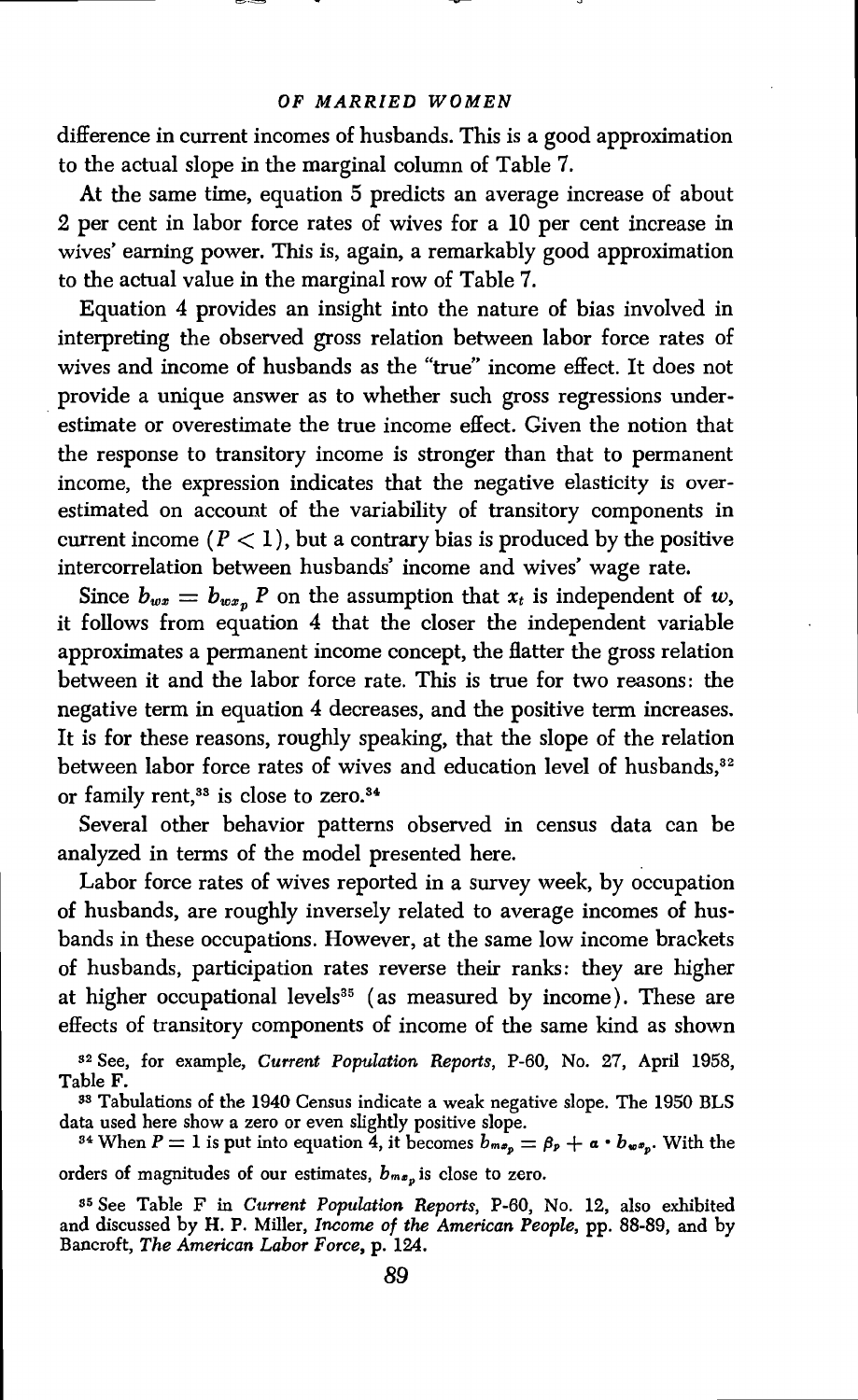#### LABOR FORCE PARTICIPATION

in column 4 of Table 3, where the classffication is by education of husband.

Another set of data which suggests a response to temporary income change are classifications of labor force rates of wives by labor force status of husband and by his age. Not being in the labor force is more likely to be a short-run phenomenon for younger husbands (education, labor force response in the younger groups and none in the group over

| TABLE 8                                                               |  |
|-----------------------------------------------------------------------|--|
| LABOR FORCE RATES OF WIVES, BY AGE AND LABOR FORCE STATUS OF HUSBANDS |  |

| temporary disability, etc.) than for older ones. Table 8 shows a strong<br>labor force response in the younger groups and none in the group over<br>TABLE 8<br>LABOR FORCE RATES OF WIVES, BY AGE AND LABOR FORCE STATUS OF HUSBANDS<br><b>Employment Status of Husbands</b><br>1954<br>Not in |          |            |                |          |            |                |
|------------------------------------------------------------------------------------------------------------------------------------------------------------------------------------------------------------------------------------------------------------------------------------------------|----------|------------|----------------|----------|------------|----------------|
|                                                                                                                                                                                                                                                                                                |          |            |                |          |            |                |
|                                                                                                                                                                                                                                                                                                |          |            |                |          |            |                |
|                                                                                                                                                                                                                                                                                                |          |            |                |          |            |                |
|                                                                                                                                                                                                                                                                                                |          |            |                |          | 1955       |                |
|                                                                                                                                                                                                                                                                                                |          |            |                |          |            | Not in         |
| Age of<br>Husbands                                                                                                                                                                                                                                                                             | Employed | Unemployed | Labor<br>Force | Employed | Unemployed | Labor<br>Force |
| 14-24                                                                                                                                                                                                                                                                                          | 26.3     | 26.6       | 55.3           | 29.2     | 32.0       | 60.0           |
| 25-44                                                                                                                                                                                                                                                                                          | 27.3     | 30.7       | 54.9           | 27.4     | 42.3       | 44.5           |
| 45-64                                                                                                                                                                                                                                                                                          | 29.5     | 34.0       | 27.3           | 31.3     | 35.2       | 28.0           |

SOURCE: Current Population Reports.

45. The fact that the response to labor force status of husband is stronger than the response to his employment status is also reasonable in view of the short observation period (survey week).

The relation between "transitory" income variability and observed labor force behavior can also be detected by varying the length of the observation period. Extending the period of observation means reducing the importance of transitory income components, hence reducing the negative slope of the income-labor force relation.

In Table 9 a comparison is made between work experience of wives by income level of husbands and by periods of observation. Columns 1 and 2 present the long-run (since marriage) work experience of married women, with husbands and children present, classified by income of husbands as reported at the time of the survey (1955). Over the long run for which the work experience is reported income differences were undoubtedly smaller, but in the same direction.<sup>36</sup> The income-labor

86 It can be shown that, in general, the correlation between current and permanent income is:

$$
r(x,x_p) = \sqrt{P} + r(x_i,x_p) \cdot \sqrt{1-P}
$$

This is always positive, with the exception of the case when a negative  $r(x_i, x_p)$ exceeds in absolute value the ratio  $\sqrt{\frac{P}{\cdot P}} = \frac{\sigma(x_P)}{\cdot P}$  $\sqrt{1-P} = \frac{1}{\sigma(x_i)}$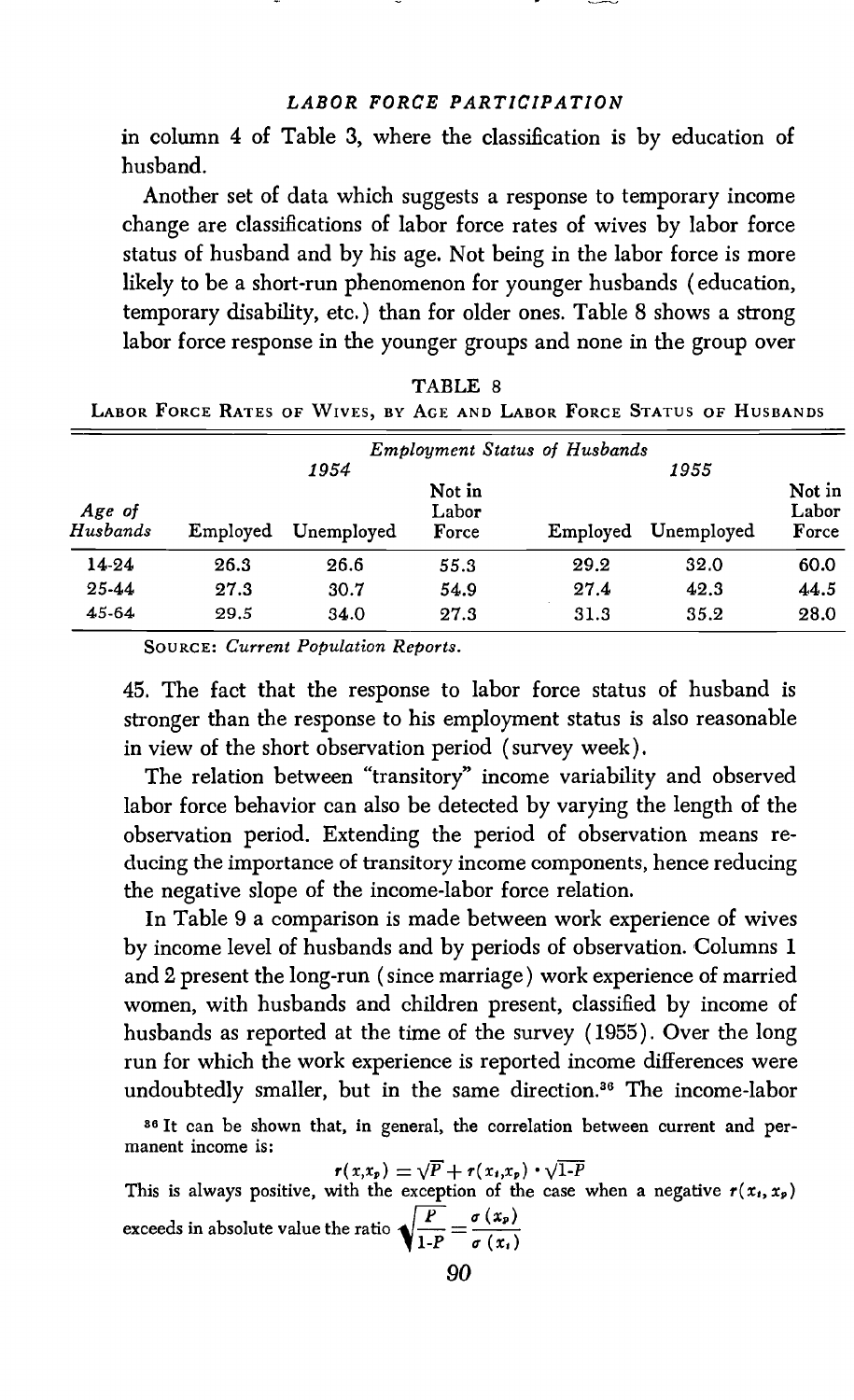force relation which is strongly negative for the short observation period (column 3) vanishes in the long period<sup>37</sup> (columns 1 and 2). To repeat the previous argument, this does not mean that the response to permanent income is zero. The permanent elasticity  $(\beta_p)$  which is negative is just about offset by the positive wage rate elasticity  $(a)$ ,

WORK EXPERIENCE OF WIVES, BY INCOME OF HUSBAND, OBSERVATION PERIOD, AGE, AND PRESENCE OF CHILDREN

|                                                            | Age, 25-35 Age, 18-40<br>With Children          |                                                 | LABOR FORCE RATE IN SURVEY                              |                    |               |                 |  |
|------------------------------------------------------------|-------------------------------------------------|-------------------------------------------------|---------------------------------------------------------|--------------------|---------------|-----------------|--|
| <b>INCOME OF</b><br><b>HUSBAND</b><br>IN 1955<br>(dollars) | Average<br>Number<br>of Years<br>at Work<br>(1) | Average<br>Number<br>of Years<br>at Work<br>(2) | WEEK, 1956b<br>Age 20-44<br>With Children of Age:<br>No |                    |               |                 |  |
|                                                            |                                                 |                                                 | All<br>(3)                                              | Less Than 6<br>(4) | $6-18$<br>(5) | Children<br>(6) |  |
| Less than 3,000                                            | 2.67                                            | 2.24                                            | 38.1                                                    | 22.4               | 54.6          | 59.0            |  |
| 3,000-4,000                                                | 2.61                                            | 2.49                                            | 30.4                                                    | 16.7               | 39.0          | 61.0            |  |
| 4,000-5,000                                                | 2.71                                            | 2.63                                            | 29.6                                                    | 15.8               | 38.5          | 62.6            |  |
| More than 5,000                                            | 2.68                                            | 2.64                                            | 24.0                                                    | 11.1               | 35.9          | 56.5            |  |

a From article based on "Growth of American Families Study," Milbank Memorial Fund Quarterly, July 1959, Table 5, p. 291. b Based on Current Population Reports, P-50, No. 73, Table 9.

even though the effect of the latter is attenuated by the fact that wives' earning power usually rises less than half as fast as that of husbands' when moving up the permanent income brackets of husbands.

Since columns 1 and 2 report for women with children, and column 3 pertains to all women of a similar age group, the latter were further subdivided by presence and age of children for clearer comparison. The contrast between the long-period and the short-period relation is, indeed, stronger for the more appropriate comparison of columns 1 and 2 with columns 4 and 5, rather than with column 3. Moreover, the breakdown by presence of children reveals a phenomenon, previously suggested, and repeatedly observed in census data:<sup>38</sup> When small

<sup>&</sup>lt;sup>37</sup> The age span in cols. 1 and 2 obscures somewhat the interpretation of results in Table 9. A comparison of cols. 1 and 2 indicates, however, that the quantitative effect is not strong enough to affect the conclusions.

<sup>38</sup> See Current Population Reports, P-50, No. 39, Table 6. Also Durand, The Labor Force in the U.S., pp. 91-92.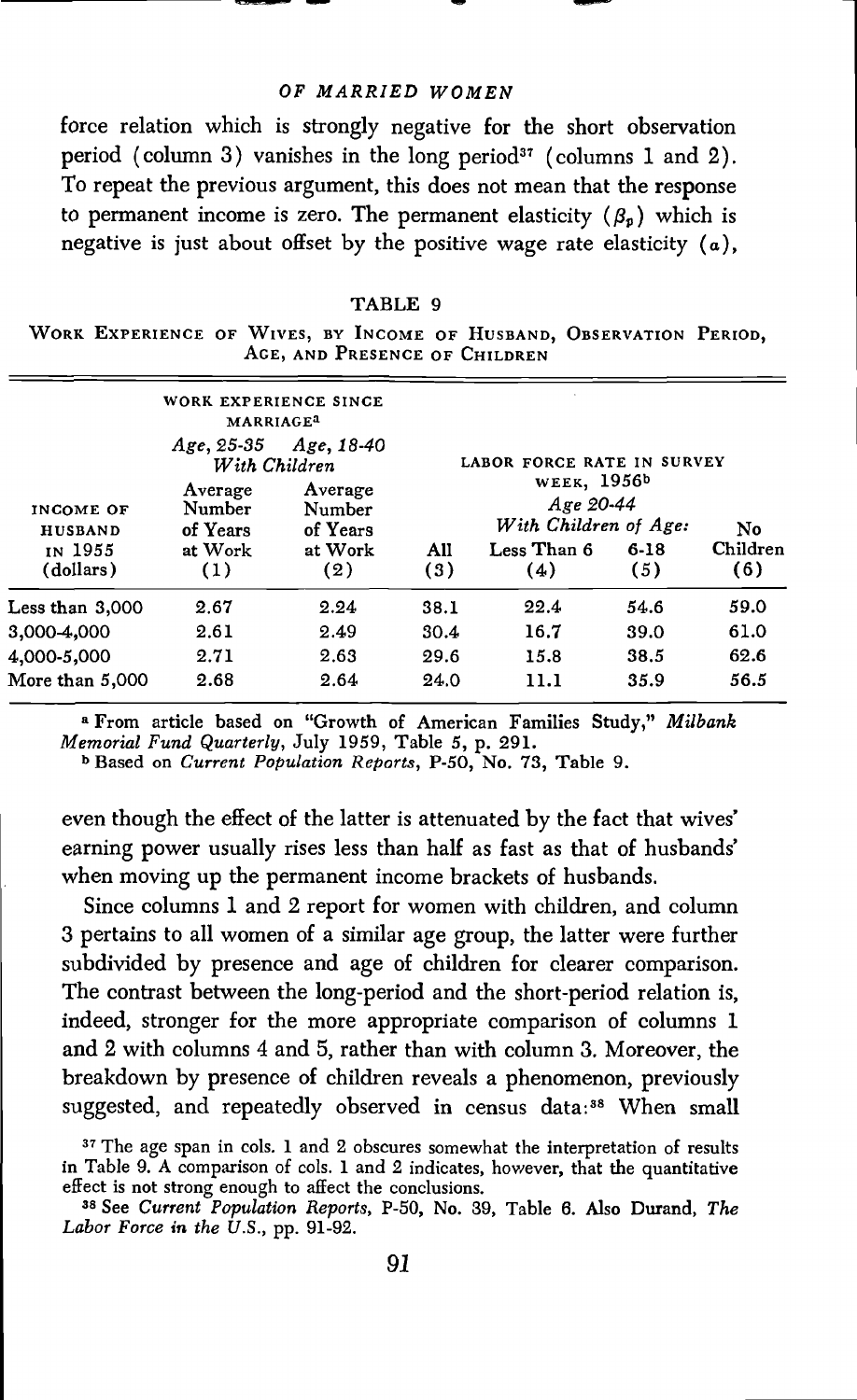#### LABOR FORCE PARTiCiPATION

children are present the observed negative relation of labor force rates with income is stronger than when they are absent (column 6). Considerations of substitutability between care of children and wage goods and services are consistent with such findings. According to the theoretical argument, the positive wage rate effect  $(a)$  is weaker and the negative income effect  $(\beta_p)$  is stronger the lesser the substitutability between wife's labor at home and goods and services obtainable in the market. This is likely to be the case when small children are present.

#### Implications

#### CROSS SECTIONS AND TIME SERIES

If the orders of magnitude of the parameter estimates of equation 3 are roughly correct, there is no real contradiction between findings on labor force behavior of married women in cross-sections and in time series. The impression of a contradiction is due to the way cross-sections have been looked at, in terms of gross relations between income of husband and labor force participation of wife. Such gross compari-Sons yield results (slopes or elasticities) which are sensitive both to the existence of transitory components in income and to the covariation of wives' earning power with husbands' income. The transitory components accentuate the negative effect of income. In their absence, the cross-sectional negative relation would hardly be noticeable. If, in addition, the positive relation between husbands' and wives' incomes were stronger than is usually observed in cross-sections, a positive rather than negative relation would be found between labor force rates of wives and incomes of husbands, even at a point of time.

Thus, if equation 3 is projected onto time series, two facts intervene which convert the negative income relation in cross-sections into a positive secular relation: (1) short-run transitory components of income are not relevant to long-run developments, and (2) the female wage rate has risen over time at least as fast as the male rate.

It is of some interest, at this point, to inquire how much of the quantitative change over time can be "explained" by the use of the supply function estimated from the recent cross sections.

The appropriate equation for this purpose is equation 1,

$$
m = \beta_p y + \gamma \, w + u \; {\rm where} \; \gamma = a - \beta_p
$$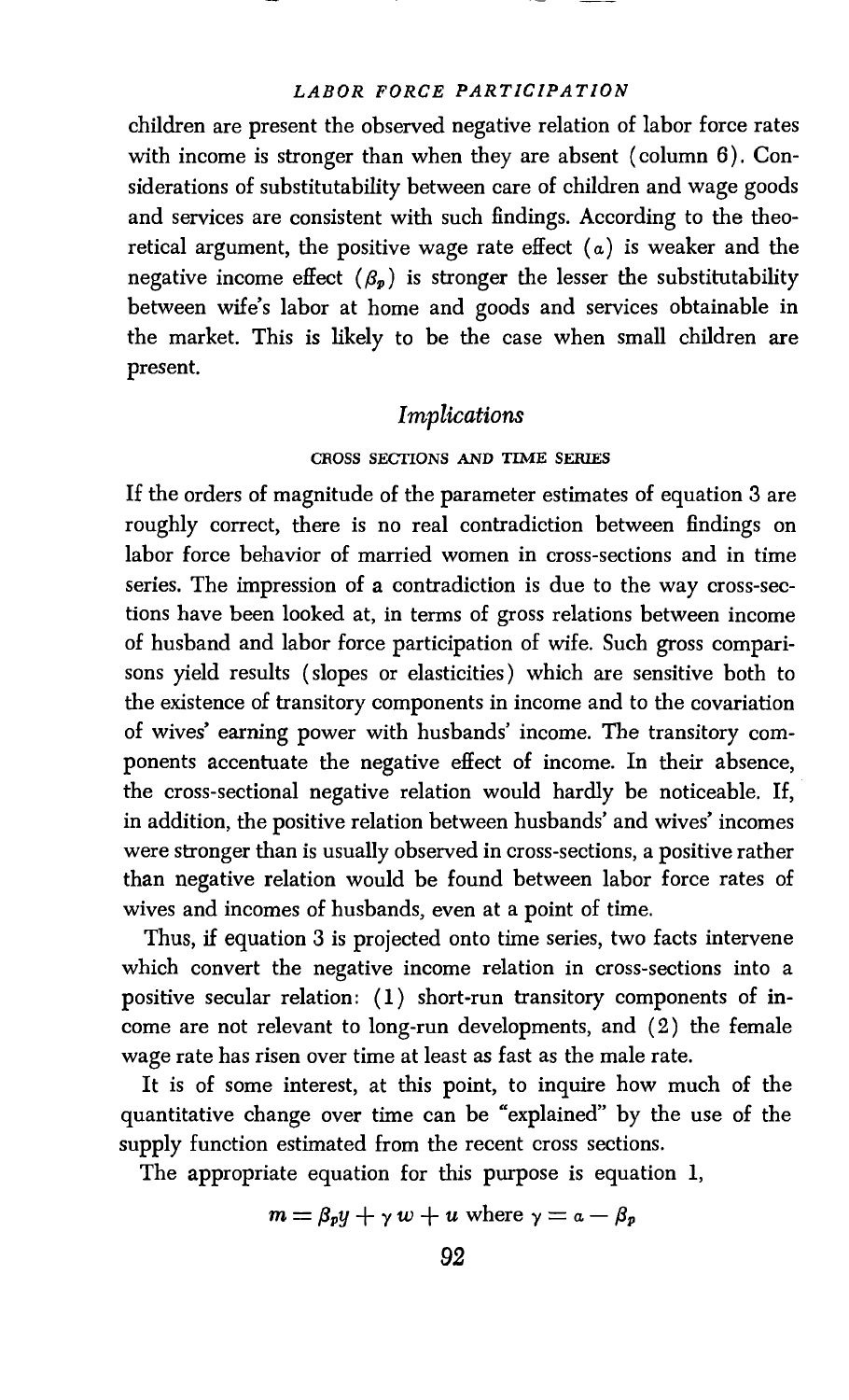and  $y$  is family income computed as a sum of earning powers of husbands and wives. The estimated equation is (from Table 1):

$$
m=-0.53y+2.05w(6)
$$

In Table 10 actual secular changes in labor force rates of married women are compared with changes predicted by equation 6. The data used for the comparison are not exactly appropriate. They cover the

|                                                                        |                                   | TABLE 10 |         |         |         |
|------------------------------------------------------------------------|-----------------------------------|----------|---------|---------|---------|
| ACTUAL AND "PREDICTED" SECULAR CHANGES IN LABOR FORCE                  | RATES OF MARRIED WOMEN, 1890-1959 |          |         |         |         |
|                                                                        | 1889-1919                         | 1919-29  | 1929-39 | 1939-49 | 1949-59 |
| Changes in full-<br>time <sup>a</sup> earnings<br>of males (dollars)   | 685                               | 878      | 328     | 561     | 562     |
| Changes in full-<br>time <sup>b</sup> earnings<br>of females (dollars) | 386                               | 504      | 252     | 585     | 576     |
| Changes in family <sup>e</sup><br>earning power<br>(dollars)           | 1,071                             | 1,382    | 580     | 1,146   | 1,138   |
| <b>Expected changes</b><br>in labor force<br>rates                     | $+2.2$                            | $+3.2$   | $+2.1$  | $+6.0$  | $+5.7$  |
| Actual changes <sup>d</sup><br>in labor force<br>rates                 | $+4.4$                            | $+2.7$   | $+2.1$  | $+7.8$  | $+8.4$  |
| Expected as per<br>cent of actual<br>changes                           | 50%                               | 119%     | 100%    | 77%     | 68%     |
|                                                                        |                                   |          |         |         |         |

| TABLE 10 |  |
|----------|--|
|----------|--|

ACTUAL AND "PREDICTED" SECULAR CHANGES IN LABOR FORCE RATES OF MARRIED WOMEN, 1890-1959

<sup>\*</sup> In 1949 prices. SOURCE: Long, The Labor Force, Table 17, p. 118; and Survey of Current Business.

<sup>b</sup> In 1949 prices. SOURCE: Long, The Labor Force, Table C-8, p. 356. C Sum of first and second lines.

d SOURCE: Long, The Labor Force, Table A-6, p. 297.

whole United States population, rather than white urban families for which equation 6 was estimated. The historical trend for the latter is steeper than for the aggregate. On the other hand, secular improvements in the census reporting system, urbanization, and decline in homework for pay which was easily overlooked by interviewers and respondents, lend an opposite bias to the census data. The latter bias is probably strongest in the earliest period, for which the relative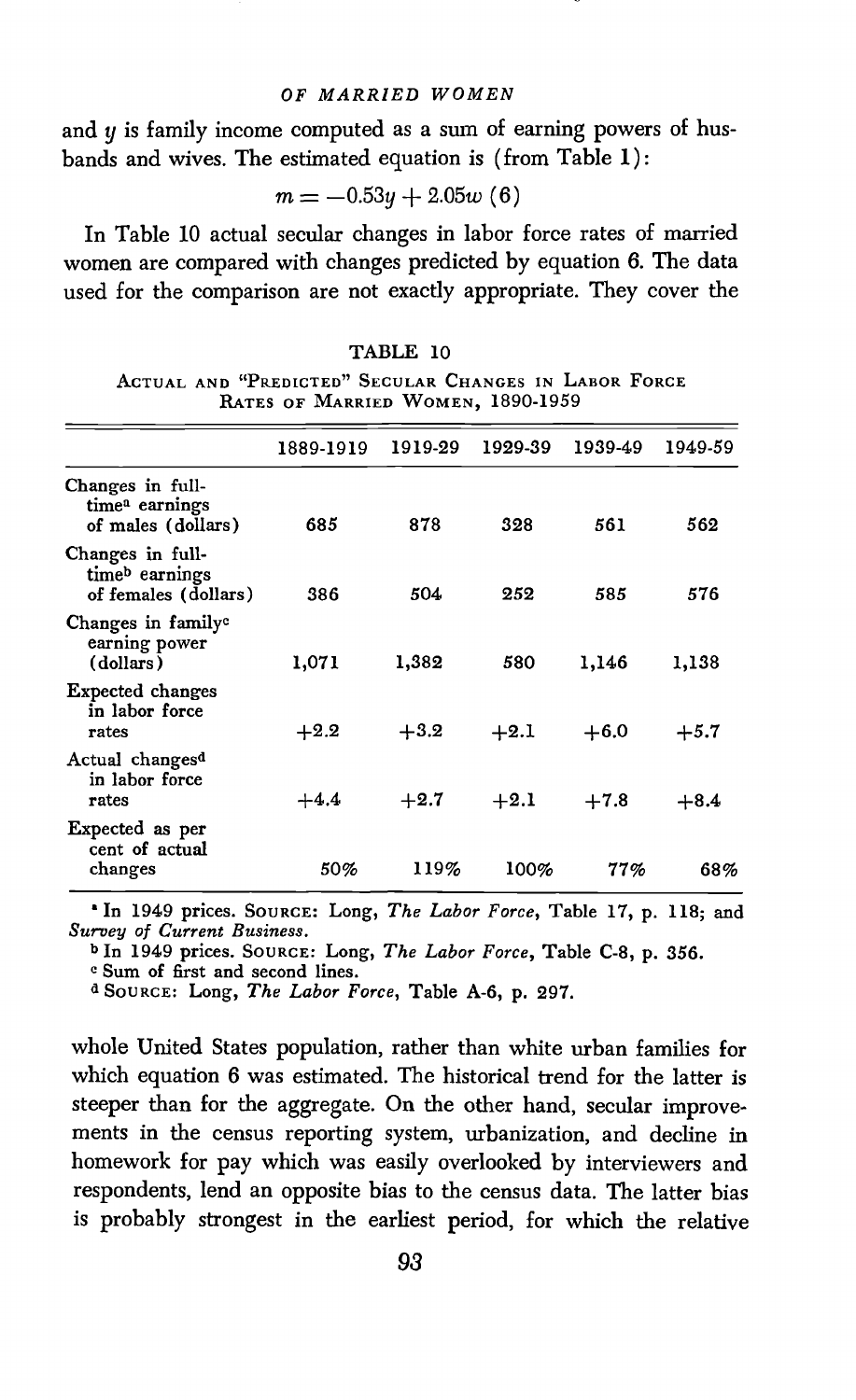#### LABOR FORCE PARTICIPATiON

discrepancy between actual and estimated is largest (1889-1919 in Table 10). The "fit" since 1919, which is on the whole surprisingly good, shows an interesting trend: the early decade is "overexplained" by equation 6, and the per cent of actual changes "accounted for" by equation 6 declines over time. Implicit in this finding is a suggestion that the negative income elasticity has been decreasing over time,<sup>89</sup> or that the positive wage rate elasticity has been growing over time. Both developments are consistent with the theory underlying the analysis in this paper: they are to be expected, if the degree of substitutability between home production and wage goods has been historically increasing.40

This historical change can also be viewed as an omission in equation 6 of a set of relative prices, which are fixed in cross sections. These are relative prices of commercial performance of household tasks. A secular decline in such prices relative to other consumer prices means that the secular increase in opportunity costs of work at home is underestimated by equation 6.

On the other hand, it cannot be assumed that productivity in the home remained constant while productivity in the market increased over time. To the extent that productivity in the home increased with the growth of productivity in the market, the female wage rate overestimates the increase in the relative price of female labor among its alternative uses. However, in the face of a small family income elasticity of demand for home production and with secularly rising incomes, the growing productivity at home meant a decline of hours of work at home. This, in turn, was likely to mean a shift toward market activities.<sup>41</sup> Thus, to the extent that the increase in  $w$  over time overestimates the change in relative prices, a positive effect toward market work is exerted (in a residual fashion) via income effects on home production and leisure.

89 This is consistent with an observed secular flattening of gross income-labor force slopes in cross sections.

40 See discussion under Work Choices.

41 To take an extreme illustrative example, if growth of productivity was as rapid in the home as in the market, and the income elasticity of demand for home production close to zero,  $w$  would measure nothing else but the decline of hours of work at home. In other words, the income elasticity of hours of work at home would be —1. Since the negative income elasticity of total hours of work is surely less than unity, a shift toward market work is clearly implied.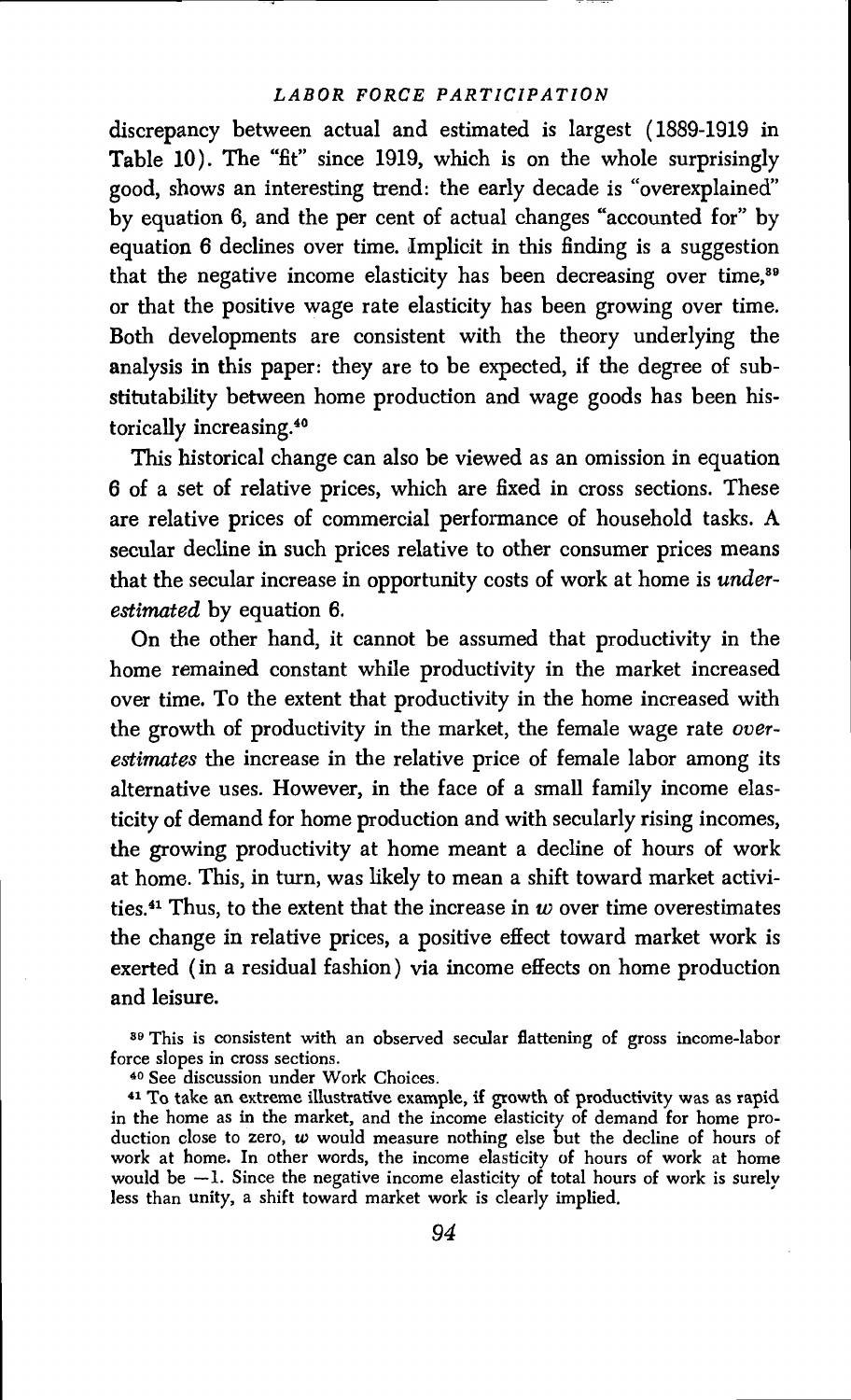The evaluation of the relative importance of these factors in bringing about the results shown in Table 10 is not undertaken here.'2 It requires a fuller theoretical development and empirical specification of the model presented in this paper.

#### SECULAR AND CYCLICAL EFFECTS OF TRANSITORY COMPONENTS

The consideration of labor force responses to actual or expected "transitory" changes may have some relevance to historical changes. Educational and occupational trends may put more young married women into the labor market while their husbands acquire formal training or experience on the job and family income is temporarily low. The trends toward early marriages and greater longevity generate prospects of long-lasting reduction in homework after the children are grown. Such expectations may motivate women toward more education and training and induce higher labor force rates throughout the life cycle. The spread of contractual commitments (insurance, installment buying, etc.) to lower income groups may make the adjustment of money income to expenditures more compelling than the adjustment of expenditures to money income.

Analysis of cyclical changes in labor force participation of married women requires an assessment of the effect of transitory changes in income as well as of cyclical change in the female wage rate. The first effect is negative: a decline in employment of head, hence in family income, induces (or temporarily prolongs) labor force activities of wives. On the other hand, cyclical changes in female wage rates or of employment opportunities favor the shifting of market activities to periods of prosperity. The income factor is stressed by the proponents of the "added worker" hypothesis. The employment opportunity is stressed by its opponents. Empirical data do not show any definite cyclical patterns in labor force behavior.

If, for the analysis of work choices of wives, we define the wage rate somewhat more broadly to include employment opportunities, it can be shown that the estimated parameters in equation 3 indeed predict an almost complete cancellation of the two opposing tendencies, hence the absence of pronounced cyclical patterns. Define the wage

<sup>42</sup> But see the very interesting data and hypotheses presented by Long, The Labor Force, Ch. 7.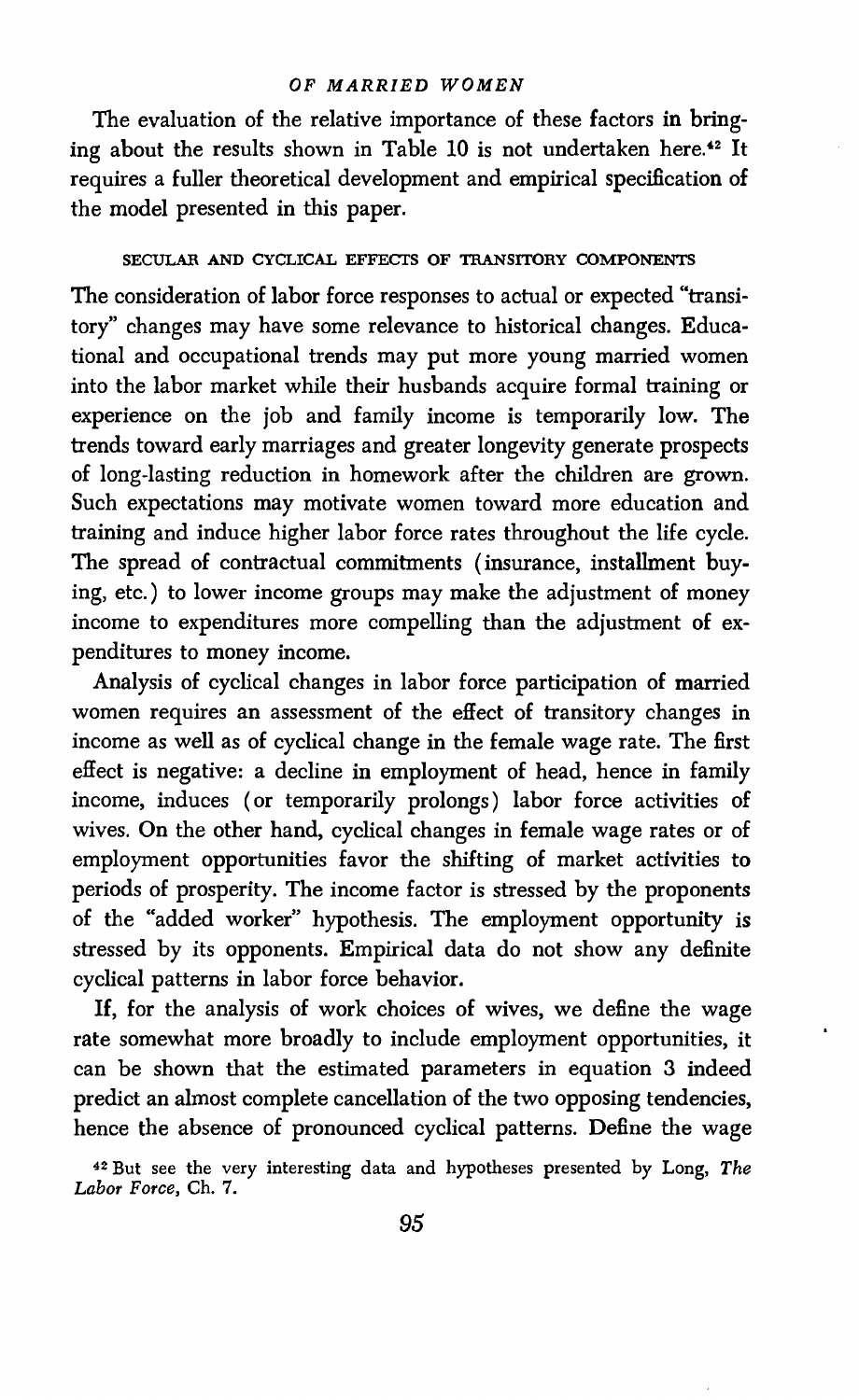#### LABOR FORCE PARTiCIPATiON

rate as an expected magnitude, that is, a product of the actual wage rate and the probability of being employed. If employment in the community drops by  $p$  per cent and actual wage rates remain unchanged, the expected wage rate drops by  $p$  per cent. Since the loss of family income is due to the loss of employment, its decline is also  $p$  per cent on the average. But with the same per cent decline in  $w$  and  $\overline{x}$  (ex ante family income), the net outcome depends, according to equation 3, on the comparative strengths of the negative transitory income elasticity  $(\beta_t)$  and the positive wage rate elasticity (a). According to our empirical estimate ( $a = +1.5$  in Table 1,  $\beta_t = -1.4$  in the modal group, Table 5) the net effect is negligible. Even if a slight margin in favor of the wage rate is likely, the difference is not clear enough to yield discernible patterns.

While the parameter estimates predict no clear-cut cyclical patterns of labor force participation of married women in the aggregate, they point to differential patterns of subgroups depending on employment experience of husbands. In families whose heads have become unemployed, the relative decline in family income is much stronger than the relative decline in the "expected" wage rate of the wife. In such families, therefore, labor force rates of wives are likely to increase in recessions. In all other families, incomes are relatively stable but wage-rate expectations decline somewhat. The likely result in these families is a slight decrease in labor force rates of wives.

These conclusions are confirmed by a recent study<sup>43</sup> of the 1958 recession experience, based on a subsample of the Census Current Population Survey. According to this study, 21.6 per cent of the wives of unemployed husbands increased their labor force participation during the recession period, 16.8 per cent decreased it, and 61.6 per cent did not change. At the same time, 11.1 per cent of the wives of employed husbands increased their labor force participation, 16.6 per cent decreased it, and 72.3 per cent did not change.

Arnold Katz, "Cyclical Unemployment and the Secondary Family Worker," Board of Governors, Federal Reserve System. The paper was presented at the meeting of the Econometric Society, December 1960, in St. Louis, Missouri.

In his paper, Katz presents additional evidence in favor of our hypothesis that families may maintain consumption levels through labor force adjustments to transitory income changes, and that for married women the response to such income changes is quite pronounced. He shows, for example, that a wife's labor force adjustment to her husband's unemployment is more extensive when this idleness is less anticipated.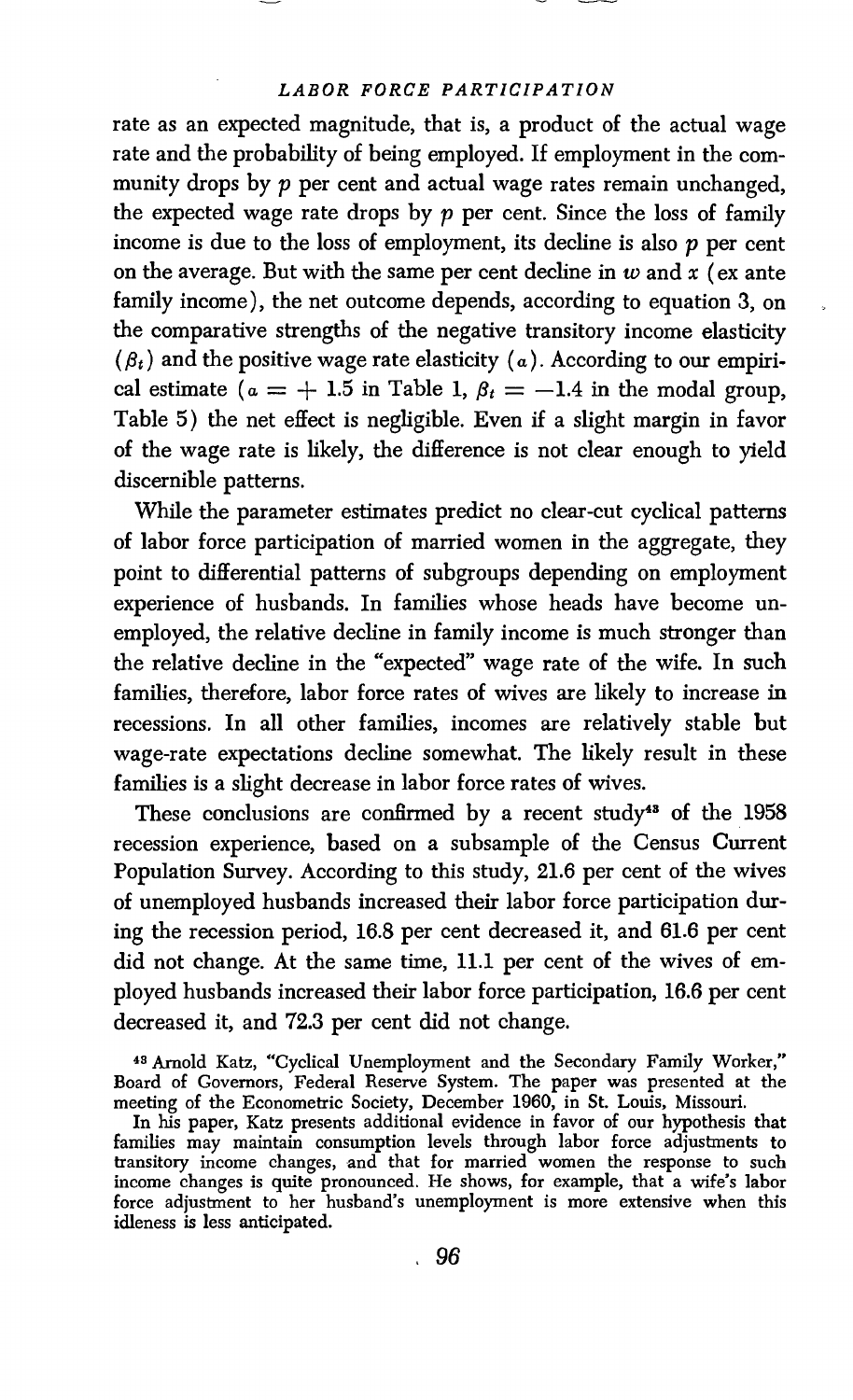#### FAMILY INCOME DISTRIBUTION AND CONSUMPTION<sup>44</sup>

Analysis of economic factors influencing labor force behavior of married women carries a direct implication that family income composition and distribution, consumption behavior, and labor supply are intimately related problems. Decisions of family members about work are related to family income in an ex ante sense and are reflected in the ex post total money income of the family. The labor supply function here presented is an analytical bridge between the distribution of personal income (of family heads, for example) and the distribution of total money income of the family. The income effect on market labor supply, both in its long-run and transitory senses, implies a reduction in income inequality when moving from personal incomes (of heads) to family incomes. The wage-rate effect implies an increase in inequality, since incomes of husbands and market earning powers of wives are positively related. For particular population groups observed, the more prevalent the transitory components in heads' incomes, and the weaker the association between the wage rates of the family members, the greater the equalizing effect of labor supply on family income distribution—and conversely.

With respect to consumption behavior, it is clear that the analysis of economic adjustments to changes in family income must include adjustments in the composition of consumption, particularly between the "visible" items (money expenditures) and the "invisible" ones such as leisure and home production. This is an apparent adjustment, on the money income side, of the money income—money expenditures equation, and is an alternative to adjustment on the expenditure side or in asset position, or both. The three alternatives have distinct implications for a money economy.

Finally, in studying factors affecting family consumption, it is not sufficient to look at sociodemographic characteristics of the family head in order to add explanatory variables to income or to gauge the permanent income of the family. For short-period observations the knowledge of employment status and labor force behavior of family members is of primary importance.45

<sup>&</sup>lt;sup>44</sup> For a more detailed discussion and empirical evidence, see my paper "Labor Supply, Family Income, and Consumption," American Economic Review, May 1960, pp. 574-583.

A time-series consumption function based on such data is presented by the author in "Employment and Consumption," Review of Economics and Statistics, February 1960, pp. 20-26.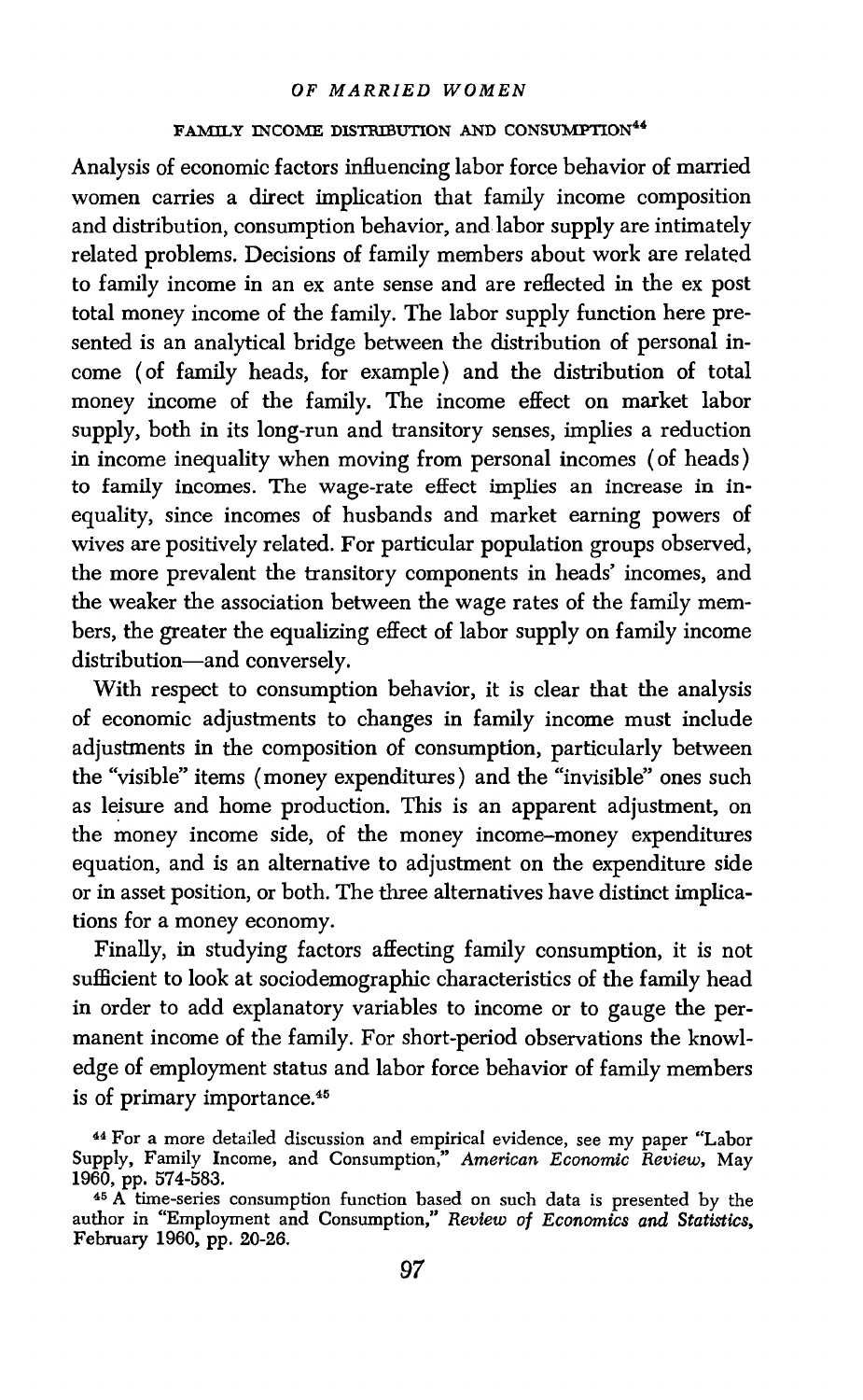#### COMMENT

CLARENCE D. LONG, The Johns Hopkins University

During the last half-century, there has been an enormous increase in the labor force participation of married women. Even now, however, at any given time two of three wives are at home, in school, in institutions, or playing bingo with other wives, and are therefore unwilling or unable to work. Whether various economic and social forces will bring more of these wives into the labor force is an absorbing economic question, especially since wives are the majority of adult women and form the largest source of additional gainful labor. The economic forces that have aroused most attention have been those centering around income or wages. Real incomes have been rising in most western nations. Do these rising incomes have the effect of bringing more wives into the labor force or of driving out some of those now working?

On this question there has been a confusion of evidence, especially as between moment-of-time and over-time relationships. Moment-oftime studies have been of two sorts: One sort, among different localities such as cities or metropolitan areas, have usually shown that the higher a locality's per capita income, adjusted to adult-male equivalents, the lower the labor force participation rates of its females, including those in ages in which most women are married. The other sort, among different income groups in the same locality, have shown even more uniform tendency for husbands in higher income groups to have smaller proportions of wives in the labor force.

On the basis of these moment-of-time relationships, one might expect that a great rise of real incomes over time would have resulted in a notable decline in the tendency of wives to work. On the contrary, the labor force participation of wives has not only failed to decline, it has risen enormously—perhaps sixfold from 1890 to 1960.

What has been the cause of this apparent contradiction between the inverse behavior at a moment of time, and the positive behavior over time? Various studies, including my own,<sup>1</sup> have attributed it to the difference between static factors at a moment of time and dynamic factors over time, the latter including (1) declining burden of house-

<sup>&</sup>lt;sup>1</sup> Clarence D. Long, The Labor Force under Changing Income and Employment, Princeton University Press for National Bureau of Economic Research, 1958, pp. 97-140.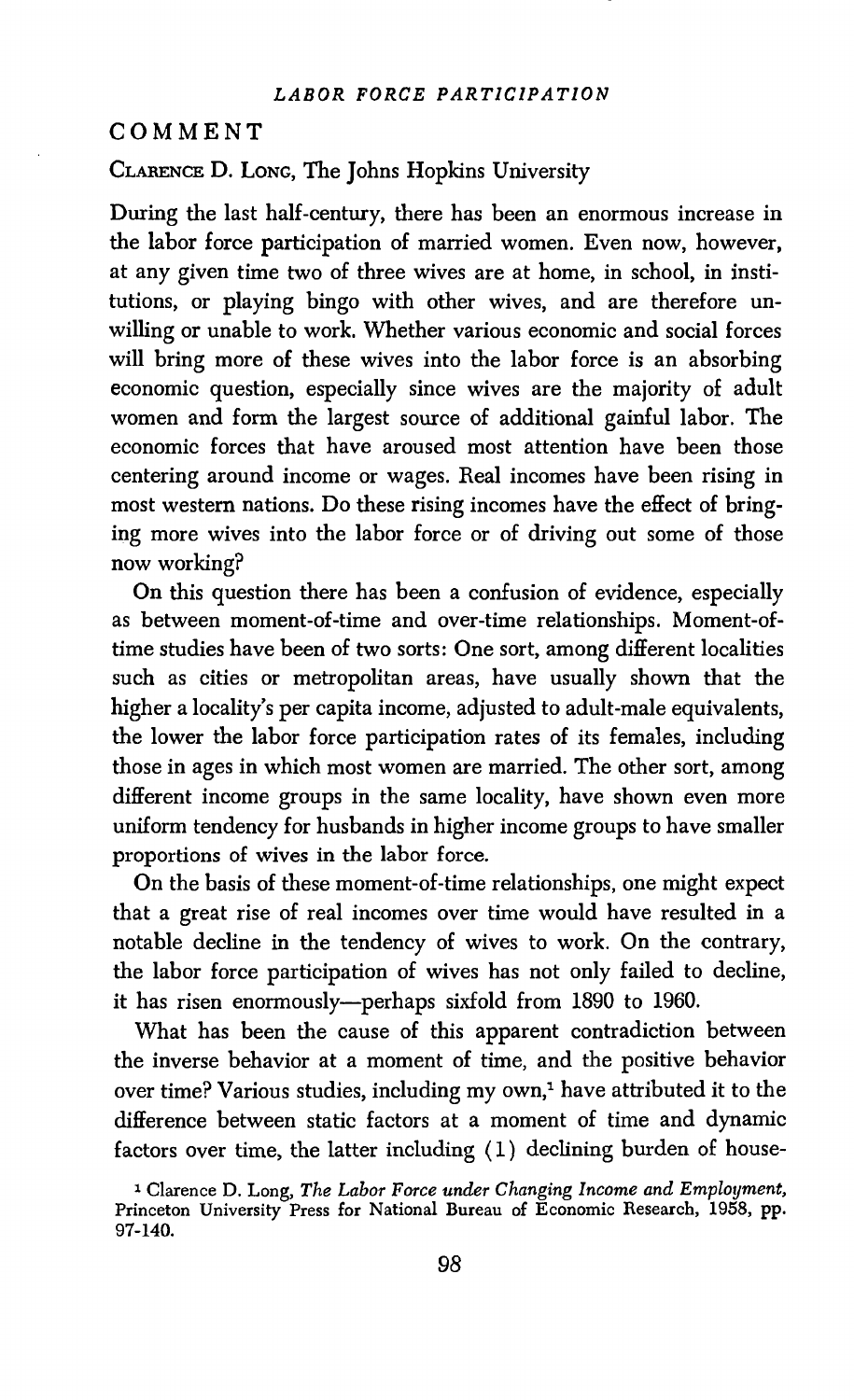work due to fewer children, better appliances, more outside services for the home; (2) declining hours of work in office and factory jobs, so that more women could perform a dual function of wage earner and wife or mother; and  $(3)$  the opening up of new job opportunities for women. Other dynamic forces were also explored: rising wages and improved education of females, relative to males; and the push and pull of young and older males who were, on net balance, leaving the labor force.

My study even attempted some simple statistical illustrations of how these various dynamic factors may have contributed to the inflow of wives into the labor force. But it did not attempt to set up a rigorous analytical model, because the factors seemed too numerous, the relationships among them too complex and changing, and their statistical measurement too inadequate to permit us to fit them into any mathematical framework. Thus, the contradiction between the over-time positive relation and moment-of-time inverse relation was not fully or precisely reconciled.

This gap Jacob Mincer now undertakes to fill by demonstrating that the same model can explain both moment-of-time and over-time relationships.

Most recent investigations into the relation of labor force participation to wages recognize that wages exert both income and price effects on willingness to work. Under the income effect, higher wages should, other things equal, cause the worker to take some of the higher income in the form of more leisure and therefore less labor force participation. Under the price effect, the same wage rise also raises the price or cost of leisure to the worker; his enjoyment of leisure is marred by the thought of how much earnings he is foregoing, so that he is tempted to work more rather than less.

Which effect triumphs? Ever since Lionel Robbins wrote his article on the elasticity of demand for income in terms of effort,<sup>2</sup> economists have recognized that the outcome cannot be predicted on theoretical or a priori grounds, but depends on the relative preferences of individuals as between real income and leisure and thus can only be determined by empirical investigation. Most empirical investigations of moment-of-time relationships do, however, indicate that the income effect has triumphed over the price or substitution effect, and that

<sup>2</sup> "On the Elasticity of Demand for Income in Terms of Effort," Economica, June 1930, pp. 123-129.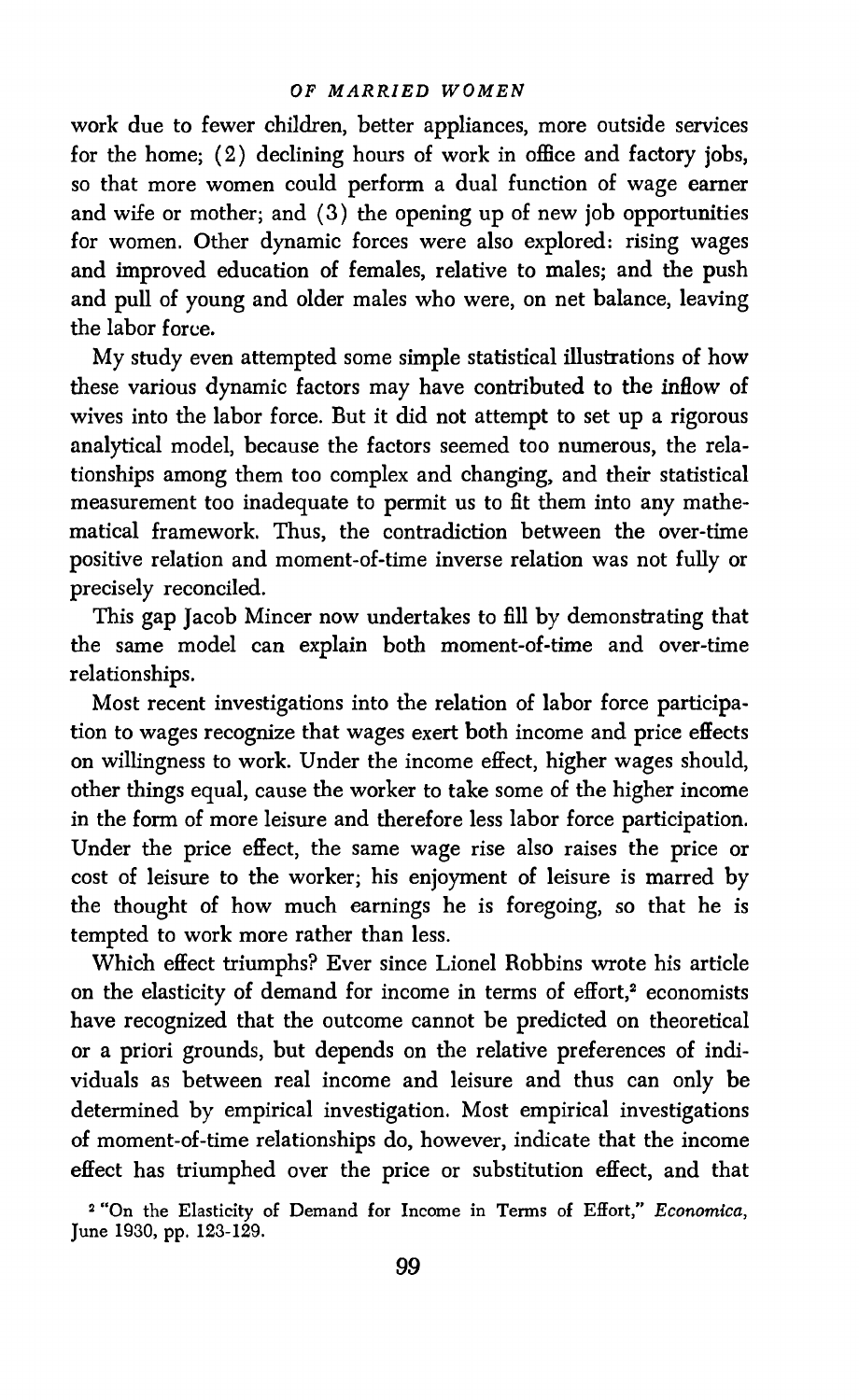higher earnings have been associated with lower labor force participation.

Mincer's model adds two novel features to the analysis of the relationship between income and labor force participation.

First, he points out that the choice is not a mere two-way choice between leisure and paid work, but a three-way choice between leisure, paid work, and unpaid housework or family chores. The outcome of this three-way choice will be a family decision. And this family decision will depend on husband's income, wife's earnings, relative desires for market goods, home goods, and leisure; substitutability of market goods for home goods (as whether a wife can buy a washing machine or pay a commercial laundry to take over that part of housework). Mincer simplifies this problem by setting up a model, in which the labor force participation of wives depends on incomes of husbands, earnings of wives, and other factors or tastes.

Second, he makes use of Milton Friedman's consumption theory, namely, that people adjust their consumption expenditures, not to their current incomes (the absolute-income hypothesis) but to their permanent incomes. A family whose head normally earns \$10,000 a year tends to spend on consumption, say, \$8,000 a year. If the regular income of the family head should drop temporarily to \$5,000, the family will continue to spend \$8,000 because it has geared its spending and living habits to what it regards as its long-run income and is unwilling to adjust its scale of living to temporary fluctuations in income. But where does it get the wherewithal to pay for the \$3,000 excess of consumer spending? It may make up this excess in two broad ways: either by drawing on past savings or future credit—assets of various kinds; or by having some member of the family enter the labor force. Young and poorly educated families may not have much savings or credit; for these, the only alternative may be increased labor force participation of son, daughter, or wife. Mincer's hypothesis is that the labor force participation of the wife may be greater, the smaller the permanent income of the husband, and the smaller the current income in relation to the permanent income.

Having set up his hypothesis, Mincer tests it against a variety of moment-of-time data.

1. Cross-section data, from a number of standard metropolitan areas.

2. Newly available data of the Bureau of Labor Statistics' Survey of Consumer Expenditures in 1950, in which the labor force participation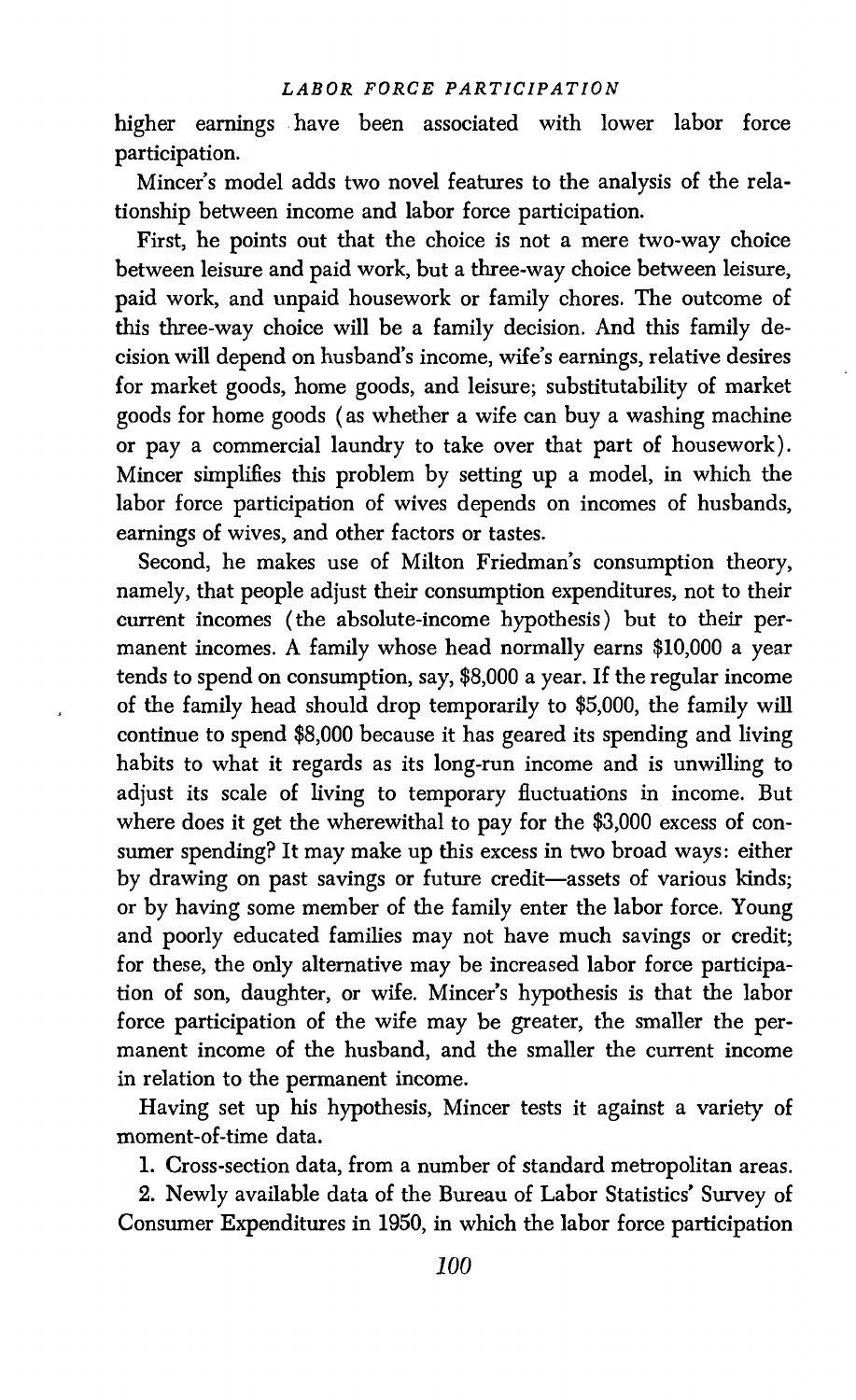of wives was classffied by age, education, and income of family head, and by wife's earnings, with separate labor force participation rates given for wives whose husbands earned currently much less than when fully employed.

3. Census sample data for March 1957, in which the labor force rates of wives were classified by education of wives (as broadly reflecting their earning power), stratified by husbands' income groups in 1956.

4. Census sample data on long-run work experience for wives (since marriage), by income group of husband in 1955, and short-run labor force rates by the same income groups.

The results of these moment-of-time studies are as follows:

First, he finds, as others have, that wives' labor force participation rates respond negatively to husband's incomes: the more husbands earn, the less wives work. But he finds, in addition, that wives' labor force participation rates respond positively to wives' earning power: the more the wife is capable of earning, the more likely she is to work. Moreover, the wives' positive elasticity with respect to wives' earnings is about double their negative elasticity with respect to husbands' income.

Second, his findings support his hypothesis that wives are more apt to work if husbands' current earnings were below permanent earnings; and that the response of wives' labor force to so-called transitory income is stronger than to permanent income—in fact more than double. Civen a period long enough for transitory elements to disappear, the inverse relationship seemed to disappear also, because the strong positive elasticity with respect to wives' earnings more than offset the remaining weak negative elasticity with respect to permanent income of husbands.

Third, the response of labor force to income, both permanent and transitory, is weaker the higher the educational level of family heads over 35—presumably because better educated family heads have other assets which make it unnecessary for wives to work if income is low. Higher-income husbands tend to have higher-earning wives, but the relationship is a weak one.

Mincer, having tested his econometric model against moment-of-time data, is now ready to use it to explain why the labor force participation of wives has grown enormously with income since 1890. For this purpose he uses changes from one census year to the next in full-time

Ó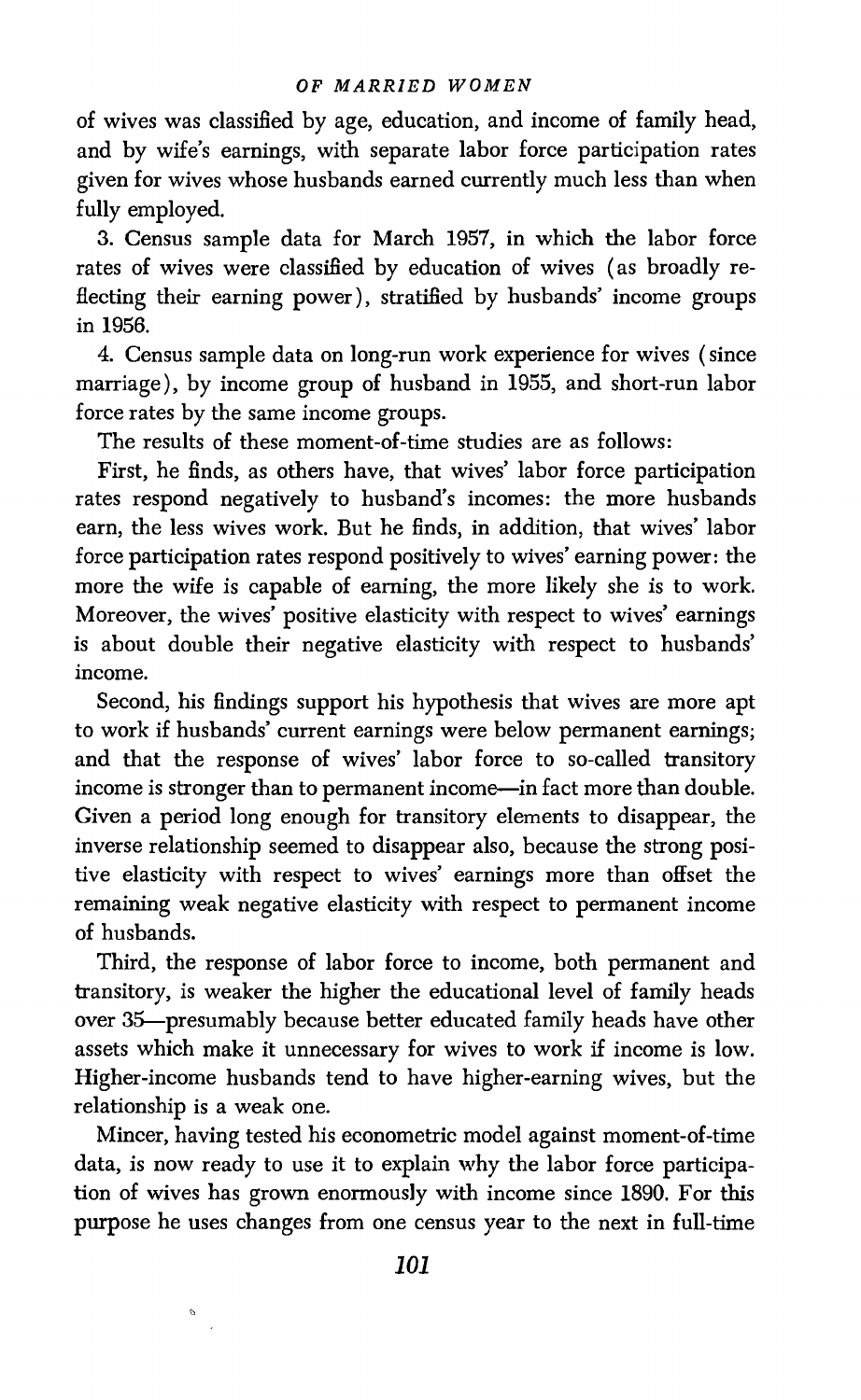#### LABOR FORCE PARTICIPATION

earnings of males, in full-time earnings of females, and in family earnings (the sum of the male and female earnings). Full-time and not current earnings are used, because over long periods the problem of transitory incomes is supposed to be not relevant. Inserting these earnings changes into his equation derived from moment-of-time data, he estimates what the change in labor force rates of wives will be from one decade to the next and then compares this predicted change with the actual change recorded from the census data.

The results are noteworthy. For each interdecennial comparison, his model predicts increases in wives' labor force participation. Thus, Mincer observes, there is no apparent contradiction between the findings of the labor force behavior of married women in cross-section and time series. The impression of a contradiction derives from the way the cross-section has been looked at, in terms of gross relations between income of husbands and labor force participation of wives. The gross inverse relation at a moment of time is due largely to two factors: (1) the existence of transitory components in income—without them the cross-sectional negative relationship will hardly be noticeable; and (2) the weak covariation of wives' earning power with husbands' income, a weakness which nullifies the strong tendency of wives' labor force rates to be positively associated with their own earnings. Over long periods of time, the transitory component is largely absent and the female earnings rise as much as male earnings (if not more). This combination, of a big rise in female earnings, and a strong positive relationship between wives' labor force participation and their own earnings, more than offsets the weak income relation with husbands' permanent income.

So much for the description of what Mincer has undertaken to do. Now for an appraisal of his success.

As to moment-of-time relationships, Mincer has proved his case fairly well. I find reasonably convincing his evidence that: (1) transitory-income influences are stronger than permanent-income influences in explaining labor force participation;  $(2)$  wives' labor force participation is positively related to wives' own potential earnings, and is stronger than the negative income elasticity; and (3) the wives' earnings, while varying with husbands' earnings, do not vary nearly as much, so that in moment-of-time data the positive wage-rate elasticity of wives is largely cancelled out, leaving the negative income effect triumphant. The evidence that he has amassed rests on data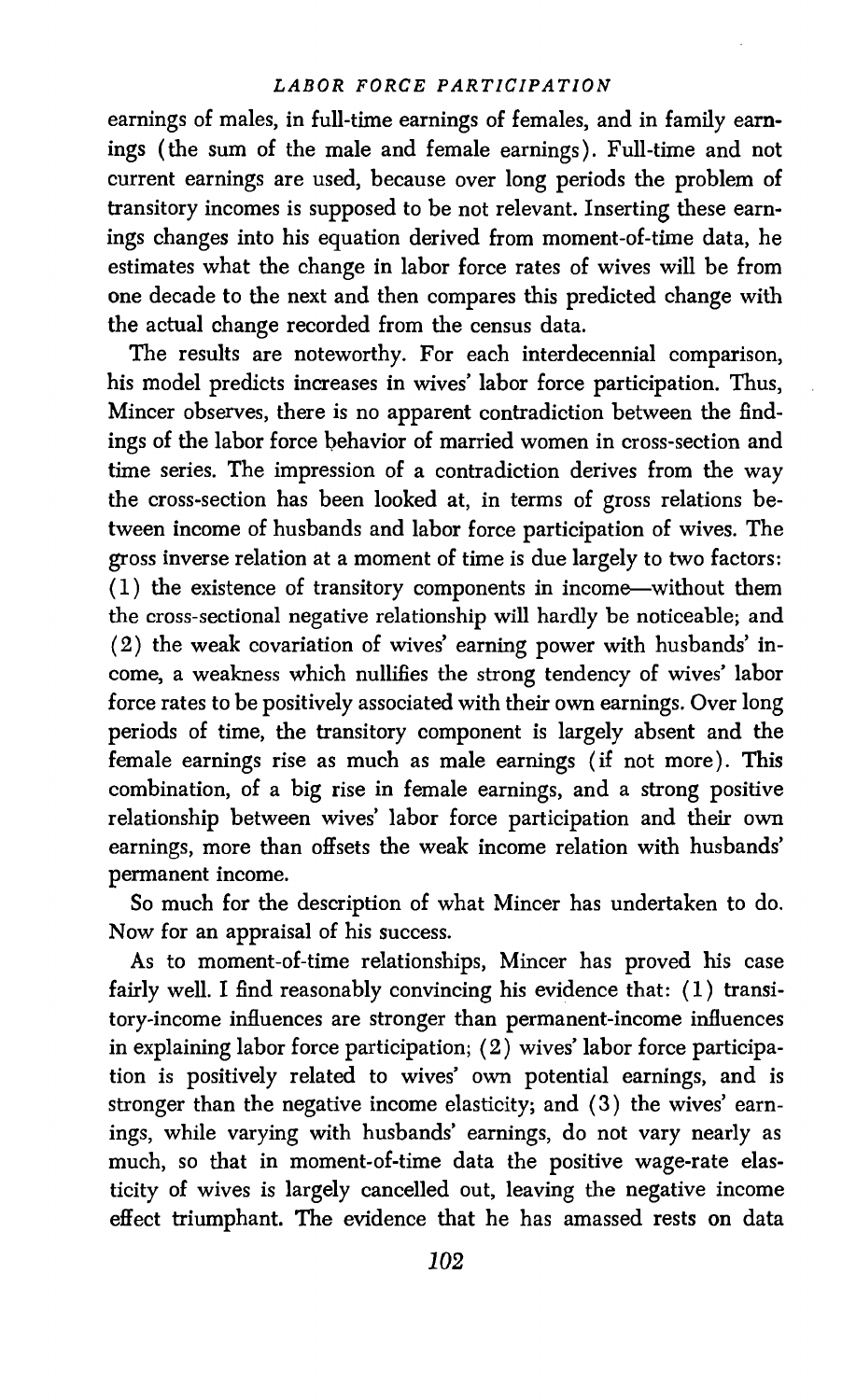that are independent enough in source and rich enough in classification to establish his hypothesis rather convincingly.

As to his studies over time, he has made something of a case: that the rise of labor force participation of wives has been due to the greater upward pull of their own rising earnings over the downward pull of their families' rising incomes, especially since full-time wages of females have gone up faster than those of males.

A number of features of the study suggest, however, that more is needed than two variables—earnings of husbands and of wives—to explain the labor force behavior of wives in the long-run periods.

For one thing, the equation does not predict the over-all changes fully but only four-fifths of the rise. This underprediction need not be very disturbing; on the contrary, it would be suspicious if Mincer could fully explain the entire rise in labor force of wives for 70 years by only two variables. In view of the many other factors which could help explain this rise, it is perhaps a virtue of his equation that it leaves some room for their impact.

For another thing, the equation does not predict decade movements very accurately. For the three-decade changes between 1890 and 1920, it is far off indeed. (However, since the census labor force data were slightly undercounted in 1890 and 1920 and greatly overcounted in 1910, Mincer was doubtless justified in bypassing the decade-to-decade movements in the first 30 years and merely studying the whole change from 1890 to 1920. But even that change is twice as great as his equation predicts.) For the next decade, 1919-29, the equation overpredicts the actual change by a fifth. For 1939-40 and 1949-59, it underpredicts the actual changes by wide margins. Only in 1929-39, a decade of depression—when, incidentally, transitory income, ignored in this equation, might have been expected to operate—was the prediction exactly right.

Next, the study does not take account of one of the most interesting developments of those decades—the behavior of the labor force of Negro women. Yet, Negro wives show the same inverse labor force income relationship as white wives at a moment of time, and the wages of Negro women have probably risen not only more rapidly than those of Negro men, but also more rapidly than those of white women. I have the impression that employment opportunities for Negro women have also improved relatively. Yet the labor force participation rate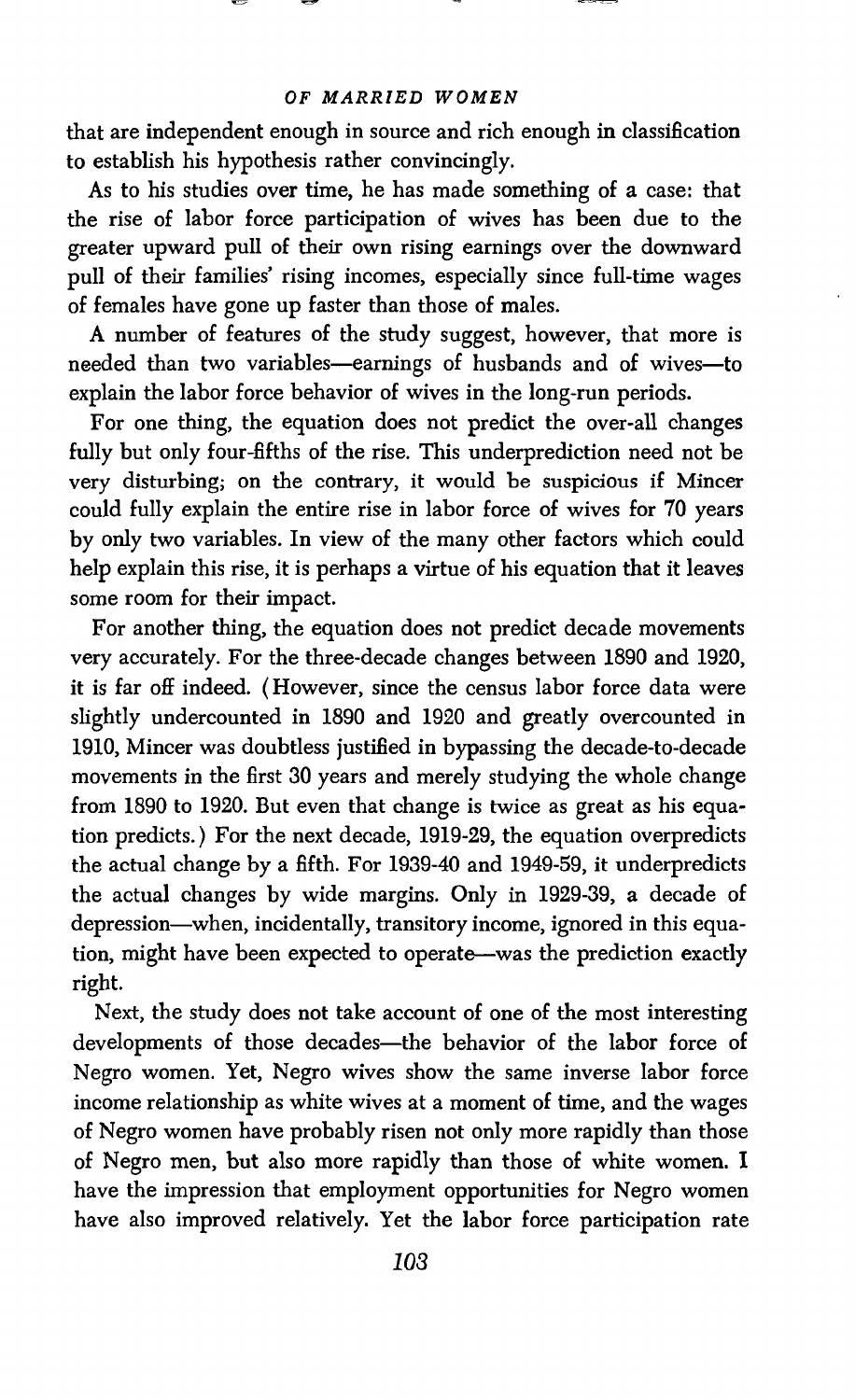#### LABOR FORCE PARTICIPATION

of Negro females has declined since 1900 and especially since 1930. The case of Negro women provides a severe challenge to an econometric model which attempts to unify the explanation of moment-oftime and over-time behavior, A model which purports to explain dynamic increases also carries the obligation of explaining dynamic decreases. I think the data are available for such a study, at least since 1940. In any event, the case of Negro wives calls for discussion.

In addition, although Mincer indicates that the possession of young children makes the labor force—income relationship at a moment of time more steeply inverse, his model over time makes no allowance for the decline of young children relative to the number of wives. This would presumably help explain why his model does not predict the full rise in labor force participation of wives.

Finally, the study does not take advantage of the existence of recent annual data to test the year-to-year changes in labor force participation of wives against the year-to-year changes in husbands' incomes and wives' earnings, and using, of course, both permanent and temporary incomes. If Mincer does not feel that the annual statistics of labor force and earnings are adequate for such a test, his discussions should at least point out the statistical and analytical difficulties.

On the whole, this paper impresses me as first-rate. The ideas are fertile, the analysis stimulating, the empirical applications resourceful, especially with regard to the cross-sectional data. I do not regard the case as proven. Before Mincer can be said to have fully demonstrated the usefulness of his model in resolving the apparent contradiction between inverse cross-sectional behavior and positive dynamic behavior, he will have to carry out further empirical investigation: First, separate investigation of the labor force behavior of Negro wives both at a moment of time and over time. Second, further cross-sectional analysis of wives' behavior before 1950. Third, an analysis of wives' labor force behavior in detailed localities, for example rural and urban areas or individual cities of the United States and of other countries. Fourth, an analysis of wives' labor force behavior over time, by age, education, and number of children, or presence and absence of children. Fifth, an analysis of labor force behavior from one year to the next, to test the flexibility of the model, especially the functional relationship of the labor force to transitory income.

Until these further studies are made, however, this study must remain as I find it now: not really an empirical explanation of the dynamic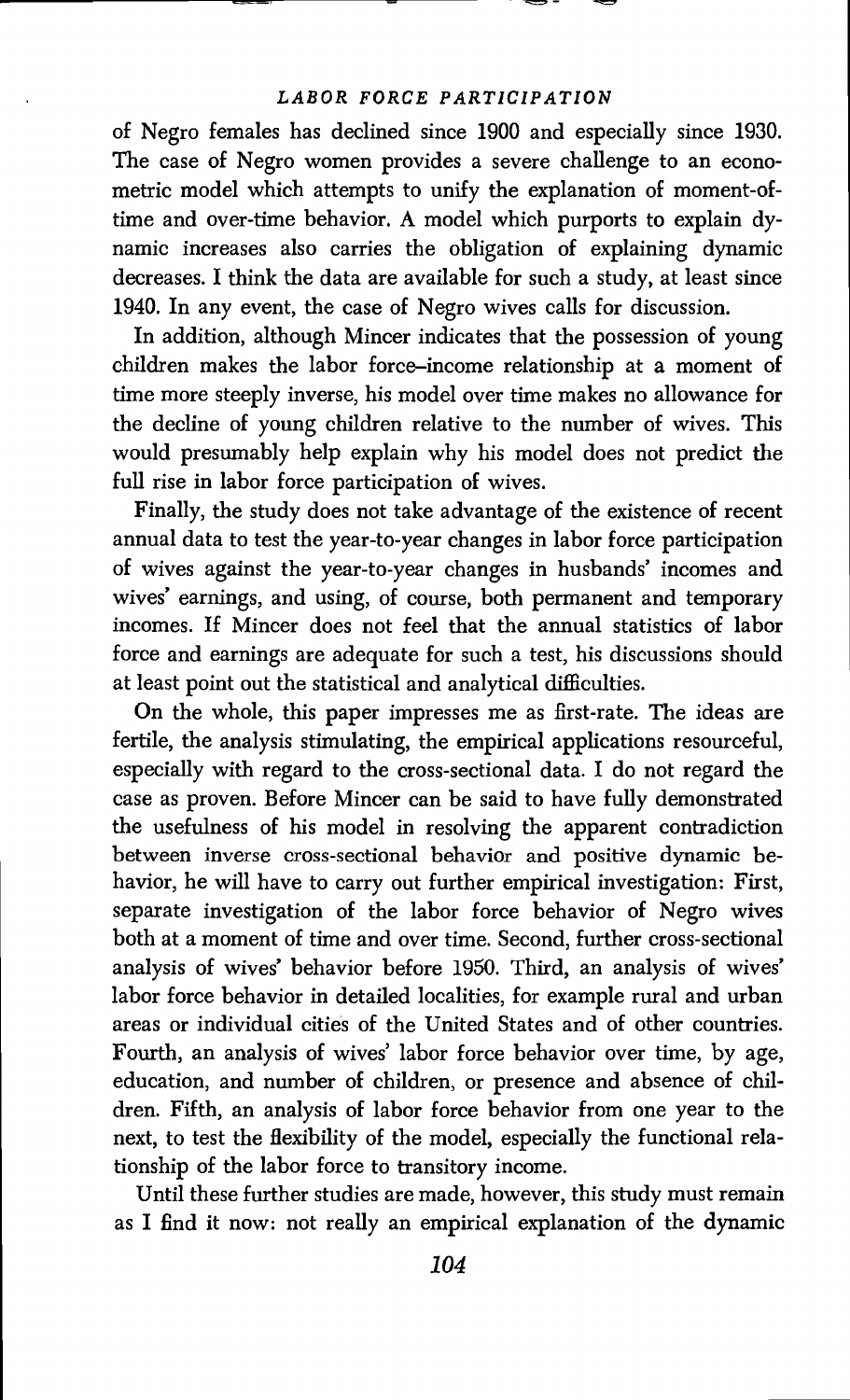behavior of the labor force participation of wives, but an idea for such future investigation. On the basis of this idea, a scholar with an appetite for hard work would be justified in launching an extensive inquiry into the dynamic behavior of labor force of wives. I hope it will be Mincer who does it. In any event, we should be grateful to him for a careful and imaginative piece of work.